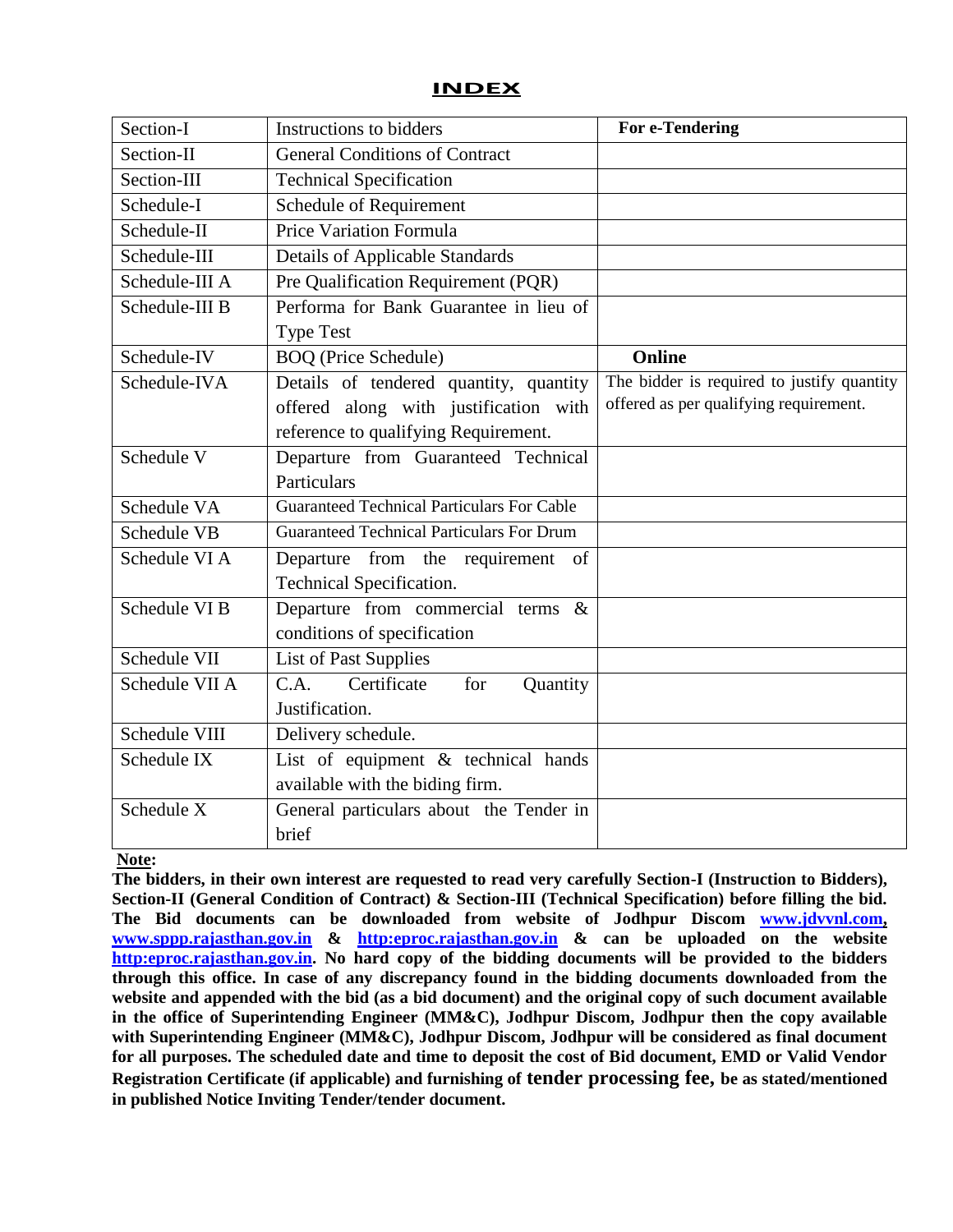#### **JODHPUR VIDYUT VITARAN NIGAM LIMITED (MATERIAL MANAGEMENT & CONTRACT) NEW POWER HOUSE, INDUSTRIAL AREA, JODHPUR -342003 TELEPHONE: 0291-2742223 TELE FAX: 0291-2746539**

#### **TENDER SPECIFICATION NO. JdVVNL/SE(MM&C)/EIIAII/TN-1309**

---------------------------------------------------------------------------------------------------

Tenders are hereby invited in e-tender system for purchase of **LT XLPE INSULATED AERIAL BUNCHED CABLES WITH BARE MESSENGER WIRE FOR SIZES 3C x 50+35 SQ.MM FOR LT OVER HEAD LINES SUITABLE FOR WORKING VOLTAGE UPTO & INCLUDING 1100V CONFORMING TO IS:14255/1995 AMENDED UPTO DATE** Tenders are to be submitted online in electronic format on website **[http:eproc.rajasthan.gov.in](http://www.eproc.rajasthan.gov.in/nicgep/app)**. The details are as under-

| S.No.   Name of Item                               | <b>Quantity</b> |
|----------------------------------------------------|-----------------|
| LT XLPE INSULATED AERIAL BUNCHED CABLES WITH       | <b>300 KMs</b>  |
| BARE MESSENGER WIRE FOR SIZES 3C x 50+35 SQ.MM FOR |                 |
| LT OVER HEAD LINES SUITABLE FOR WORKING            |                 |
| VOLTAGE UPTO & INCLUDING 1100V CONFORMING TO       |                 |
| IS:14255/1995 AMENDED UPTO DATE                    |                 |

| A           | NIT No.                       | <b>TN-1309</b>                                         |
|-------------|-------------------------------|--------------------------------------------------------|
| B           | Cost of tender specifications | Rs.2500.00 (Two Thousand Five Hundred Only)            |
| $\mathbf C$ | Processing fee of RISL        | Rs.1000.00 (One Thousand Only)                         |
| D           | Earnest money                 | Rs. 2.00 Lacs /Exemption Certificate / Vendor          |
|             |                               | <b>Registration of Class A/B</b>                       |
| E           | Validity                      | 120 days from the next date of opening of techno-      |
|             |                               | commercial bid.                                        |
| F           | Base date for price variation | $1st$ day of one month prior to the date of opening of |
|             |                               | technical bid.                                         |

#### **IMPORTANT DATES**

| S.N. | <b>Events</b>                     | Date & Time                            | <b>Location</b>                  |
|------|-----------------------------------|----------------------------------------|----------------------------------|
| 1    | Date of downloading of tender     | Up to 02.02.2017                       | www.jdvvnl.com &                 |
|      | specifications                    | $(06:00 \text{ PM})$                   | http:eproc.rajasthan.gov.in      |
| 2    | Deposit of cost of<br>Tender      | Up to 02.02.2017                       | Office of Sr. A.O (Cash & CPC) / |
|      | Specifications<br>$\&$<br>Earnest | $(04:00 \text{ PM})$                   | SE (MM&C), JdVVNL, New Power     |
|      | and<br>furnishing<br>Money<br>of  |                                        | House, Industrial Area, Jodhpur  |
|      | Processing fee                    |                                        |                                  |
| 3    | Last Date & time of submission    | Up to 03.02.2017                       | http:eproc.rajasthan.gov.in      |
|      | of electronic bid                 | $(12:00 \text{ PM})$                   |                                  |
| 4    | Opening of Technical Bid          | 03.02.2017                             | http:eproc.rajasthan.gov.in      |
|      |                                   | $(03:00 \text{ PM})$                   |                                  |
| .5.  | Opening of Price Bid              | To be intimated                        | http:eproc.rajasthan.gov.in      |
|      |                                   | separately to the<br>qualified bidders |                                  |

**Note:** 

**The bidders, in their own interest are requested to read very carefully Section-I (Instruction to Bidders), Section-II (General Condition of Contract) & Section-III (Technical Specification) before filling the bid. The Bid documents can be downloaded from website of Jodhpur Discom www.jdvvnl.com, [www.sppp.rajasthan.gov.in](http://www.sppp.raj.nic.in/) & [http:eproc.rajasthan.gov.in](Specs%20Section-III%20.doc) & can be uploaded on the website [http:eproc.rajasthan.gov.in.](file:\\192.168.16.65\sk%20bhati%20sir\d\S%20K%20Bhati%20c%20drive\ss\SKB\Bhati-08\TN-937%20Onwards%20(2013-14)\TN-943%2033%20KV%20Pin%20Insulator\Specs%20Section-III%20.doc) No hard copy of the bidding documents will be provided to the bidders through this office. In case of any discrepancy found in the bidding documents downloaded from the website and appended with the bid (as a bid document) and the original copy of such document available in the office of Superintending Engineer (MM&C), Jodhpur Discom, Jodhpur then the copy available with Superintending Engineer (MM&C), Jodhpur Discom, Jodhpur will be considered as final document for all purposes. The scheduled date and time to deposit the cost of Bid document, EMD or Valid Vendor Registration Certificate (if applicable) and furnishing of tender processing fee, be as stated/mentioned in published Notice Inviting Tender/tender document.**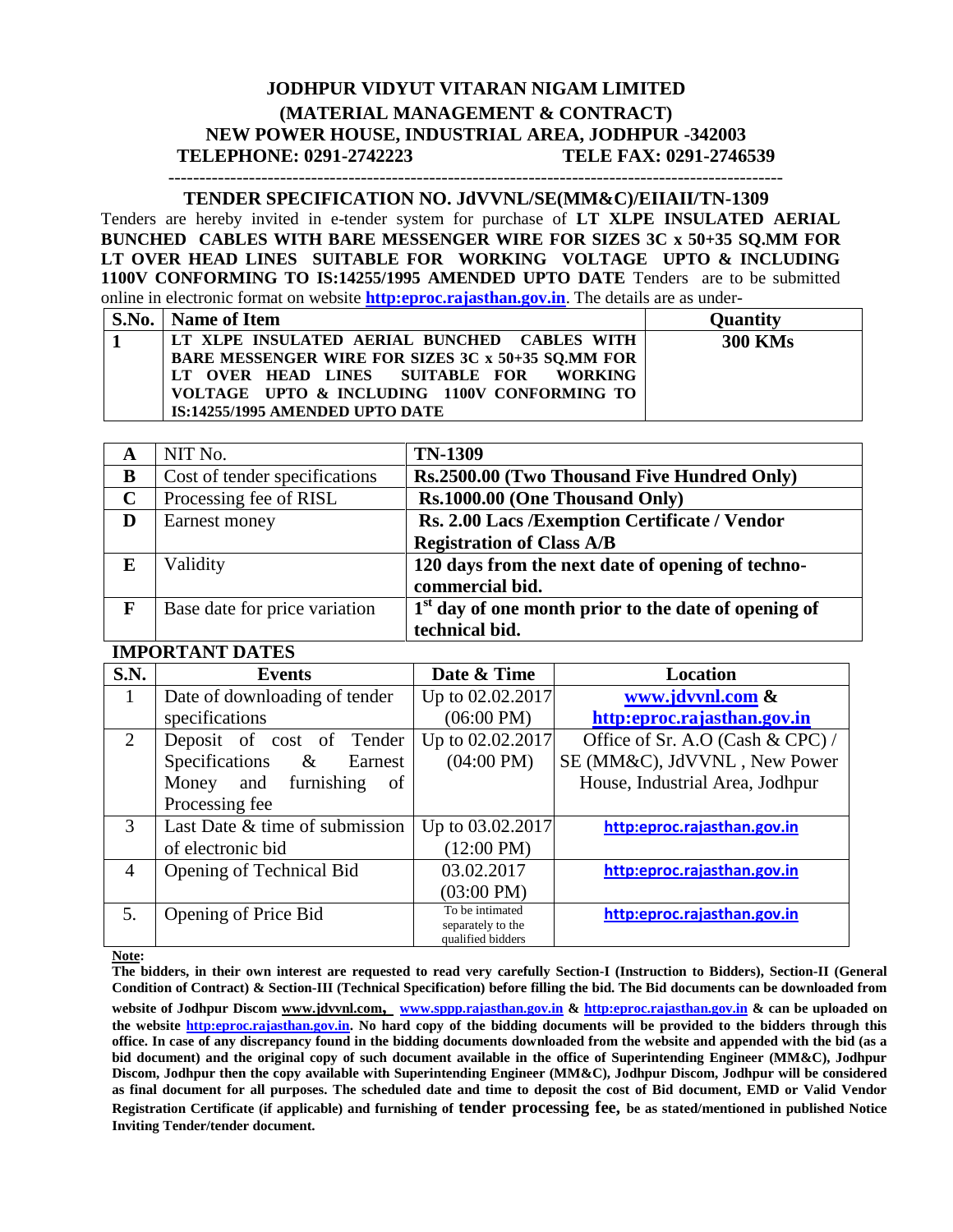## **SECTION-III**

#### **TECHNICAL SPECIFICATION AGAINST TN-1309 FOR SUPPLY OF LT XLPE INSULATED AERIAL BUNCHED CABLES WITH BARE MESSENGER WIRE FOR LT OVER HEAD LINES SUITABLE FOR WORKING VOLTAGE UPTO & INCLUDING 1100V.**

#### **1. SCOPE:**

 1.1 This specification covers manufacture, testing before dispatch, supply and delivery F.O.R. Destination of LT XLPE Insulated Aerial Bunched Cables twisted over a central high strength Bare Aluminium alloy messenger for use on LT overhead lines conforming to the requirement of IS:14255/1995 with latest amendments. **However, the insulation (XLPE) shall be U.V. Resistant which shall be ensured by adding 2.5 +/- 0.5% Carbon Black in XLPE in well dispersed manner.** 

 Mandatory Tools as specified in this specification are also covered in the scope of this specification. The requirement of Aerial Bunched cable shall be as per schedule of requirement annexed with this section at **Schedule-I.** It may be noted that the requirement indicated in the schedule is tentative and may vary at the time of placement of order.

**The bidders should be a manufacturer of offered Aerial Bunched Cable.**  The bidder must possess valid ISI License in case of Three Phase Aerial Bunched Cable.**The technical bid of the bidder shall be considered for opening in the absence of non-furnishing of above required ISI License along with the bid. However, Price bid of the responsive bidder shall only be opened if bidder furnishes above valid BIS Liscence up to the official working hours of one working day prior to the schedule / notified date of opening of price bid" along with undertaking (on NJS Rs. 100.00) that BIS License so furnished is valid till date and same has not been withdrawn/cancelled by Bureau of Indian Standard. Similar undertaking of validity of BIS License be also furnished by the bidder who furnishes BIS License along with Technical Bid. The firms having ISO: 9001 will be preferred**

#### **2. STANDARDS:**

Unless otherwise stipulated in this specification the following standards with latest amendments shall be applicable. Any departure from the Standards be indicated in **Schedule-III.**

- i) IS: 14255/1995 : Aerial bunched cables for LT lines.
- ii) IS:10810/1984 : Methods of test for cables. (Series)
- iii) IS:8130/1984 : Conductors for insulated cables.
- iv) IS:10418/1982 : Drums for Electric Cables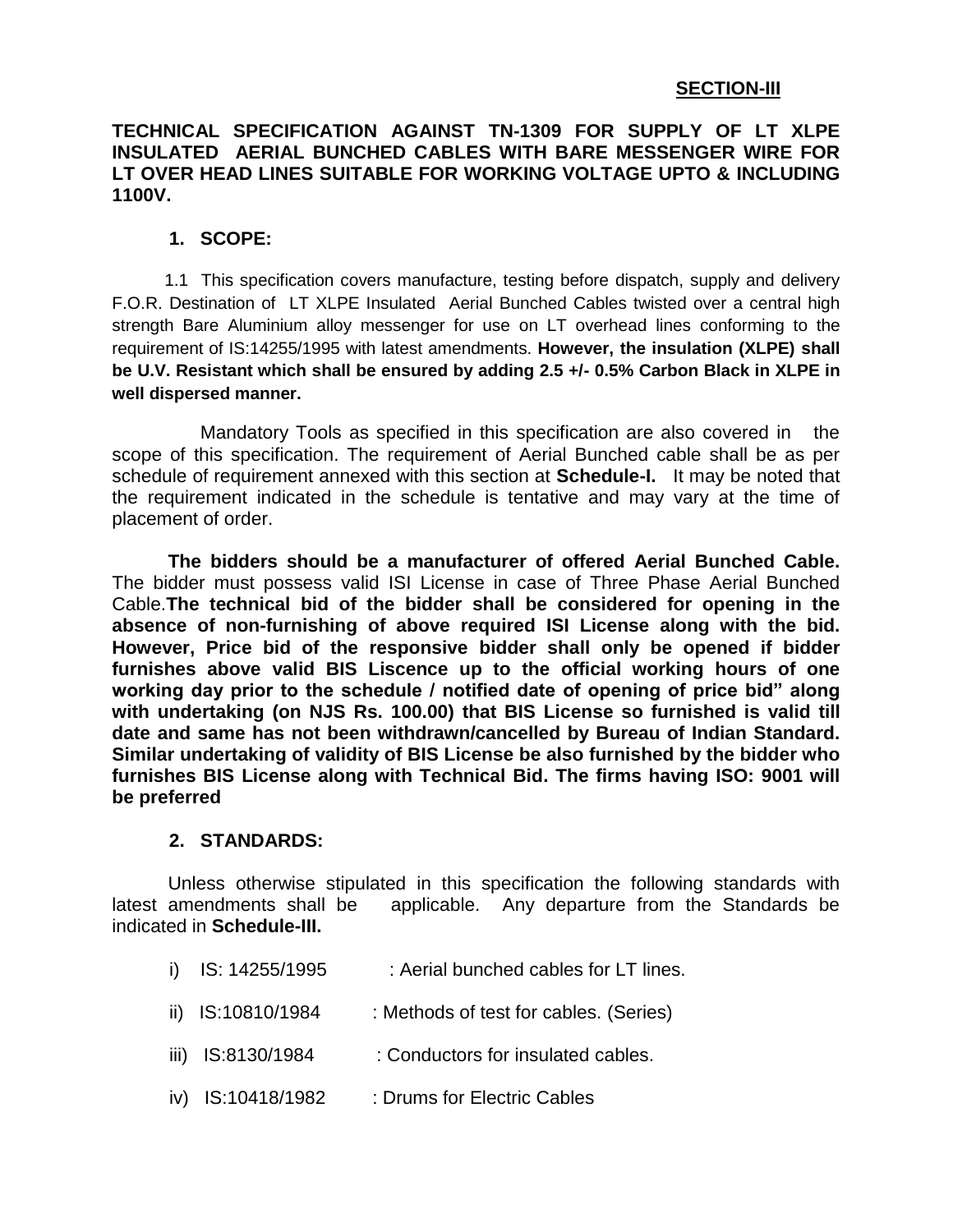- v) IS:398(PT-IV) /1994 : Aluminum alloy conductors.
- vi) CENELAC HD 626 : Over head distribution cables of rated voltage S1 A1/A2 2002 Uo/U(Um):0.6/1(1.2) KV.

**NOTE:** The specification has mostly considered references from Indian Standard. However, reference have also been derived from the above referred International Standard in meeting the onerous site requirement of Jodhpur Discom.

#### **3. CLIMATIC CONDITIONS:**

| i) Peak ambient temperature in shade                                         | 50 deg.C.    |
|------------------------------------------------------------------------------|--------------|
| ii) Maximum average ambient<br>temperature in a 24 hours<br>period in shade. | 40 deg.C     |
| iii) Minm. ambient air temperature in shade                                  | $(-)5$ deg.C |
| iv) Maximum temperature attainable<br>by an object exposed to sun.           | 60 deg.C     |
| v) Maximum relative humidity.                                                | 100%         |
| vi) Average number of thunder<br>storm days per annum.                       | 40           |
| vii) Average number of rainy days<br>per annum.                              | 100          |
| viii) Average annual rainfall                                                | 10 to 100 cm |
| ix) Number of months of tropical<br>monsoon conditions.                      | 4 months     |
| x) Maximum wind pressure.                                                    | 100kg/sq.mm. |
| xi) Altitude not exceeding                                                   | 1000 M       |

#### **4. PRINCIPAL PARAMETER:**

The Aerial Bunched Cables shall consist of Single Phase / Three Phase XLPE Insulated Aluminium Conductors twisted over a **central high strength bare aluminium alloy messenger wire** for use on LT over-head lines. The principal parameters of Aerial Bunched Cables shall be in accordance to IS:14255/1995 (latest amendments, if any) and as enumerated in subsequent clauses.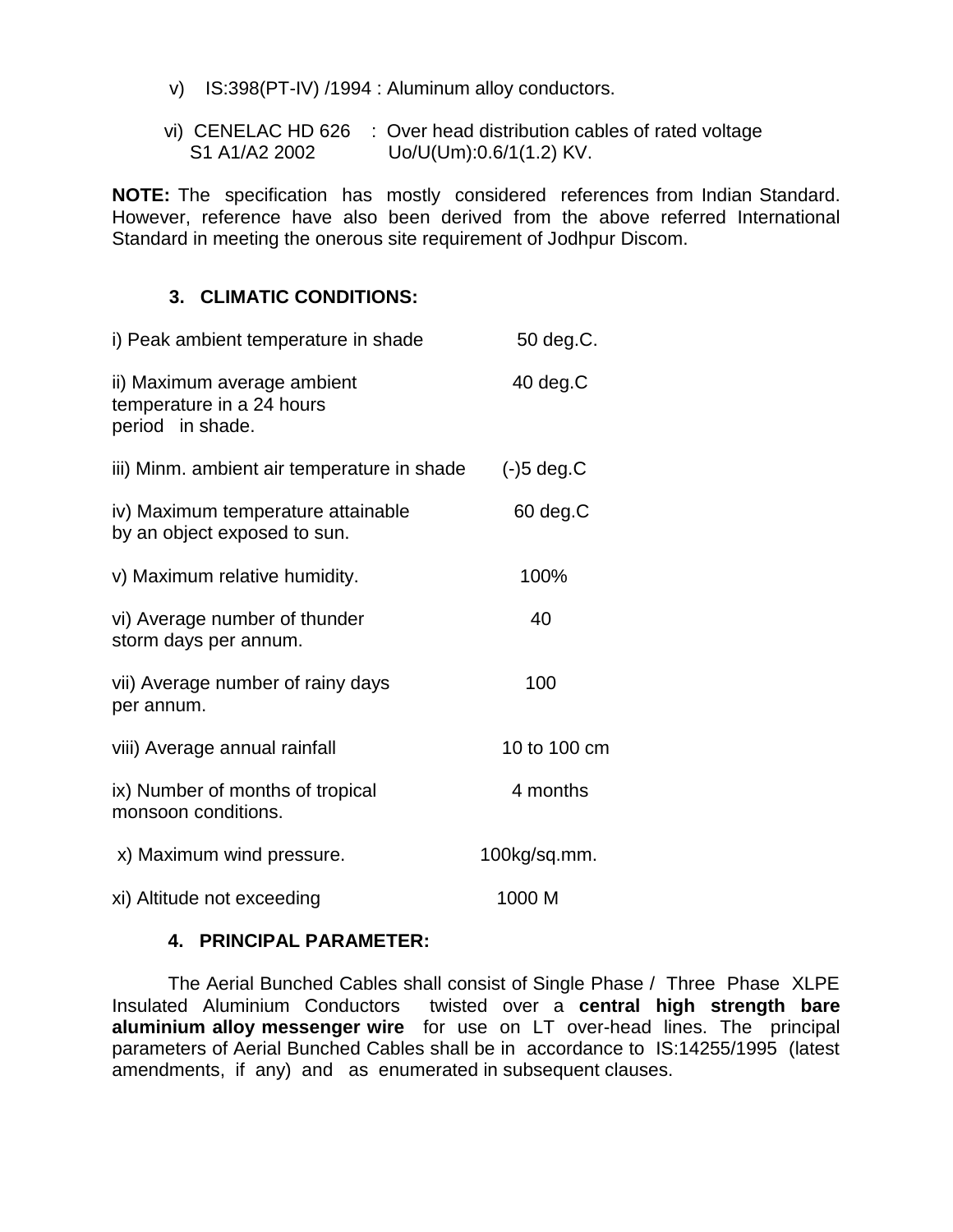## **5. GENERAL TECHNICAL REQUIREMENTS:**

 5.1 The XLPE Insulated Phase Conductors shall be twisted over a central **Bare Aluminium Alloy Messenger Wire**, which shall carry the main weight and take all the mechanical stress. The messenger wire shall also serve as the earth-cum- neutral wire.

 The **cable** shall be suitable for use where the combination of ambient temperature and temperature rise due to load, including temperature on exposure to direct sunlight results in conductor temperature not exceeding the following:

| Type of Insulation               | <b>Normal Continuous</b> | <b>Short Circuit</b> |
|----------------------------------|--------------------------|----------------------|
|                                  | Operation                | Operation            |
| Cross Linked Polyethylene (XLPE) | 90 DEG.C                 | 250 DEG.C.           |

#### **6.0 MATERIAL:**

#### **6.1 CONDUCTORS:**

## **6.1.1 PHASE CONDUCTOR:**

 The conductor shall be of H2 or H4 grade Aluminium complying with the requirement of IS: 8130/1984 or latest amendment, if any.

#### **6.1.2 MESSENGER (NEUTRAL CONDUCTOR OR OTHERWISE):**

 The conductor shall be of heat treated aluminium-magnesium-silicon alloy wires containing approximate 0.5 percent magnesium and approximately 0.5 percent silicon conforming to IS: 398(Part-4): 1979 or latest amendment, if any.

 The Messenger (Neutral conductor) or otherwise shall be either stranded circular or compacted circular type and shall have minimum 7 strands. The surface of the conductor shall be smooth.

 The size of messenger conductor and its breaking load shall be as given below:

| S.No.   Nominal Cross  | <b>Messenger Conductor</b> |               |                 |
|------------------------|----------------------------|---------------|-----------------|
| Sectional Area of      |                            |               |                 |
| <b>Phase Conductor</b> | Nominal                    | Maximum D.C.  | Minimum         |
| (Sq.mm)                | <b>Cross</b>               | Resistance at | <b>Breaking</b> |
|                        | <b>Section Area</b>        | 20 Dec.C.     | Load            |
|                        | (Sq.mm.)                   | (Ohm/Km.)     | (KN)            |
|                        |                            |               | 5               |
| 50                     | 35                         | በ ዓጸፍ         | 9.8             |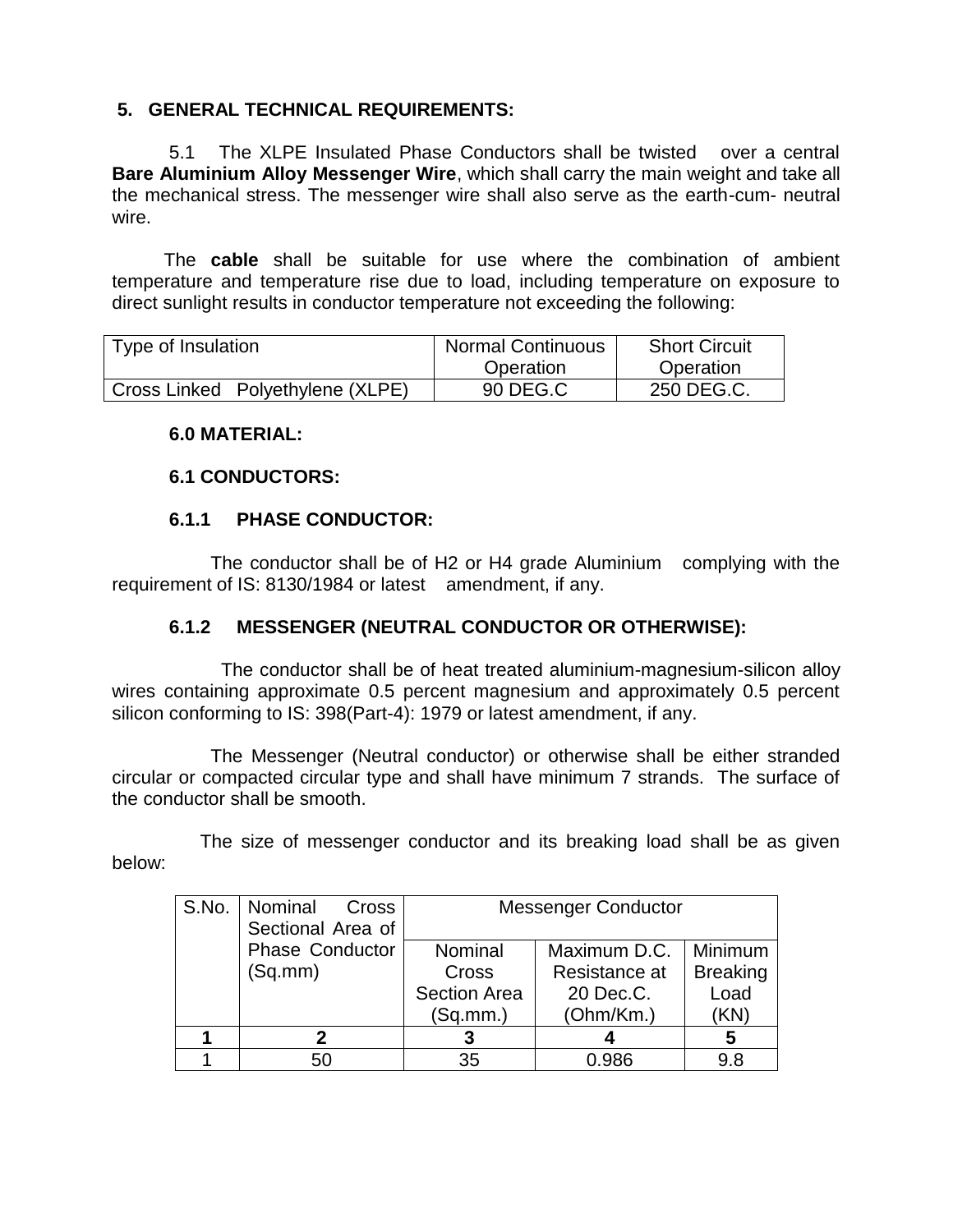There shall be no joints in any wire of the messenger conductor except those made in the base rod or wires before final drawing. The direction of outer layer of wires in messenger conductor shall be right hand.

 6.1.3 A protective barrier may be applied between the conductor and insulation, if required. Such barrier when used shall be compatible with insulating material and suitable for the operating temperature of the cable.

#### **6.2 INSULATION:**

 The insulation shall be of CROSS LINKED POLYETHYLENE COMPOUND (XLPE) conforming to the requirements given in Table-1 of IS: 14255/1995 with latest amendment, if any.

 The conductor (with protective barrier, wherever applied) shall be provided with cross-linked polyethylene insulation applied by extrusion.

 The average thickness of insulation shall be not less than the nominal value (t) specified as below:

| SI. No   Nominal | Area | of   Nominal Thickness (t) mm. |
|------------------|------|--------------------------------|
| Conductor Sq.mm  |      |                                |
|                  | 50   | 1.5                            |

 The smallest of measured values of thickness of insulation shall not fall below the nominal value (t) specified in above table by more than  $0.1$ mm  $+$   $0.1$  (t).

 The insulation shall be so applied that it fits closely on the conductor (or barrier, if any) and it shall be possible to remove it without damaging the conductor.

 **The colour of INSULATION (XLPE) shall be Black & Messenger Wire shall be bare.**

**The Black Carbon Contents 2.5+/-0.5% in well dispersed manner shall be added in XLPE for making the Insulation UV Resistant.** 6.3 CORE IDENTIFICATION:

 The phase conductors shall be provided with `ridge' as shown in Fig.1 of IS: 14255/ 1995 for quick identification. The messenger conductor shall not have any identification mark.

#### **The Approx. dimension of Ridges are as under:-**

| a) Width | $: 1.00$ mm |
|----------|-------------|
|----------|-------------|

- **b) Height :- 0.5 mm**
- **c) Distance Between :- 2.7 mm Consecutive Ridges**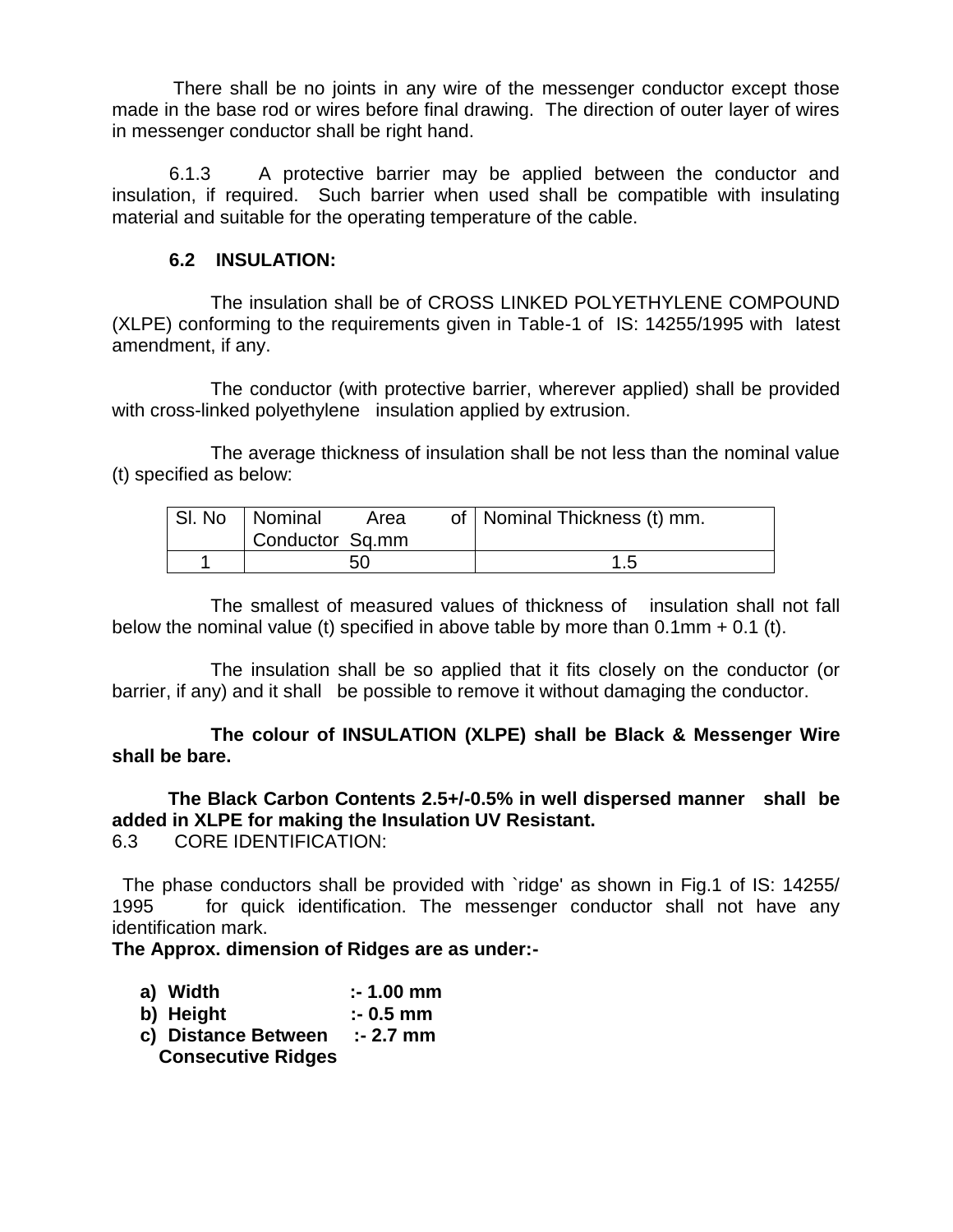#### 6.4 ASSEMBLY (LAYING UP):

**Insulated phase** conductor shall be twisted around the bare messenger conductor without fillers with a lay **not exceeding 35 times** the **diameter of the insulated phase conductor**.

#### **The direction of lay shall be right hand.**

6.5 COMPOSITIONS AND DESIGNATION OF FINISHED CABLES:

The composition and designation of finished cables are given in the following table:

|     | S.No.   Designation of finished cable |
|-----|---------------------------------------|
| l 1 | 3CX50+35 Sq.mm                        |

 Note: The first part of the designation refers to the number and size of the phase conductor and the last to the size of messenger wire. The sizes shown are the nominal cross-sectional area of the conductors.

#### 7. TESTS:

 7.1 The material offered, shall be fully type tested as per relevant standard of specification of IS:14255/1995 amended up to date. **The bidder must furnish type test reports of similar rating & design of tendered material along with bid as detailed at Schedule-IIIA "Pre-Qualification Requirement".**

 7.2 However, the purchaser reserves the right to demand repetition of some or all the type tests in presence of purchaser's representative.

#### 7.3 TESTS BEFORE DESPATCH:

 The aerial bunched cables shall be subjected at manufacturer's works before dispatch, to the following tests as per ISS/relevant standards.

7.3.1 ACCEPTANCE AND OPTIONAL TESTS:

The Aerial Bunched Cables shall be subjected at manufacturer's works before dispatch to the following acceptance /optional tests as per relevant ISS in presence of the purchasers' representative.

The following shall constitute acceptance tests and shall be conducted as per IS: 14255/1995 & IS: 5831 / 1984 and other relevant ISS with latest amendments, if any:

- a) Tensile test (for phase conductor),(N.A on shaped conductor)
- b) Wrapping test(for phase conductor),(N.A on shaped conductor)
- c) Breaking load test for messenger conductor.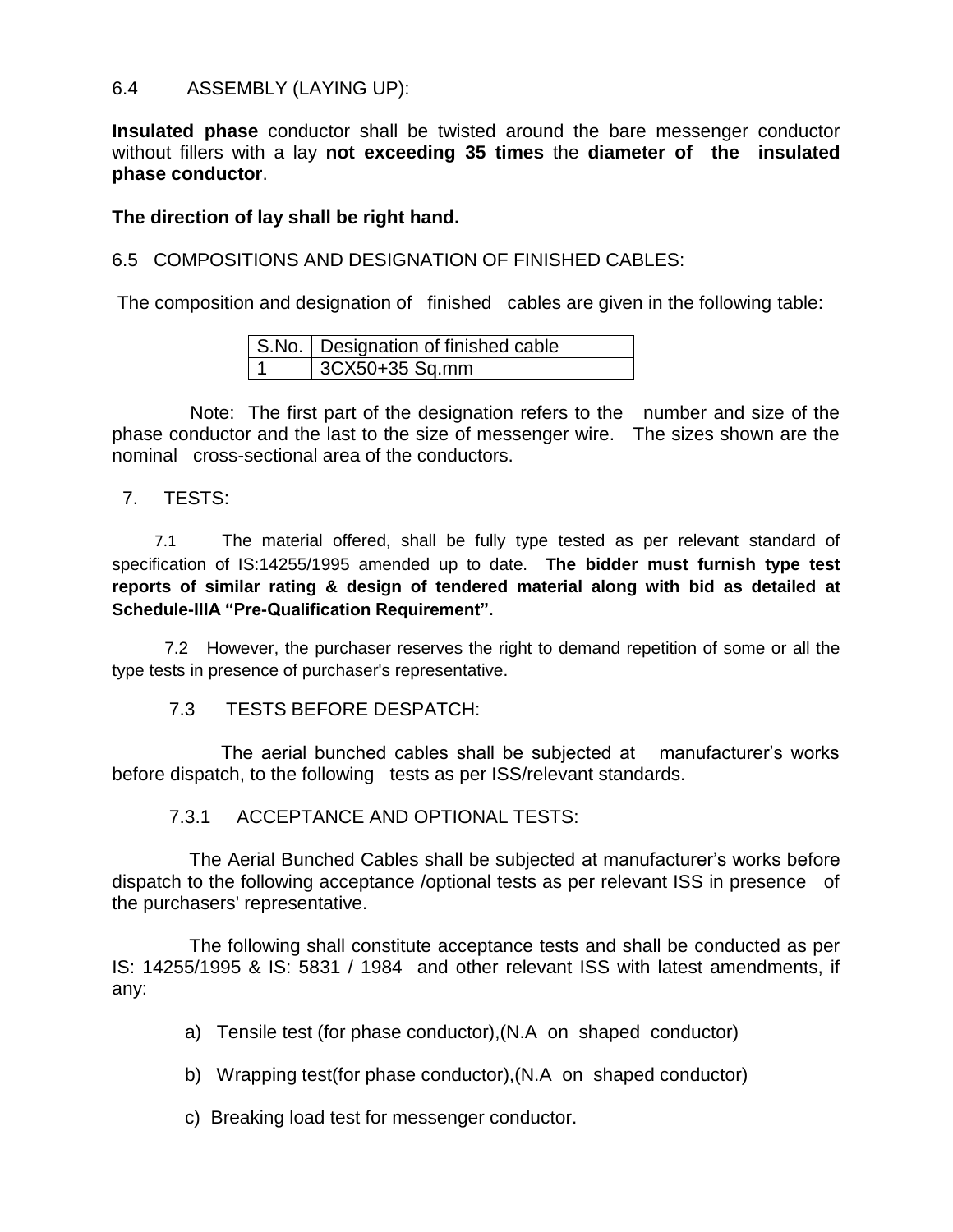- d) Elongation test for messenger conductor.
- e) Conductor resistance test.
- f) Test for thickness of insulation.
- g) Tensile strength and elongation at break test of Insulation.
- h) Hot set test for XLPE insulation.
- i) Insulation resistance test and
	- j) **High voltage test** is to be conducted **on all drums of offered lot**.
	- **k) Carbon Black: i) Contents:- 2.5+/-0.5% ii) Dispersion :- In well dispersed manner**
	- l) Any other test as per latest ISS.

**The following shall constitute optional test:-** 

**Bending test on complete Cable.**

## **7.3.2 TYPE TESTS:**

7.3.2.1 **The first lot offered for Inspection shall not be less than 10% of ordered quantity of LT Aerial Bunched Cable or minimum quantity of 20 Kms whichever is more.**

7.3.2.2 **If the bidder has already got conducted the requisite type test from the 1 st lot of material received in Nigam`s Store against any previous / earlier tender of JDVVNL and such Type Test reports are valid i.e not older than 5 Years on the date of opening of Techno-Commercial Bids, then the requirement of conducting Mandatory Type Test on the sample selected from 1st Lot of supply received in Nigam`s store is RELAXED for this purpose date of conducting type test will be considered.**

#### **ALTERNATIVELY**

**In case the bidder do not meet above requirement thenone sample of 15 Mtr. Length from the 1st Lot of each size of LT XLPE Insulated Aerial Bunched Cable as received in purchaser's store shall be selected and sealed in the presence of representative of supplier** for getting it Type Tested at Govt. / Govt. approved / Govt. Recognized / NABL accredited Laboratory / ILAC Accredited.

**The selected and sealed sample for type test shall be identified by providing Polycarbonate Seals on both ends of cable and two stickers seals provided along**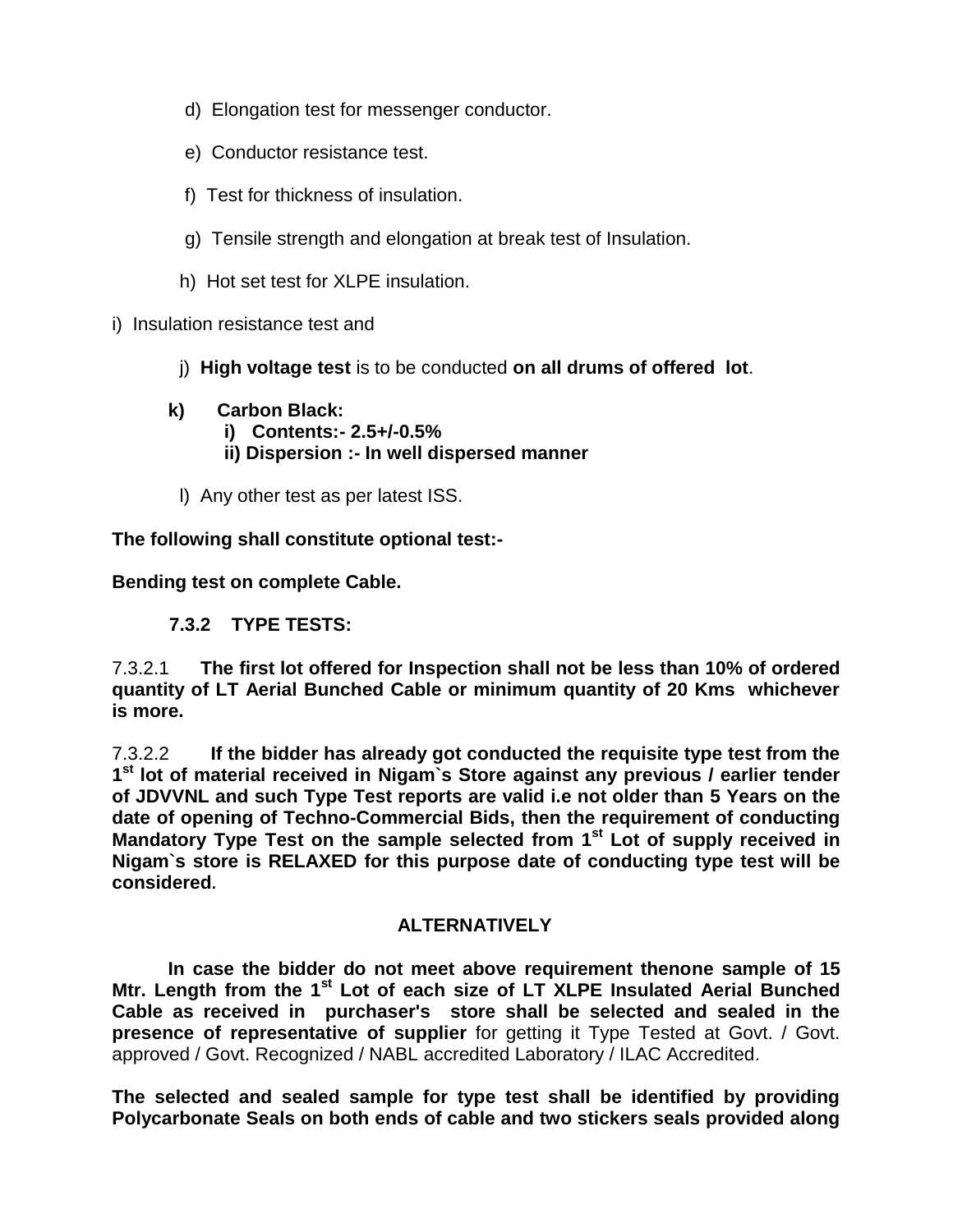**the length of the cable.** The transportation charges of sample from store to test house shall be borne by NIGAM, whereas the charges incurred towards type test of the material at test house shall be borne by the Supplier. **The testing charges should be remitted through D.D. in favour of Test House. The name of the test house shall be intimated separately.** 

In case sample from first lot fails then:

 a) Supplier shall have to replace the full quantity of the respective inspected lot supplied to various stores and lying unused at stores.

 b) For the quantity already utilized against the order in field a deduction of @ 30% (Thirty Percent) of F.O.R. Destination price of the material supplied shall be made.

 c) Sample from next lot shall be selected again for type test. All test charges incurred towards type test of the material for second time shall be borne by the Supplier.

In case sample again fails in the type test then:

- a) The quantity lying unused at various stores shall be rejected.
- b) For the quantity already utilized against the order in field a deduction of @ 30% (Thirty Percent) of F.O.R. Destination price of the material supplied shall be made.
- **c) Further supplies shall not be accepted.**

**"At the option of purchaser, the material received in the stores may be utilized in the field after receipt of successful test report from CTL, for the mandatory test checking on the samples selected from the material received at stores against first lot and subsequent lot(s) in anticipation of successful type test report(s)."**

#### **NOTE:**

**1. The 70% payment shall be released after receipt of successful Test reports from CTL of JDVVNL for the mandatory test checking on the samples selected from the material received at stores against first lot and subsequent lot(s) in anticipation of successful type test reports.**

**2. The balance 30% payment shall be released after receipt of successful type test reports on the samples selected from the material received in the stores.**

The following tests shall be conducted as per requirements of Clause No.10.1 of IS: 14255/1995 & IS:5831 /1984 (latest amendment):

- (a) Tests on phase conductor:
- i) Tensile test.(N.A. on shaped conductors)
	- ii) Wrapping test.(N.A. on shaped conductors)
	- iii) Resistance test.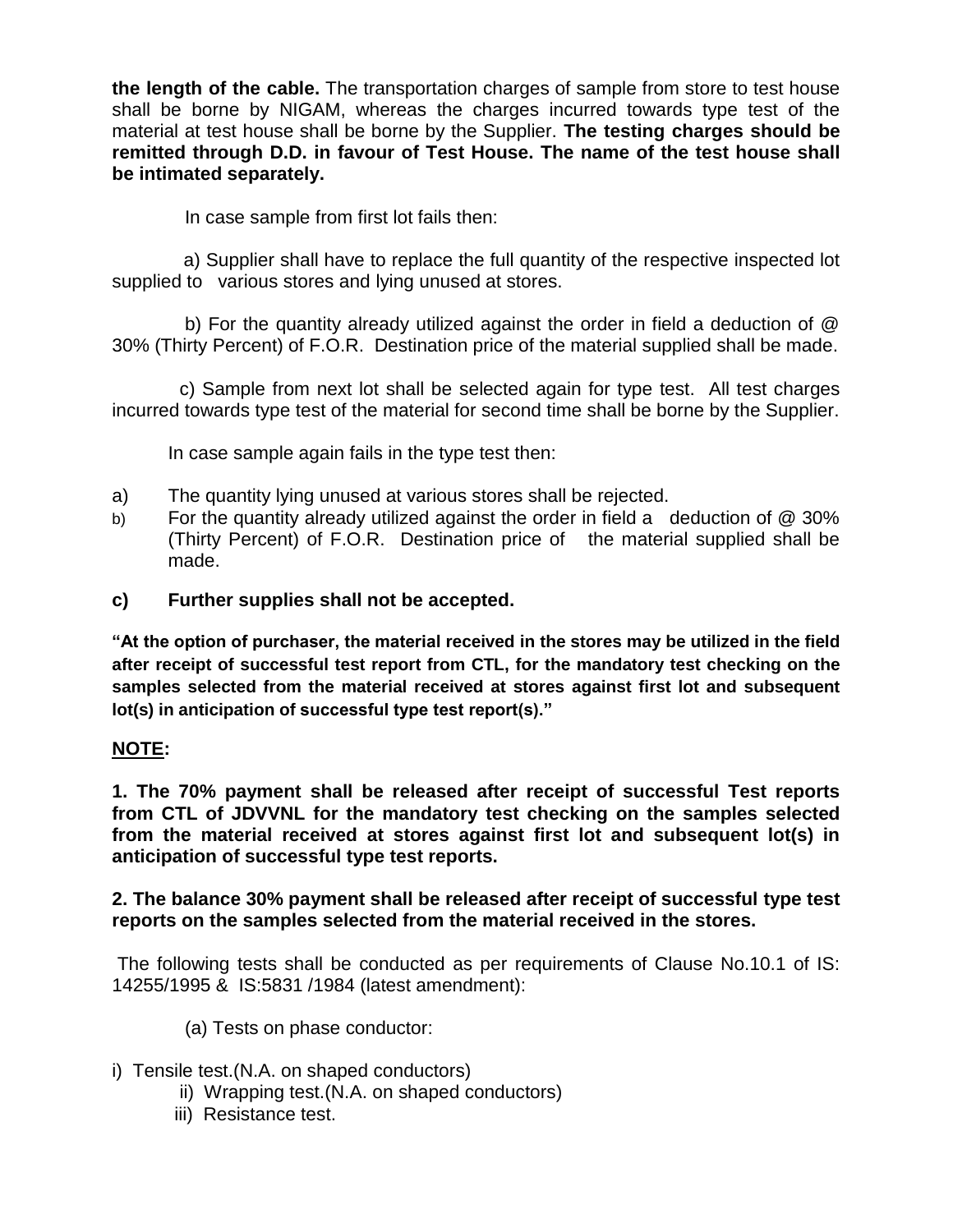(b) Tests on messenger conductor:

- i) Breaking load.
	- ii) Elongation test.
	- iii) Resistance test.
	- (c) Physical test for XLPE Insulation:
- i) Tensile strength and elongation at break.
	- ii) Ageing in air oven.
	- iii) Hot set test.
- iv) Shrinkage test.
	- v) Water absorption (Gravimetric).
- vi) **Carbon black:**
	- **1. Content :- 2.5+/-0.5%**
	- **2. Dispersion:- In well dispersed manner.**
	- (d) Test for thickness of insulation.
	- (e) Insulation resistance (Volume resistivity) test.
	- (f) High voltage test.
	- **(g) High Voltage Test of Core in water (duration of immersion > 1 Hour) and apply Test voltage 3.5 KV AC for five minutes.( Testing Method as per CENELAC HD 626 S1 A1/A2 2002)**
	- (h) Any other test as per ISS.

#### 7.3.3 ROUTINE TESTS:

 The following shall constitute routine tests on Aerial Bunched Cables and shall be conducted in accordance to IS: 14255/1995 along with other relevant ISS with latest version thereof:

- a) Conductor resistance test, and
- b) High Voltage test.
- 7.4 SAMPLING:

 The number of samples to be selected shall depend on the number of drums in the lot. Sampling for conducting acceptance tests shall be in accordance to Clause No.10.2.1 of IS: 14255/1995, which is briefed as under:

#### SCALE OF SAMPLING:

 Samples shall be taken and tested from each lot for ascertaining the conformity of the lot to the requirements of the specification.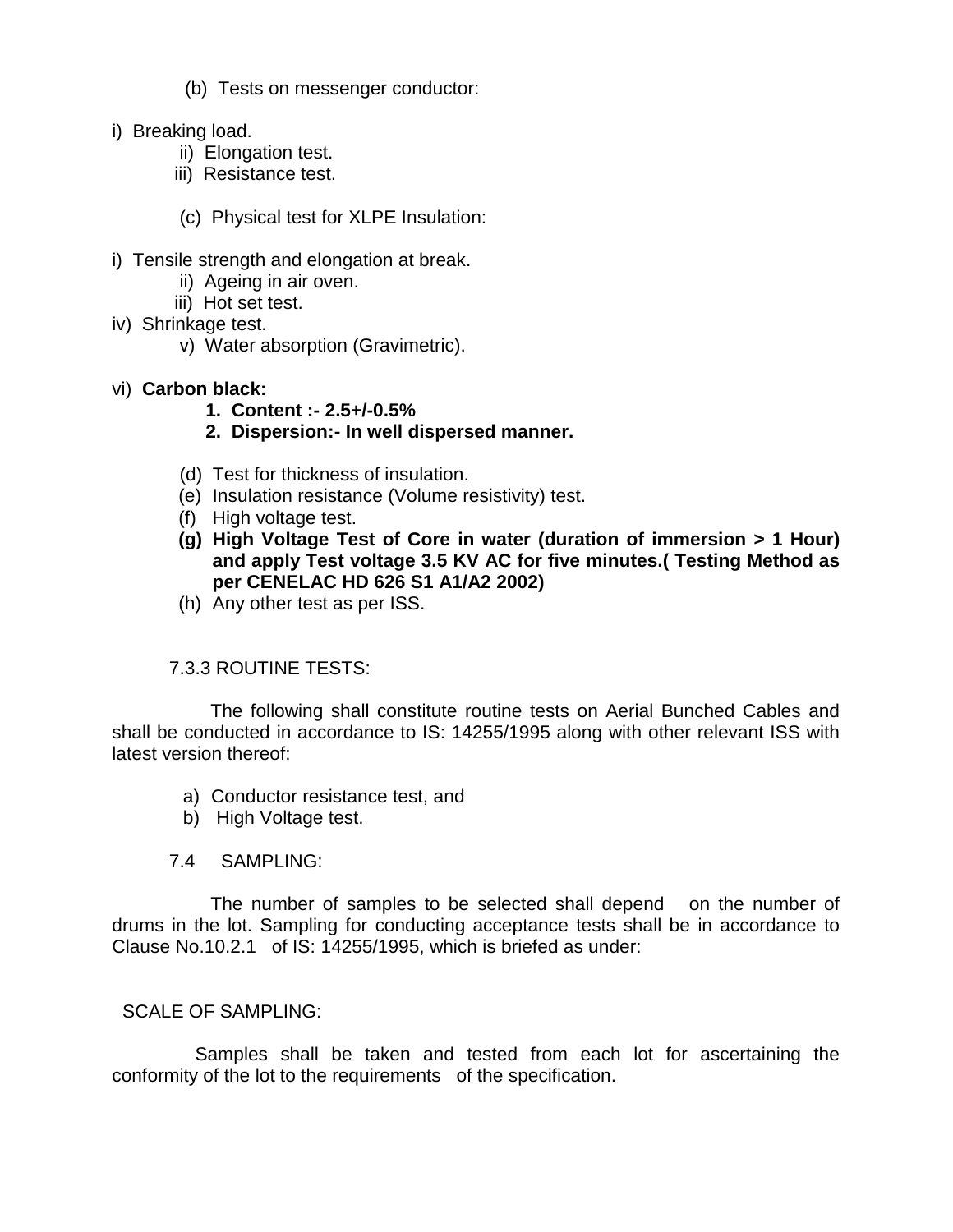The number of drums (n) to be selected from the lot of drums (N) of consignment of cables shall be in accordance with column 2 and 1 of the following Table respectively. The samples shall be taken at random.

 In order to ensure the randomness of selection, random number tables shall be used.

Number of Drums to be selected for Sampling and Permissible Number of Defectives.

|              | Number of Drums in the   Number of Drums to be   Permissible Number of |                   |
|--------------|------------------------------------------------------------------------|-------------------|
| Lot          | taken as Sample                                                        | <b>Defectives</b> |
|              |                                                                        | '3)               |
|              |                                                                        | a                 |
| Up to $50$   |                                                                        |                   |
| 51 to 100    |                                                                        |                   |
| 101 to 300   | 13                                                                     |                   |
| 301 to 500   |                                                                        |                   |
| 501 to above | 32                                                                     |                   |

 7.5 At the works of the manufacturer, the cable shall be transferred from one drum to another for checking any manufacturing defects in the cable drums selected for conducting acceptance tests, at the same time measuring its length with the help of the graduated pulley & cyclometer. The difference in the average length thus obtained from the declared length by the supplier in the packing list shall be applied to all the drums if the cable is found short during checking the sample lot(s).

7.6 TOLERANCE ON TEST RESULTS:

 The tolerance on the test results will be permissible as mentioned in the Indian Standard.

7.7 TEST AT SITE:

 The purchaser reserves the right to conduct all tests on Aerial Bunched Cables after arrival at site and the contractor shall guarantee test certificate figures under actual service conditions.

8. INSPECTION:

 8.1 The inspection may be carried out by the purchaser at any stage of manufacturer. The Inspection & Testing shall be governed by Clause No. 1.27 of **Section-II** (General Conditions Of Contract). Acceptance of any equipment / material under this specification by the purchaser shall not relieve the supplier of his obligation of furnishing equipment in accordance with the specification and shall not prevent subsequent rejection if the equipment/material is found to be defective.

 8.2 The Inspection may be carried out by the purchaser at any stage of manufacture / before dispatch as per relevant standard.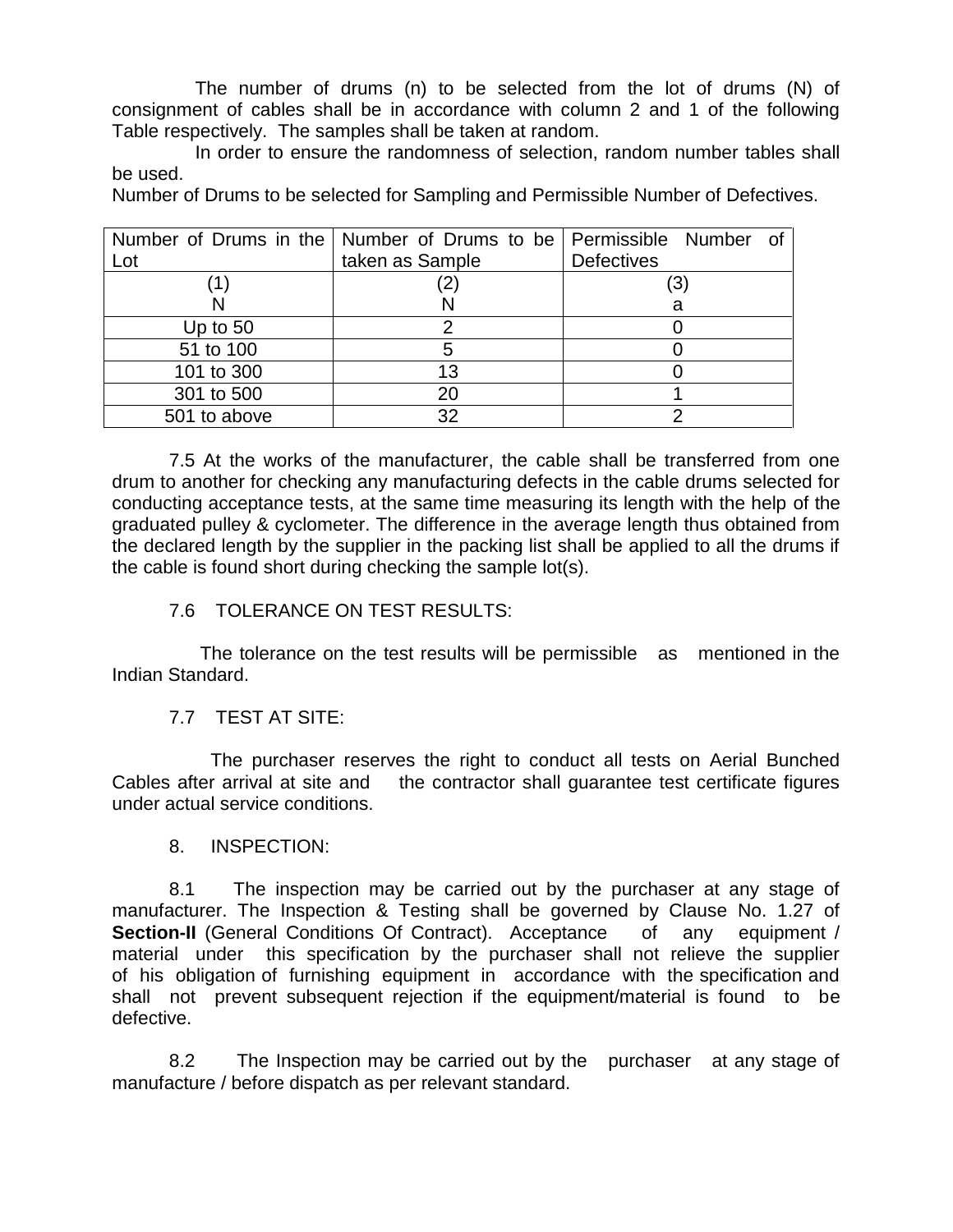8.3 The Bidder shall keep the purchaser informed in advance, about manufacturing programme so that arrangements can be made for inspection.

#### 8.4 **The bidder shall furnish Packing list mentioning serial Nos. of Drums, length in each drum, gross weight of drum without lagging alongwith inspection offer duly signed by the authorized representative of the firm.**

 8.5 The supplier shall present the latest Calibration Certificate(s) of testing instruments / equipments to be used for the testing of the material covered in the Purchase Order to the authorized inspecting officer/ inspecting agency of the purchaser. The testing instruments/ meters/ apparatus etc. should be got calibrated by the supplier from time to time from Govt. Laboratory or any independent test laboratory/house having valid accreditation from National Accreditation Board for Testing and Calibrating Laboratories for the testing equipments / original manufacturer having trace ability to NABL/NPL or equivalent.

 8.6 The calibration certificate(s) should not in any case be older than one year at the time of presenting the same to the inspecting officer/ inspecting agency of the purchaser. The testing instruments/ equipments should be duly sealed by the Calibrating Agency and mention thereof shall be indicated in the calibration certificate(s).

## 8.7 TEST CHECKING OF MATERIAL AT STORES:

**i) Sample drums from the material received at stores shall be selected for testing at CTL as per sampling plan given hereunder in presence of firm's representative. The selected sample drum / drums shall be transported to CTL by concern S.S / ACOS of Nigam.**

ii) **The selected sample drum for CTL testing shall be identified by the seals provided by Inspecting Officer / Inspecting Agency during pre-dispatch inspection at firms works and these sealing details shall be invariably mentioned in the selection Memo by the nominated officers of Nigam.**

iii) The tests in the Nigam Testing laboratory (CTL) shall be conducted in the presence of representative of supplier for which a 7 days notice shall be issued through Fax / Speed Post stating Date & Time to the firm, so that supplier can depute their representative to witness the test . In case the supplier or his representative does not turn up the testing shall be proceeded & completed. **The payment shall be released only after receipt of successful test reports** for the samples selected at purchaser's stores for mandatory test checking on the samples to be selected from material received at Nigam's stores by random sample selection by the authorized committee as per CE(MM).

## iv) SAMPLING:

 One number Drum out of each lot / sub-lot of 25 Nos. Drums or part thereof for the material received in Stores of Nigam.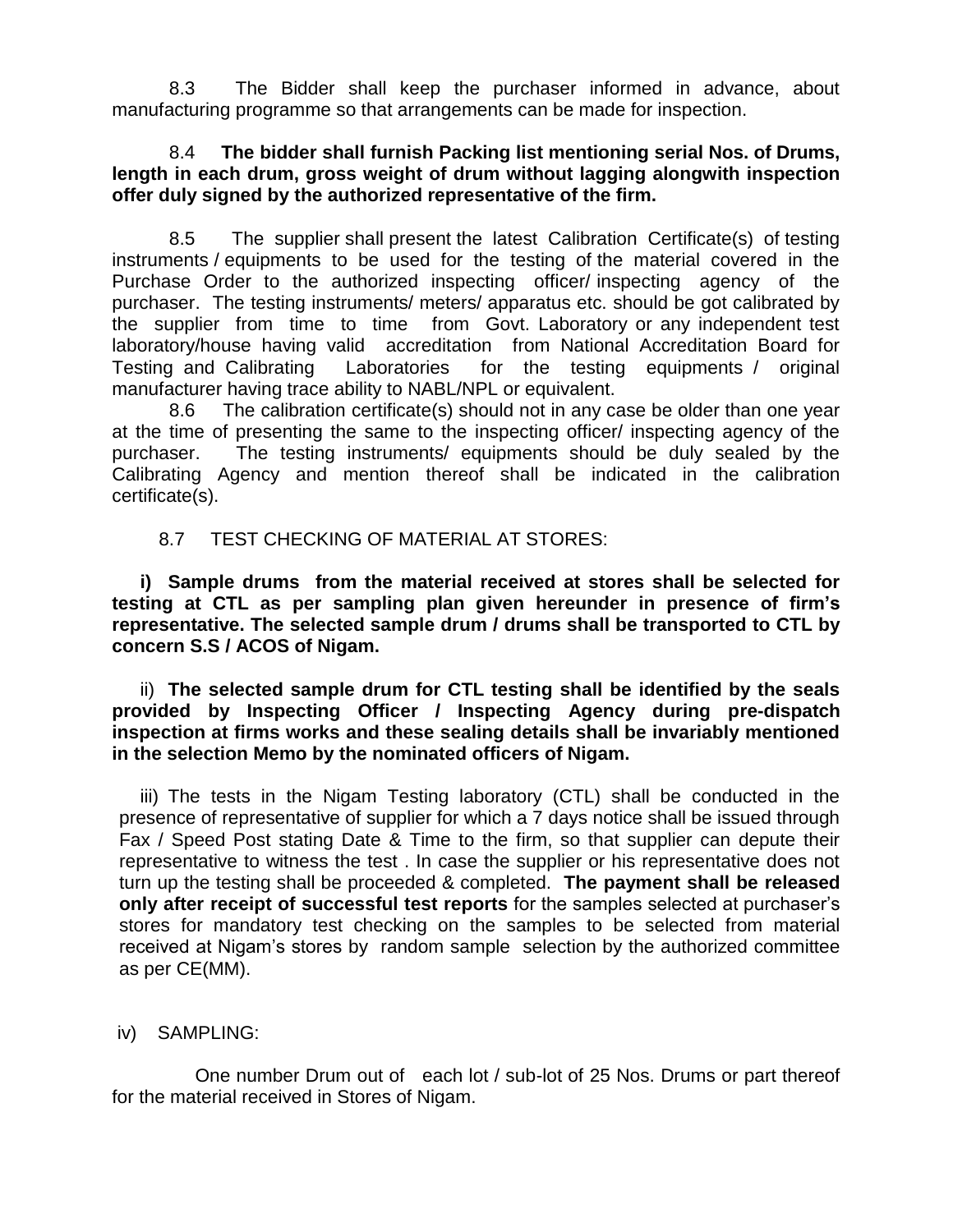v) TESTS:

 The following tests shall be carried out as per relevant clause of latest IS on each selected drum by drawing sample of 10 Mtr. at CTL from random distance during re-winding:

- i) Rewinding test (Measurement of Length) & Checking of Manufacturing defects.
- ii) Measurement of Resistance of conductor.
- iii) Tensile test for insulation.
- iv) Elongation test for insulation
- v) Test for thickness of insulation
- vi) Hot Set Test
- vii) Breaking load test on messenger wire.
- viii) Verification of Marking

**In addition to above tests remaining acceptance tests as per relevant IS shall also be conducted at CTL provided the testing facility is available at CTL for these tests time to time.Only those tests shall be conducted for which testing facilities are available in NIGAM's Lab.**

## **iv) CRITERIA FOR ACCEPTANCE:**

 a) If the measured of conductor resistance of the sample(s) exceeds beyond 2% as per the resistance specified in the contract, the material shall be rejected and the same shall have be replaced by the supplier.

 b) If the measured conductor resistance of the sample(s) exceeds the value specified in the contract but does not exceed by more than 2% of the resistance value specified in the contract, the material contained in the lot / sub-lot to which the sample belongs shall be accepted with a deduction @ 1.5% of the cost of cable for increase in resistance for every 1% or part thereof.

 c) If the samples fail in any other test, the material shall be rejected and shall have to be replaced by the supplier.

 **d)If the contractor / supplier fails to lift the material declared rejected or any part thereof from the consignee within a period of 15 days from the date of dispatch of information from the purchaser, the purchaser shall be entitled to effect recovery along with other actions as per Clause No. 1.62 of Section-II (General Condition of Contract).**

**e)The results of measurement of length test shall be made applicable to all drums contained in each lot / sub lot by making deduction of less length of cable in a Sample Drum.**

 8.7 TEST CHARGES: All test charges incurred towards test checking of the material received in our stores shall be borne by the NIGAM.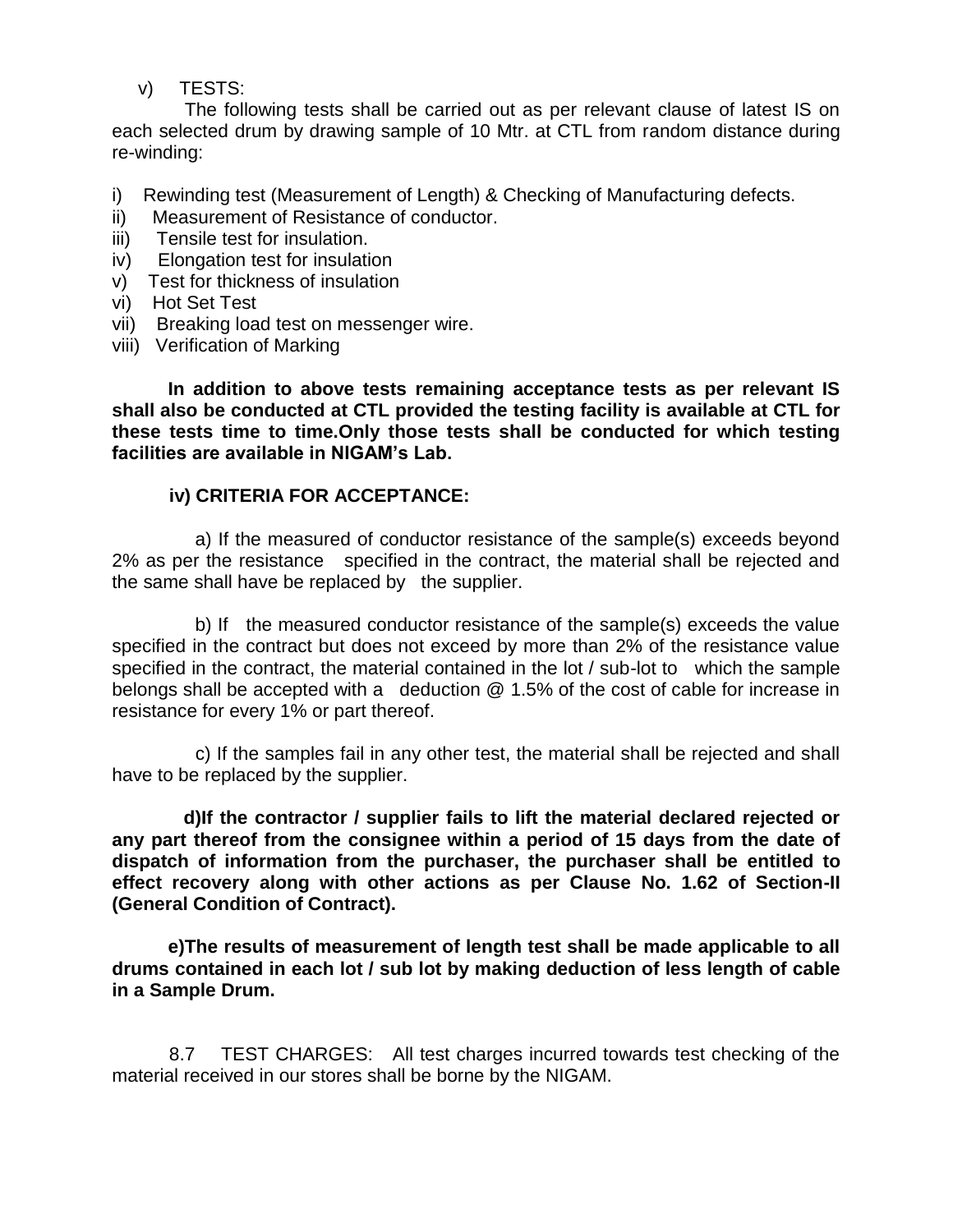#### **9. CHALLENGE TESTING CLAUSE :**

 **The other manufacturer can also request challenge testing for any test based on specification. The challenger would request for testing with testing fee. The challenge test fee are proposed at least three time cost of testing. This is likely to deter un-necessary challenges. The challenger would have the opportunity to select the sample from the store and any such challenge should be made within the guarantee period. The party challenged, the challenger & the utility could witness the challenge testing. The challenged testing would cover all the type tests as per relevant IS.** 

 **The challenge test could be conducted at NABL Accredited Laboratory like ERDA, CPRI, Bangalore / Muradnagar / Bhopal. If the values are within limit the products gets confirmed else not confirmed. If the product is not confirmed the manufacturer would pay the challenge fee and challenger would get the fee refunded. However, as a redressal system the challenger would be asked for fresh selection of two more samples from the stores and the same be tested in a NABL Laboratory (which shall be other than previously selected NABL Accredited Lab) at the cost of supplier in presence of party challenged, challenger and the utility. If any one or both samples does not confirmed the tests then the product is said to have failed the tests. In such cases, the manufacturer will be declared as unsuccessful manufacturer for the said product and balance supply shall not be availed and the order shall be cancelled with levy of maximum penalty.** 

#### 10. (i) IDENTIFICATION:

 The manufacturer shall be identified throughout the length of cable by providing legible Embossing as under:

#### (ii) EMBOSSING:

 The cable shall also be required to be embossed on outer sheath with the word **Manufacturer's Name or Trade Mark, Electric, XLPE90, Voltage Grade, NAME OF DISCOM , TN-1309 , size of cable & year of manufacture' at every meter length for which no extra charges shall be paid.**

11 PACKING AND MARKING:

 11.1 The cable shall be supplied on non-returnable wooden drum as per ISS (10418/1982) of suitable size and packed (seasonal wood not be insisted). The ends of cables shall be sealed by means of non-hygroscopic sealing material. Only one cable length shall be supplied on a drum. The shaft diameter of drum should be as per relevant ISS but not less then 50 mm. The cable can also be supplied on M-Steel Drums as per relevant ISS as applicable.

 11.2 The cable shall carry the following information stenciled / painted on the drum:

i) Manufacturer's name, Brand name or trade mark.

ii) Type of cable and voltage grade.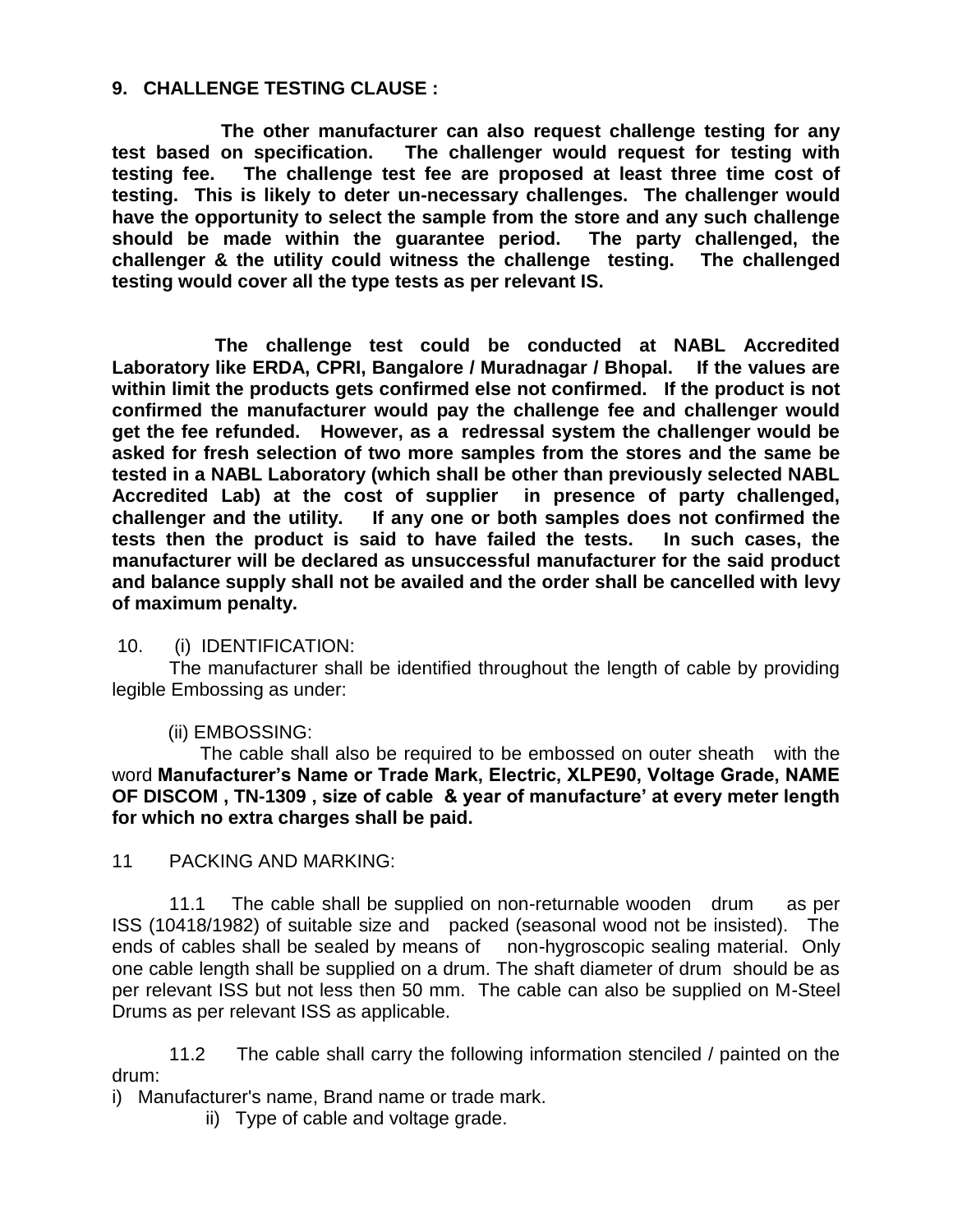- iii) Number of Cores.
- iv) Nominal Cross-sectional area of phase conductor.
- v) Cable Code.
- vi) Length of cable on the drum.
- vii) Approximate gross weight.
- viii) Year of manufacture.
- ix) Name of the Consignee and full destination.
- x) Tender number/Purchase Order No.
- xi) Direction of rotation of drum by means of an arrow.
- xii) IS:14255/1995

#### 12**. STANDARD LENGTH:**

 12.1 The cable shall be supplied in the standard length of 1000 meter for sizes 3CX50+35 Sq.mm.

12.2 A tolerance (+/-) 5% shall be allowed in standard length.

 12.3 Non-Standard length measuring not less than 50% of standard length to complete the ordered quantity shall be accepted up to 2% of the total ordered quantity.

- 13. QUANTITY:
	- a) The quantities as mentioned in the schedule of requirement are tentative & these may increase/decrease as per the requirement of the Nigam **(Schedule-I).**
	- b) Details of offered quantity alogwith justification with reference to Qualifying Requirement shall be furnished in **Schedule-IV**
- 14. QUANTITY TOLERANCE:

A quantity tolerance of  $(+/-)$  2% shall be allowed in each size for completion of supply.

15. DELIVERY SCHEDULE:

The bidder is required to quote monthly delivery in **Schedule-VIII**. **The delivery of quoted quantity should be as under:**

| <b>Commencement</b> | After 30 days from the date of receipt of purchase<br>order.     |
|---------------------|------------------------------------------------------------------|
| <b>Completion</b>   | : In 9 months thereafter at equal monthly rate<br>for each size. |

In case of ordered quantity is different than the quoted quantity, then monthly delivery shall be adjusted proportionately. **Bids of bidders in which monthly delivery rate is not quoted shall be considered as Non-Responsive.**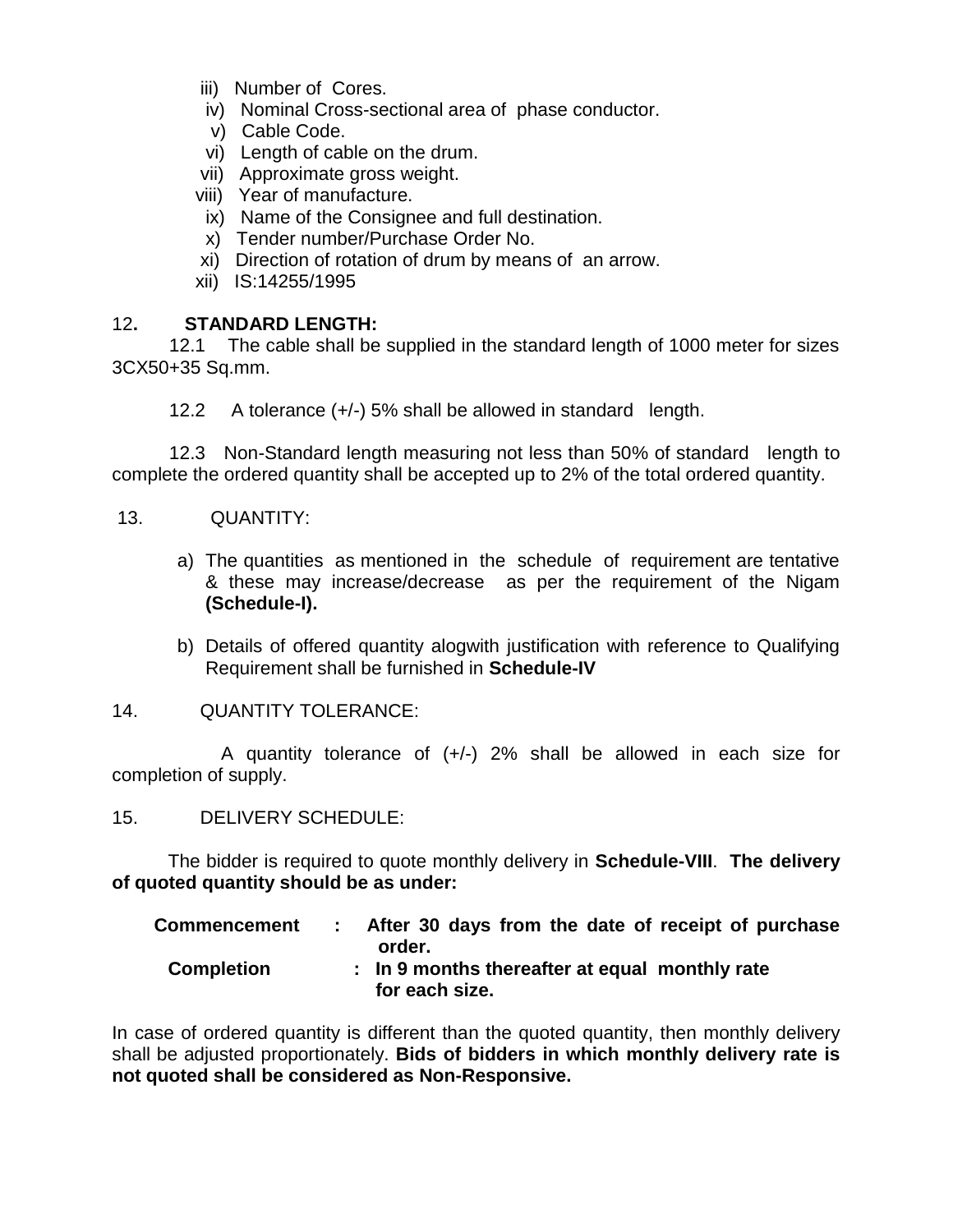#### 16**. PRICES:**

- a) The bidder shall quote the Prices in **BOQ** strictly in the manner prescribed in Clause No. 1.09 of Section-I (Instruction to Bidders) & Clause No. 1.33 of Section-II (General Conditions of Contract).
- b) The **prices** quoted shall be **variable as per PV formula** given in the specification at **Schedule-II** without any ceiling with **Base Date** as **1st day of one month prior to the date of opening of technical bid.** The Price Variation shall be governed by Clause No. 1.10 of Section-I (Instruction to Bidder).

#### 17. **DETAILS OF PAST EXPERIANCE:**

 The details of past orders executed by the bidder may be indicated in the relevant **Schedule- VII & VII A** . The bid must furnish the documentary evidence like copy of purchase order placed for detailing of past supplies.

## 18. DRAWING & DOCUMENTATION:

The bidder is required to furnish the detailed constructional drawing of the cable clearly showing the various components The calculation of weights of different components of the cable shall also be furnished in absence of this, the tenders are likely to be ignored.

#### 19. GUARANTEED TECHNICAL PARTICULARS:

 The bidder shall furnish guaranteed technical particulars in the relevant **Schedule VA &VB.**Any departure from the G.T.P be indicated in **Schedule-V.**

#### 20. **MANDATORY TOOLS:**

**The successful bidders are required to supply essentially the following mandatory tools free of cost, the quantity of which is indicated against each:**

#### **Pulley for A.B.C. : One Set per 25 Kms. ofeach size of A.B. Cable**

 The Pulley is used to receive low voltage Aerial Bunched Cables. It should suit the sizes of Aerial Bunched Cable as mentioned at Clause-6.5 of this specification. Fixing on poles is ensured by a 1.20 Mtrs. strap in order not to stress the Pulley during cable unwind.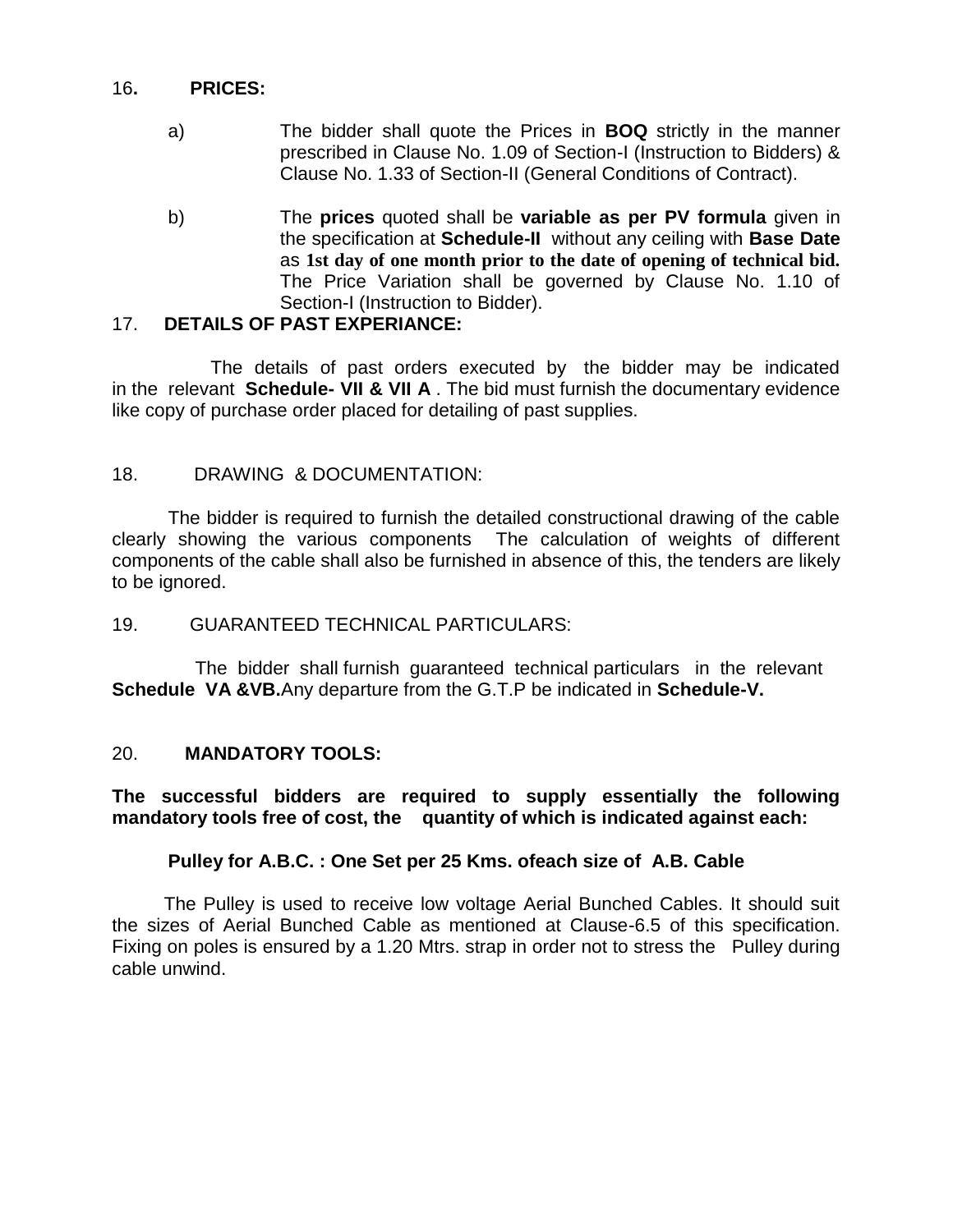**Schedule – I**

#### **JODHPUR VIDYUT VITRAN NIGAM LIMITED**

#### **A Govt. of Rajasthan Undertaking**

#### **SCHEDULE OF REQUIREMENT**

**PURCHASE OF LT XLPE INSULATED AERIAL BUNCHED CABLES WITH BARE MESSENGER WIRE FOR LT OVER HEAD LINES SUITABLE FOR WORKING VOLTAGE UPTO & INCLUDING 1100V CONFORMING TO IS:14255/1995 AMENDED UPTO DATE OF THE FOLLOWING SIZES UNDERSPECIFICATION NO. JdVVNL/SE(MM&C)/EIIAII/TN-1309.**

| S.No | <b>SIZE of Aerial Bunched Cable</b> | <b>Quantity (Approx)</b> |
|------|-------------------------------------|--------------------------|
|      | 3CX50+35 Sq. mm                     | 300 Km                   |

NOTE: The quantities as mentioned in the schedule of requirements are tentative and may increase/decrease as per the requirement of the Nigam.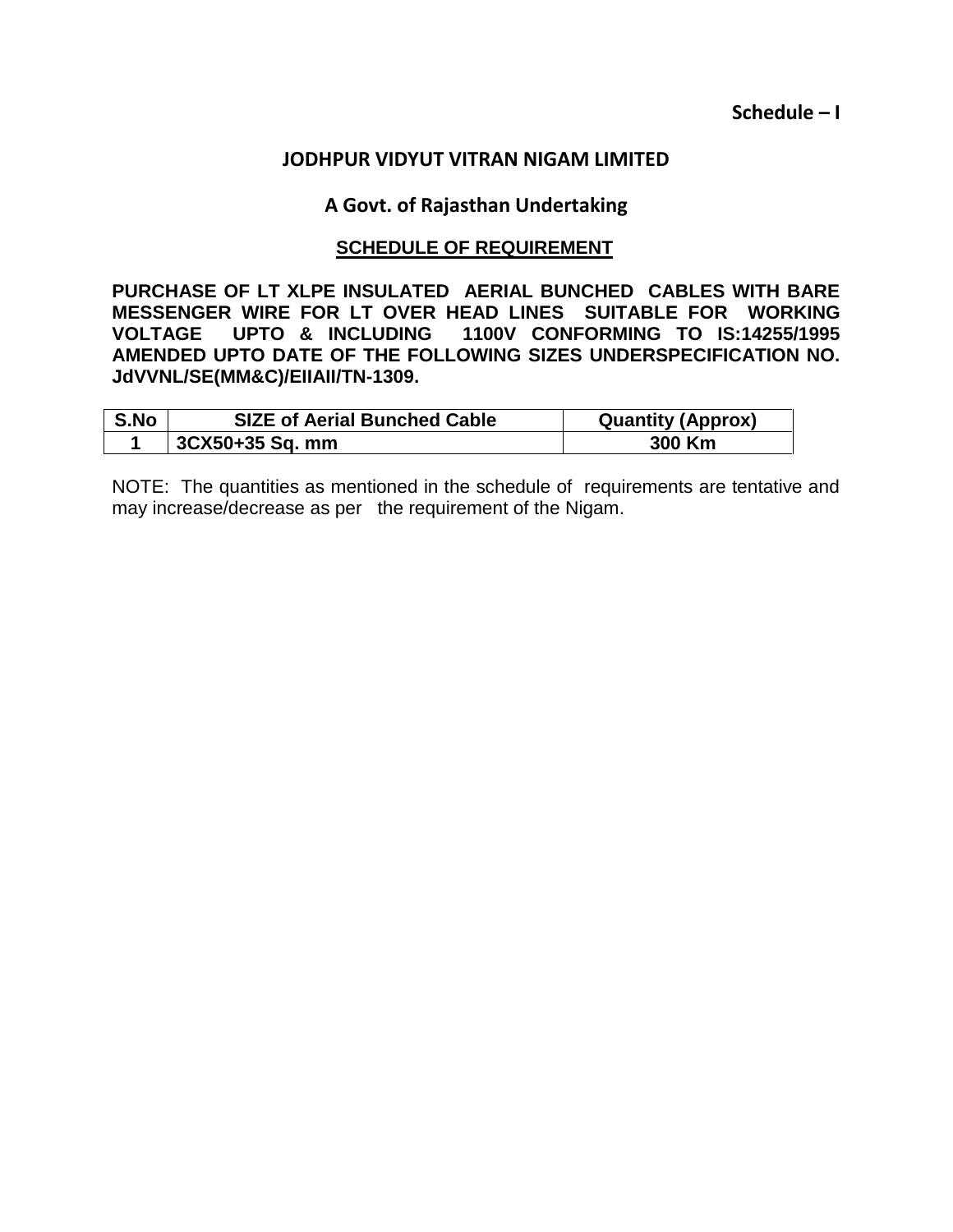## **A Govt. of Rajasthan Undertaking**

## PRICE VARIATION FORMULA FOR LT AERIAL BUNCHED CABLE  $P = Po + ALF (Al - Alo)$

P = Up-Dated Ex-Works price per Km.

Po = Ex-Works price quoted per Km.

Alf = Weight of Aluminium & Aluminium Alloy in MT per Km. Calculated as per REC Standard is as under :

| S.No. | Size of Cable in Sq.mm. | Weight of Aluminium in MT/Km. |
|-------|-------------------------|-------------------------------|
|       | 3CX50+35                | 0.476                         |

(Since the controlled prices of Aluminium Alloy are not being declared by IEEMA the weight of Messenger Wire is considered as equivalent to weight of Aluminium for the purpose of Price Variation.)

Alo= Priceof Al (LME Average Settlement Price including Premium for Ingot). **This price is as on 1st day of one month prior to the date of opening of technical bid (Base Date).**

Al = Priceof Al (LME Average Settlement Price including Premium for Ingot). This price is payable on first working day of month, one month prior to date of delivery.

#### **BASE DATE : 1st day of one month prior to the date of opening of technical bid**

The date of delivery (i.e. date of readiness of material) is to be considered as per Clause No. 1.10 of Section-I (Instruction to Bidders).

NOTE: 1. IEEMA prices will be exclusive of excise duty and other taxes.

- 2. No variation shall be allowed on labour, packing, forwarding, freight and insurance charges.
- 3. Any statutory variation on ED and CST / VAT on the finished Cable shall be payable according to Clause No.1.09.15 of Section-I " Instructions to Bidders".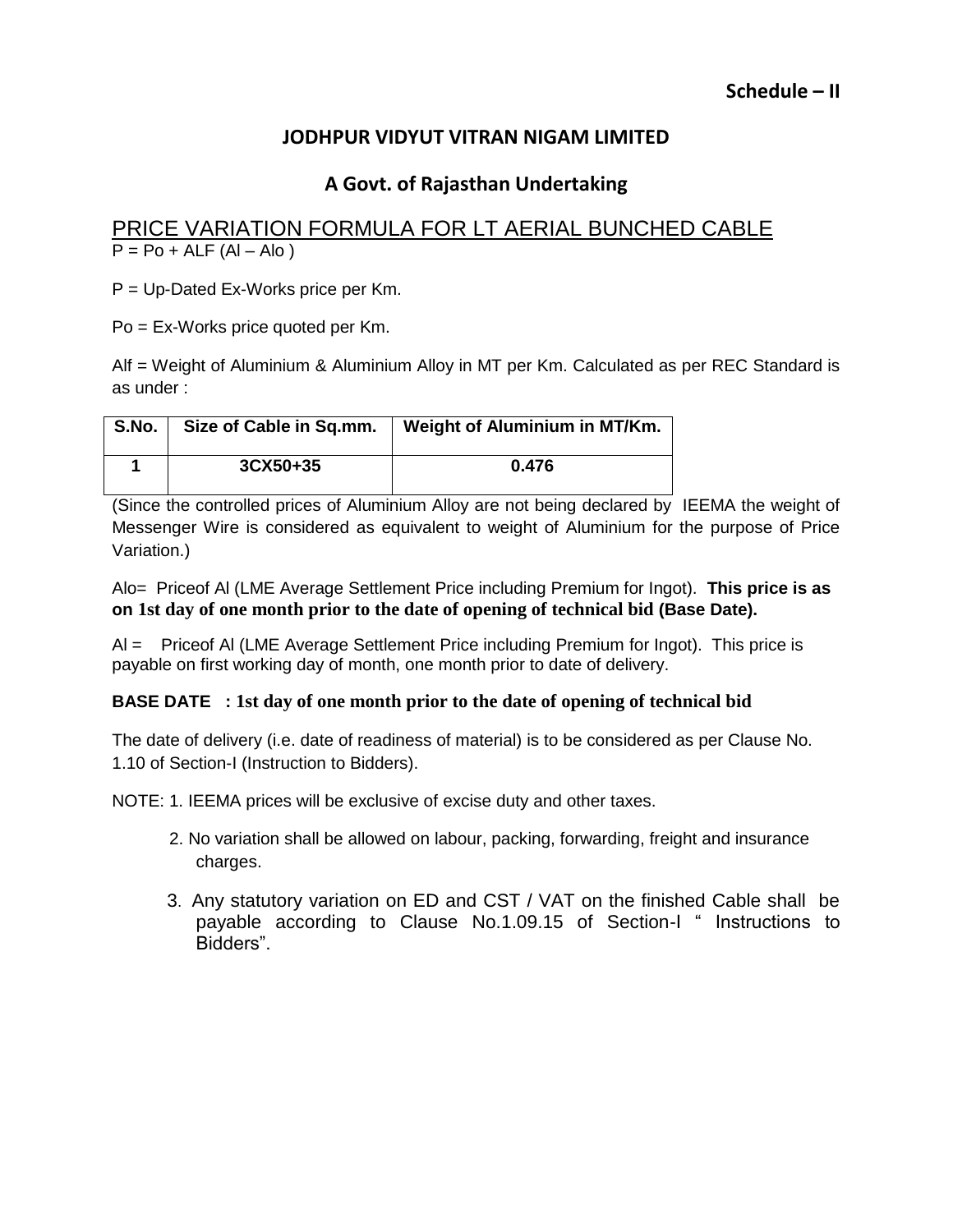## **Schedule – III**

# **JODHPUR VIDYUT VITRAN NIGAM LIMITED**

# **A Govt. of Rajasthan Undertaking**

# **Prescribed technical specification for supply of**

(Name of Material/Equipment/Machinery/T&P etc.)

| S.No. | <b>Technical specification</b>                      | Name of IS/other         | Other particulars |
|-------|-----------------------------------------------------|--------------------------|-------------------|
|       | to which material/equipment/ standard specification |                          | if any.           |
|       | Machinery/T&P shall confirm                         | to which material should |                   |
|       |                                                     | confirm                  |                   |

Certified that we agree to all the aforesaid technical specification except at S.No……. for which our technical specification shall be as under:-

| S.No. | Technical specification                              | Name of IS/other | Other particulars |
|-------|------------------------------------------------------|------------------|-------------------|
|       | to which material/equipment/ standard specification  |                  | if any.           |
|       | Machinery/T&P shall confirm to which material should |                  |                   |
|       | confirm                                              |                  |                   |

 **(Signature)**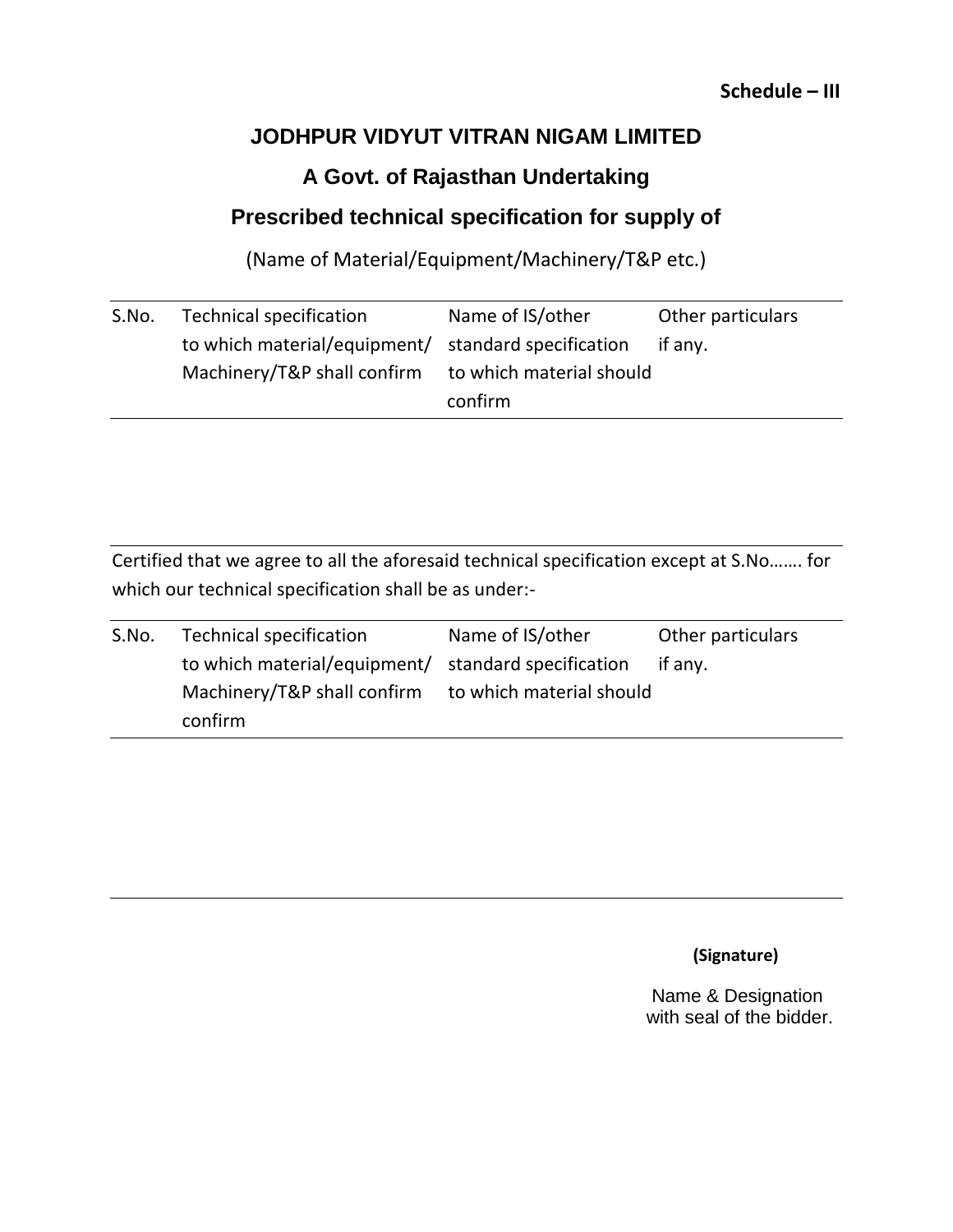## **A Govt. of Rajasthan Undertaking**

**QUALIFICATION REQUIREMENT FOR PURCHASE OF 3CX50+35 Sq.mm LT XLPE INSULATED AERIAL BUNCHED CABLES WITH BARE MESSENGER WIRE FOR LT OVER HEAD LINES SUITABLE FOR WORKING VOLTAGE UPTO & INCLUDING 1100V CONFORMING TO IS:14255/1995 AMENDED UPTO DATE OF THE FOLLOWING SIZES UNDERSPECIFICATION NO. JdVVNL/SE(MM&C)/EIIAII/TN-1309**

The bidder should fulfill following qualifying requirements for successful participation in the tender along with relevant documentary evidence supporting each qualifying requirement without which the offer shall be considered non-responsive & rejected.

#### 1.0 **STATUS OF BIDDER:-**

- a) The bidder should be a Manufacturer of offered items. The offers from sole selling agent/ authorized dealers shall not be entertained.
- b) Old/ New suppliers:- Any bidder located within or outside the state of Rajasthan has participated for the first time in a particular Discom& meeting minimum qualification requirement and has supplied the tendered material/or of higher rating in other utility shall be treated as an old supplier. Rajasthan's firms although supplied in past but not meeting minimum quantity supplied criterion including altogether new units which have not supplied any quantity but having adequate & required manufacturing and testing facility and technical know-how of the tendered material shall be considered as new firms and would be eligible for trial order only. In case of supply made to the licensed power utility outside India, the C.A. certificate furnished by firm shall be considered.

#### 2.0 **PAST SUPPLY & PERFORMANCE CRITERIA** :-

The bidder shall meet both past supply and performance criteria as detailed below for opening of tenders:-

#### **2.01 PAST SUPPLY:-**

- 2.01.1 The bidder is required to quote for **minimum**10**%** of tendered quantity failing which their offer may be considered Non-Responsive.
- 2.01.2 The bidder should have designed, manufactured / fabricated, tested and supplied to utility / Discoms / Govt. Departments at least 2 X QQ (QQ being the quoted quantity) of similar item / higher rating of tendered material / equipment in last 3 financial years from the date of opening of technical-commercial bid.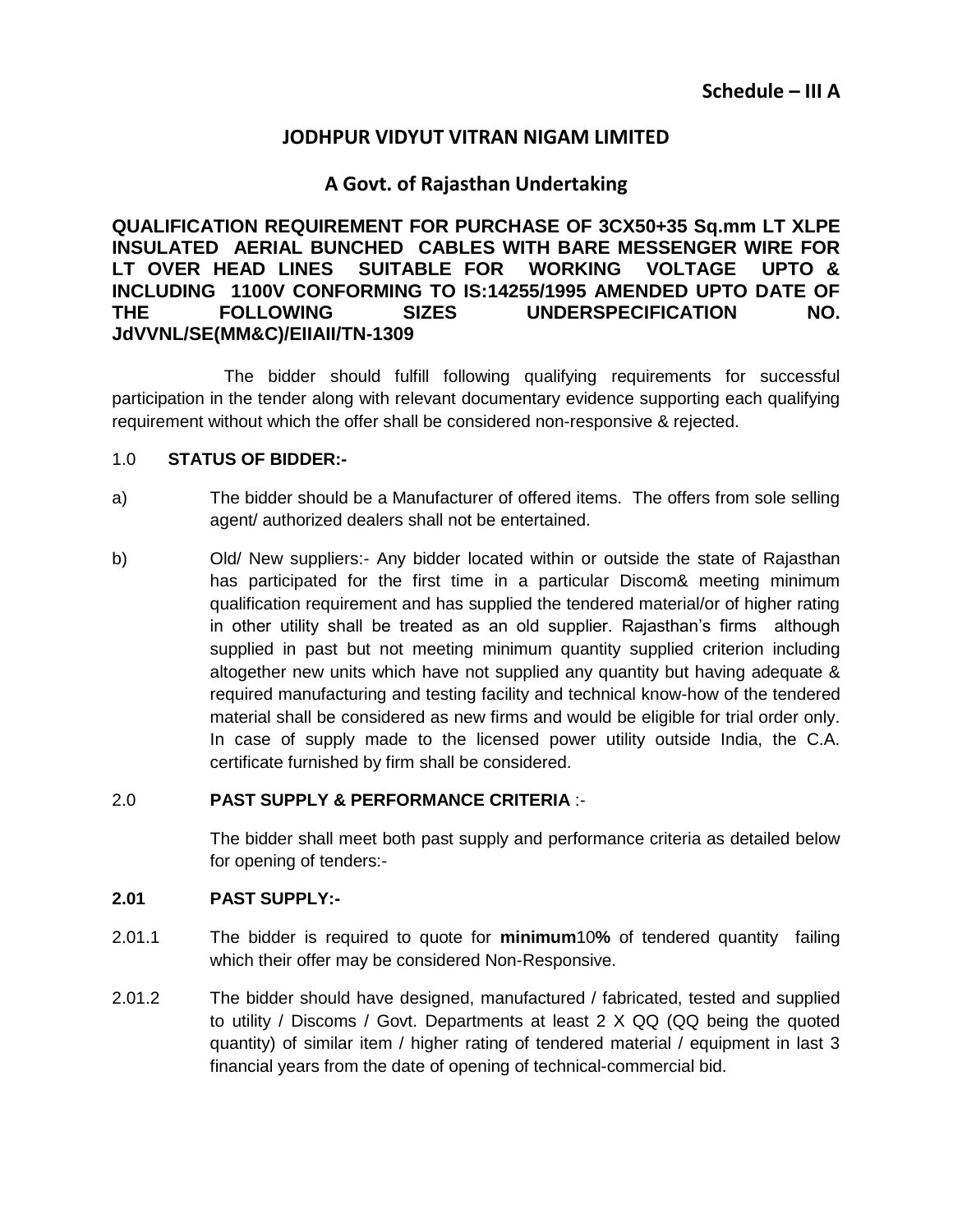- **Note:** Requirement of quantity manufactured, minimum quantity to be offered and amount of Bank Guarantee to be furnished in absence of test certificate shall be reduced to 25% for Rajasthan based units.
- 2.01.3 In support of fulfillment of the past supply criteria, the bidder shall furnish documentary evidence in the form of certificate from Chartered Accountant in the enclosed prescribed proforma only. This prescribed proforma should be furnished either in original or copy duly attested by Notary. The bidder shall also sign and affix seal on the C.A. Certificate. The certificate should have membership number with the name & address of the chartered accountant. Certificate should clearly indicate the quantity supplied, period of supply, voltage Class, Rating of the Transformer etc. in the format prescribed, any deviation to format or information diverted format, will not be considered and rejected.

Note:-The material supplied and accepted for same/higher rating for Turnkey projects to a licensed power utility/Govt. shall be considered for the purpose of evaluating criteria. The certificate given by C.A. shall indicate above quantity separately.

#### 2.02 **PERFORMANCE CRITERIA:-**

2.02.1 i) If a bidder has supplied up to 50% of ordered quantity in previous tender up to date of opening of subsequent tender and scheduled delivery period expired, the bid of such bidder will not be opened in the Discom for that item.

> ii) However, if the supplies have been completed for a quantity more than 50% but not completed up to date of opening of subsequent tender and scheduled delivery period expired, the quantity equal to the quantity pending in previous tender for that item shall be reduced from the subsequent tender quantity to be allocated to the bidder.

#### 3.0 **TYPE TEST CRITERIA:-**

3.01) The bidder shall furnish valid and authenticated type test certificate from a Govt. approved / Govt. Recognized / NABL Accrediatedlaboratory / ILAC i.e. International laboratory Accrediation Corporation (In case of foreign laboratory) / of **similar rating and design** of tendered material /equipment. **The bid of the bidder be also considered for meeting the Type Test criterion if the bidder have the requisite Type Test conductedsuccessfully on the samples selected from the 1st lot supplied to JDVVNL against previous tenders and furnish certified copy of such Type Test Reports with the Bid.**Such type test certificate should not be older than five years as on the date of bid opening For this purpose date of conducting type test will be considered. The type test certificate by in house laboratory of tendering firm even if it is a Govt. approved / Govt. recognized / NABL accredited / ILAC accredited, shall not be

accepted, in case of their own tender. This will not apply if tendering firm is Govt. company / public Sector undertaking.

3.02 The bidder should furnish documentary evidence in support of the laboratory whose type test have been furnished, that the said laboratory is a Govt. / a Govt.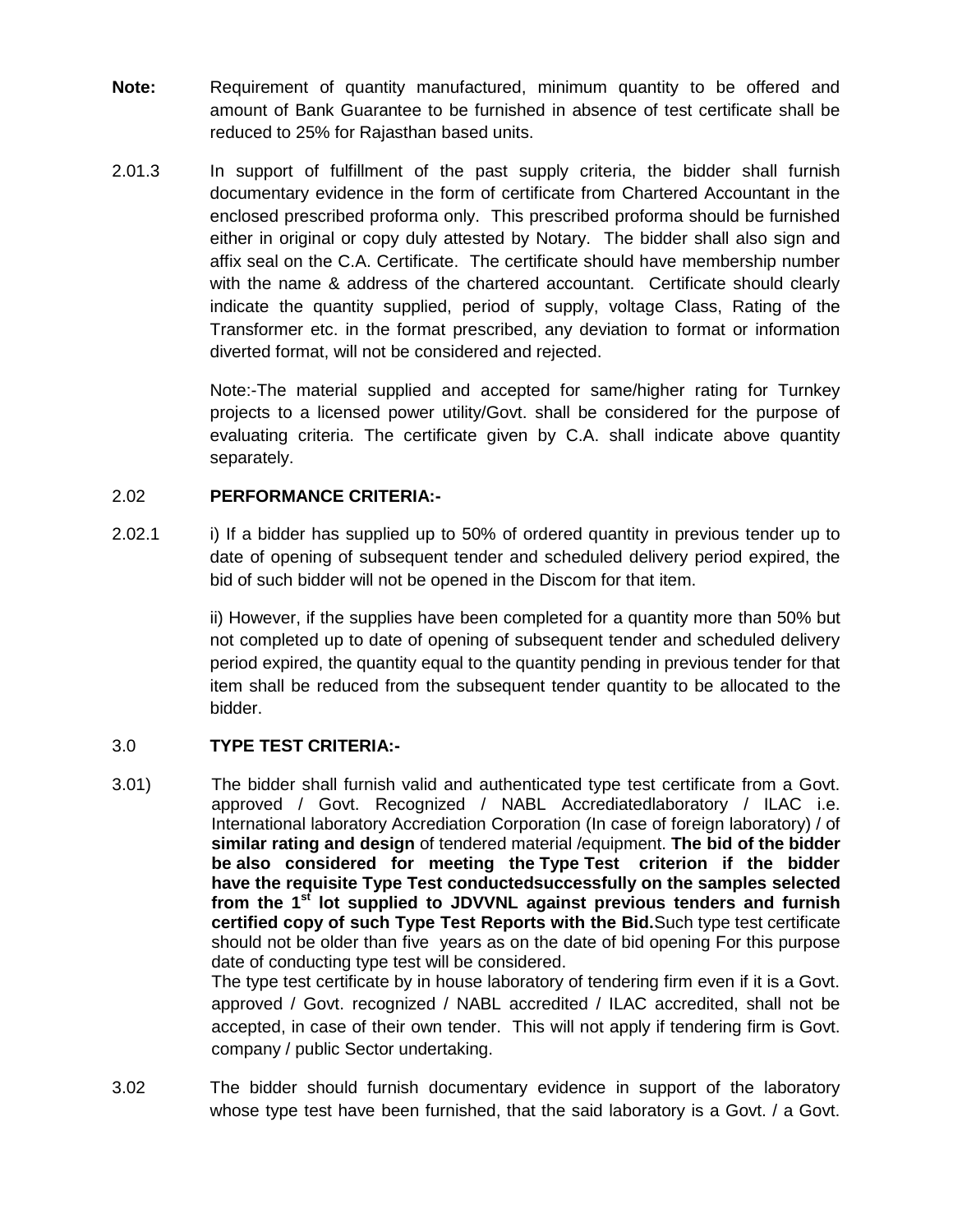approved / a Govt. recognized / NABL accredited laboratory / ILAC accredited (in case of foreign laboratory).

- 3.03 The type test certificates shall be furnished either in original or copy duly attested by notary.
- 3.04 The bids of only those bidders shall be considered to be meeting the type test criteria who furnishes complete type test certificate with the bid as per above provision.

However, in the following cases the Bidder is not in a position to furnish Type Test Certificate of tendered item, the bid of the bidder may be considered meeting the type test criteria if the bidder furnishes an undertaking stating that valid type test certificate from a Govt. approved / Govt. recognized / NABL Accrediated laboratory / ILAC Accredited laboratory shall be furnished from first lot received in Nigam store (without asking any delivery extension) along with bank guarantee with the technical bid from a Nationalized / Scheduled Bank in prescribed proforma at **Schedule-III B** or DD / Pay Order amounting to Rs.5 Lacs (for outside Rajasthan Based Bidder) / Rs. 1.25 lacs (for Rajasthan Based Bidder). The initial validity of bank guarantee shall be nine months with claim period of three months in addition.

- i) Where a new Rajasthan based firm is participating & is technically competent.
- ii) Where one or more type tests) is/ are older than 5 years.
- iii) The Rajasthan / outside Rajasthan firm furnished requisite type test reports of higher rating material.

#### **4.0 POOR RECORD OF PERFORMANCE AND DELIVERY :**

The bidder who have been black listed or with whom business relations have been severed in any of the state Discom shall not be considered. Severment of business relations will be done in case of following circumstances for the period and with the recovery mentioned against each:

| i) When vendor does not accept    | Forfeiture of EMD/cancellation of vendor registration to   |
|-----------------------------------|------------------------------------------------------------|
| order awarded on its accepted     | recover amount of EMD along with severment of business     |
| price and terms and conditions or | relations for three years from the date of issue of order. |
| does not comply with contractual  |                                                            |
| formalities.                      |                                                            |
|                                   |                                                            |
| ii) When vendor complies with     | Levy of maximum recovery on account of delay in delivery   |
| contractual formalities but does  | along with severment of relations for a period of 2 years  |
|                                   |                                                            |
| not commence supplies.            | from the date of issue of order or in next two bids        |
|                                   | whichever is later along with forfeiture of EMD /          |
|                                   | cancellation of vendor registration.                       |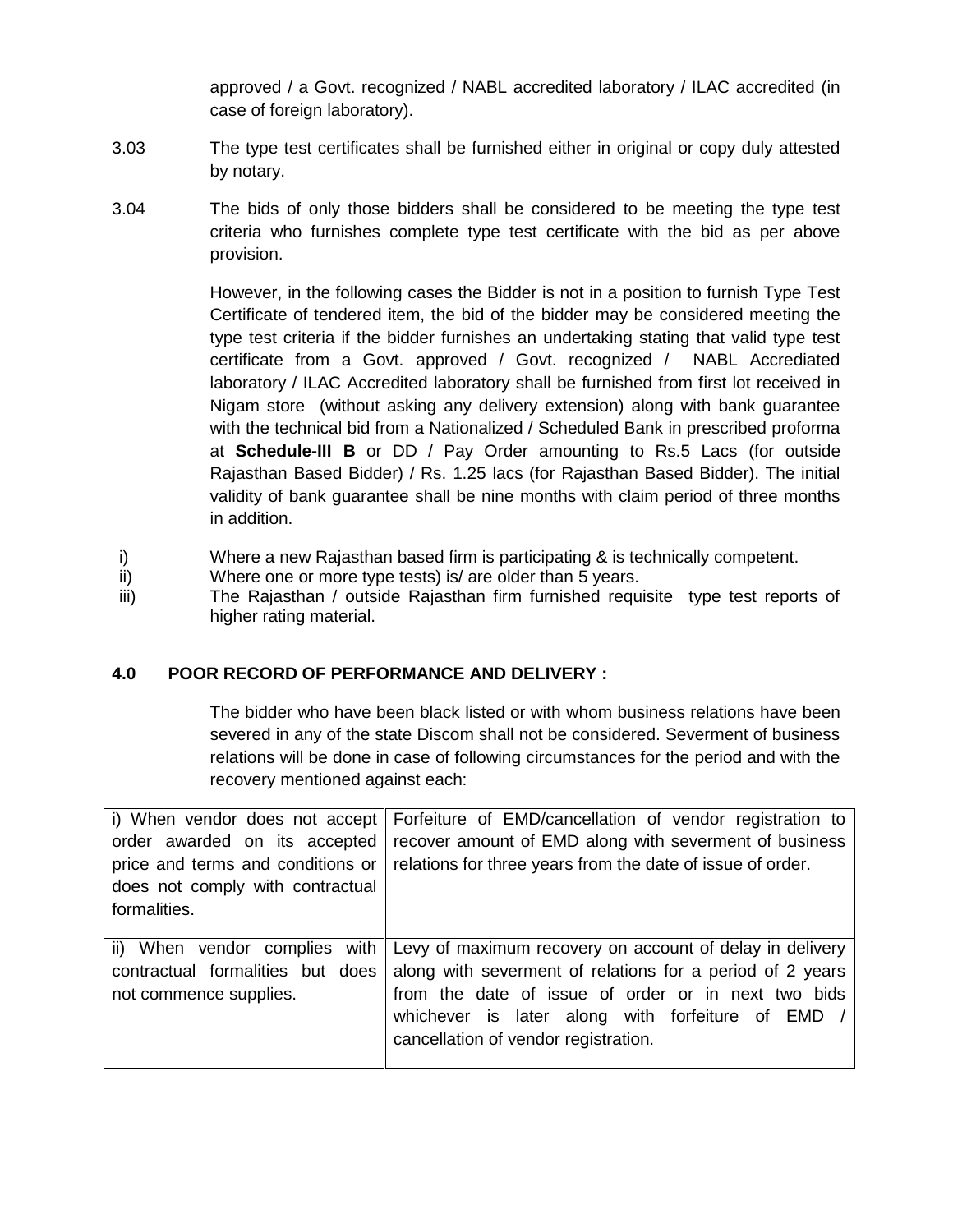#### **5.0 (A) Black listing of a firm:**

After having given Show Cause Notice of 30 days, and having established & cogent reasons for blacklisting of the firm as given below, the firm should immediately be blacklisted for a period of 5 years indicating reasons of doing so, in the letter itself, and a copy of such blacklisting should be given to the firm, with the approval of CLPC:-

(i) There are sufficient and strong reasons to believe that the supplier or his employee has been guilty of malpractices such as manhandling/misbehavior with Government official by supplier or his partner/employee, bribery, corruption or abatement of such a offence in a position where he could corrupt Nigam's official, fraud, vitiating fair tender process including substitution of or interpolation in tender, mis-representation, pilferaging or unauthorized use or disposal of Nigam's material issued for specific work etc.

(ii) Where a supplier or his partner or his representative has been convicted by a court of Law for offences involving moral turpitude in relation to the business dealing or where security considerations including suspected disloyalty to the Nigam/state so warrant the blacklisting.

(iii) If the State Bureau of Investigation or any other authorized investigating agency recommends for blacklisting after completing the investigation.

Note: - 1 If a supplier after having tendered for a supply or after negotiations gives application voluntarily vitiating the fair tendering process, it shall also tantamount to malpractice.

Note:-2 A register containing the reasons for blacklisting the supplier as also the names of all the partner of the suppliers and the allied concerns coming within the effective influence of the blacklisted supplier will be maintained.

Note: - 3 A register of black listed supplier will be maintained which will not only include suppliers enlisted with the Enlisting Authority but also black listed suppliers in Nigam.

Note :-4 A Black listed supplier (i) shall not be entitled for registration in any of the Discom (ii) shall not be awarded any supply order in future in any Discom during the notified period.(iii) his registration if any shall stand cancelled immediately and his registration security /EMD/S.D. shall stand forfeited. (iv) In case of blacklisting of the firm by any one of Discom for the cogent prescribed reason(s) as stipulated above, the same shall be applicable to all the Jodhpur Discom and as a consequence of blacklisting, all the pending orders to that firm, will be cancelled in all three (3) Discoms with immediate effect. However in respect of completed/executed contract G.P. obligations as well as other liabilities shall be fulfilled by the supplier.

#### **(B) Severment of Business relation:**

(a) After having given Show Cause Notice of 30 days, and having established & cogent reasons for Severment of business relation as given below, the firm should immediately be severed the business relations for a period of 2 to 3 years indicating reasons of doing so, in the letter itself, and a copy of such severment should be given to the firm, with the approval of CLPC:-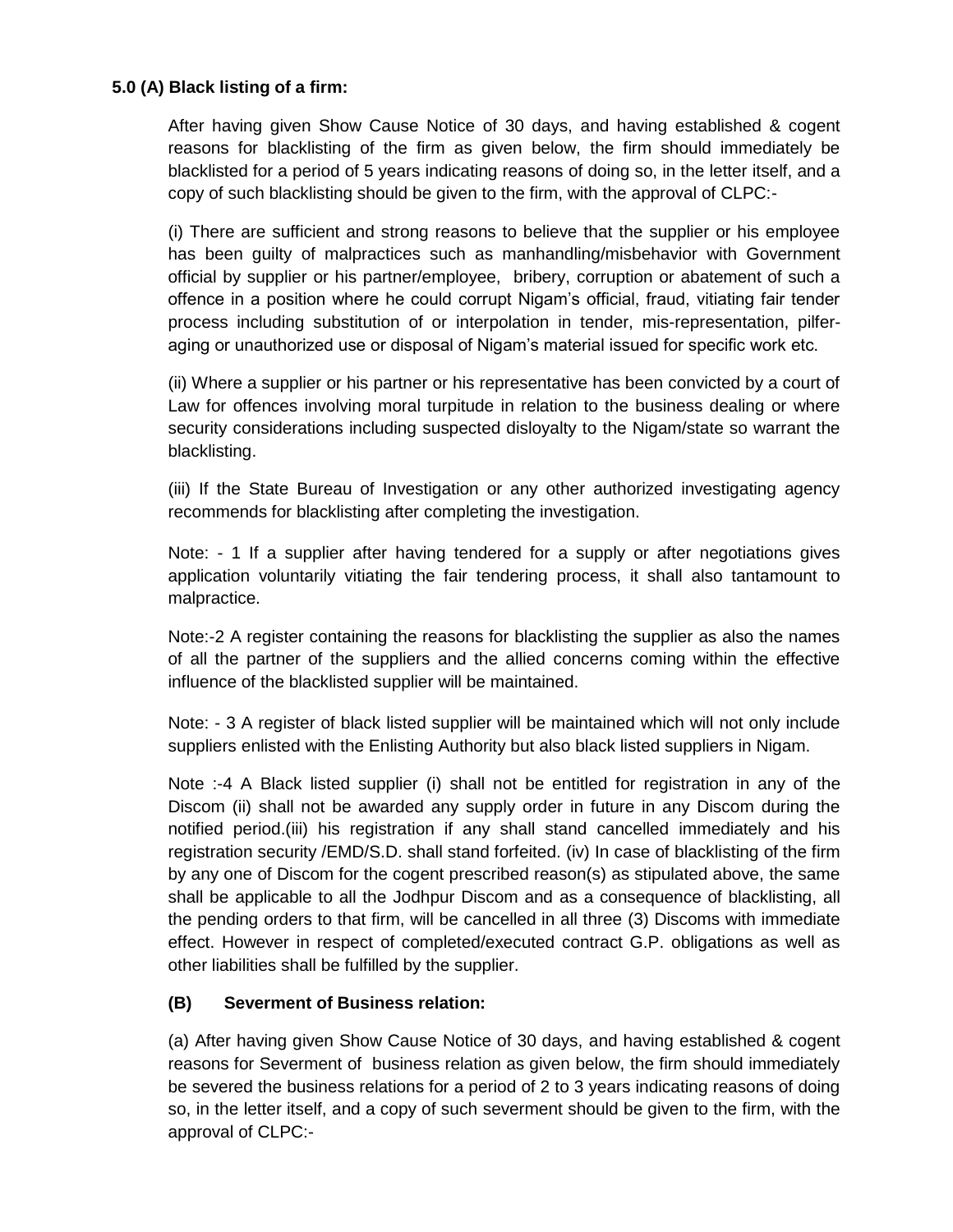(i) The supplier continuously refuses to pay Nigam dues without showing adequate reasons and where the purchasing authority is satisfied that no reasonable dispute attracting reference to Settlement Committee or Court of Law exists for the supplier's action of non-supply.

(ii) When vendor does not accept LOI/detailed purchase order awarded on its accepted prices and terms & conditions or does not comply with the contractual formalities.

(iii) When vendor/supplier who otherwise completed contractual formalities but does not commence supplies on the date of opening of technical bid of the fresh tender/completion of schedule delivery period whichever is later.

**Note-1**-In case supplier does not deposit outstanding dues towards Nigam, even after completion of severment period, the period of severment will continue.

**2.** Severment done purely/ mainly on account of non-deposition of dues against the supplier/vendor/contractor could be lifted by CLPC, if the dues are deposited prior to the expiry of such severment period.

3. Severment done by one Discom for non-supply of material and /or corresponding nonrecovery of dues will not be effective in other Discoms except in respect of common purchase cases of three Discom.

4.On severment of business, the EMD/SD/vendor registration security will be forfeited.

5. The orders in execution satisfactorily will not be cancelled other than the order on which severment have been done.

#### **(C) DEBARMENT**

Reasons on which Debarment can be made:-

(i) The competent authority may debar the supplier on account of his performance or other disabilities, if it is no longer considered fit to remain under vendor registration as per his obligation under vendor registration.

(ii) If at any subsequent stage of inspection of firms after award of contract, it is found that firm does not have sufficient tech. staff or required/necessary technical equipments, the purchasing authority can debar the firm for one year or next tenders whichever is later. The debarment will be lifted only on re-inspection of firm's works; the defects noticed earlier are fully rectified to the satisfaction of Nigam**.** 

(iii) When contract agreement executed and supplies commenced but could supply only up to 50% of ordered quantity and scheduled delivery period expired, then the firm can be debarred for one year or next tender whichever is later in that Discom only for that particular item/rating/ capacity/size etc.

(iv) The suppliers who have been awarded contract for supply of material is not adhering to the periodic delivery schedule, the contract awarding authority reserve the right to terminate the contract and may debar the firm in participating in tender for a period of 2 to 3 years.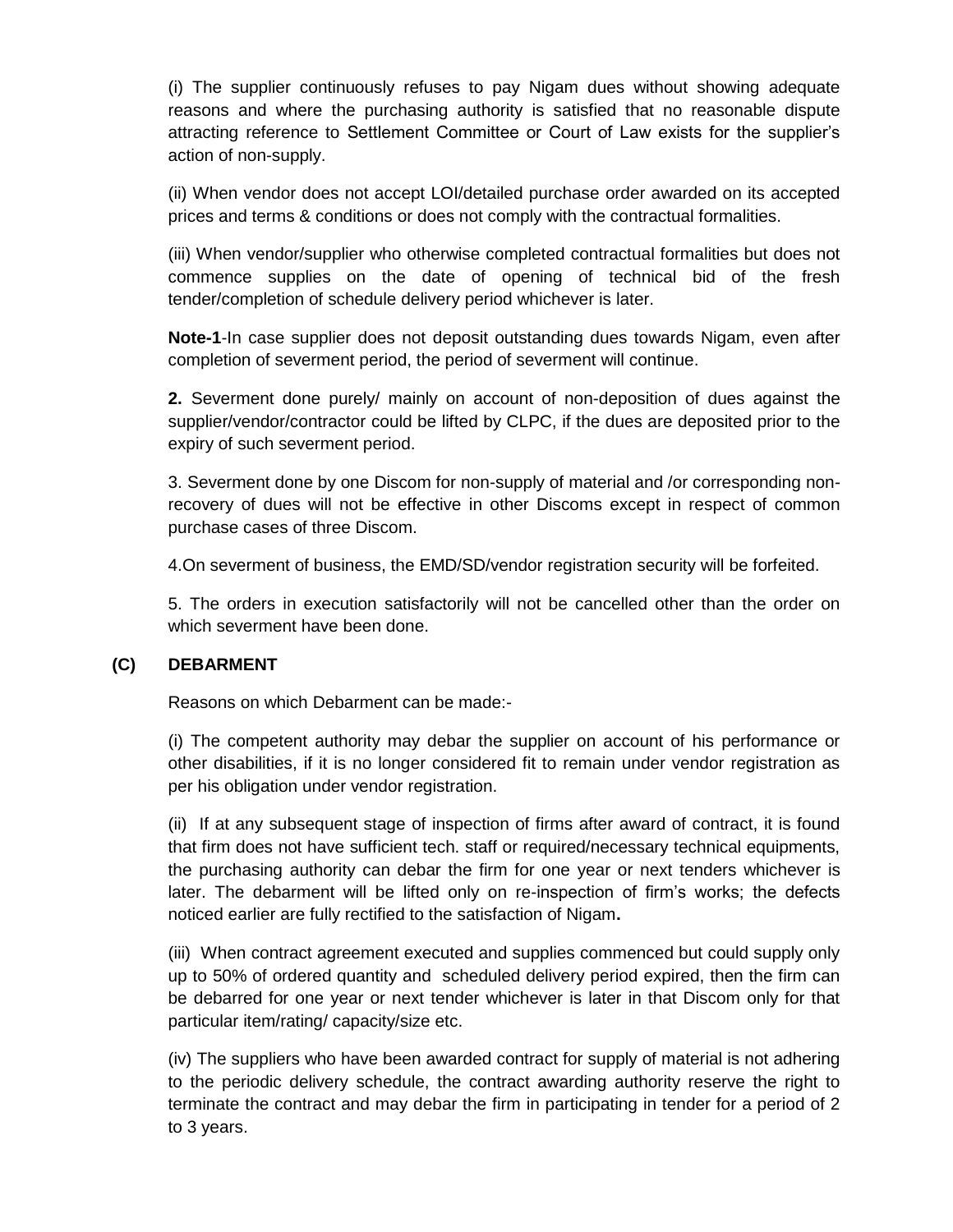Note:-1. On debarment, the EMD/ SD/Vendor Registration security shall be forfeited.

Note:-. 2. If the firm is debarred in one Discom for any reasons then the same should not be applicable in other Discom subject to exception that in case of common Discoms purchases such debarment of a firm would be applicable to all three Discom for that particular item and rating/capacity/size etc.

#### **6.0 APPEALS AND APPLICATIONS:-**

Appeal against the order of blacklisting, severment and debarment can be filed before BOD within a period of 3 months from the date of intimation. The letter of appeal will be addressed to the order placing authority. Who will process the case for placing the matter in B.O.D. with in a period 60 days. The BOD may reduce or waive the penalty, if sufficient reasons/supporting documents are furnished by the supplier.

#### **GENERAL CONDITIONS : - (ALL CONDITIONS BE DULY SIGNED & SEALED)**

- I) The bidder shall clearly indicate the deviations such as `Technical Deviation & Commercial Deviations' in the prescribed proforma only. The deviations indicated elsewhere in the bid shall not be accepted.
- II) The bidder must clearly fill up each and every particular of guaranteed technical particulars annexed with Technical Specifications otherwise he will be responsible for Technical Non-responsiveness.
- III) All documents required in the prescribed format are to be furnished along with the bid itself only except an attested copy of BIS license (wherever it is required), failing which the bid will be summarily rejected.
- IV) However, "a copy of valid BIS License irrespective to date of issue of BIS License may be submitted by the bidder up to the official working hours of one working day prior to the schedule / notified date of opening of price bid" alongwith undertaking that BIS License so furnished is valid till date and same has not been withdrawn/cancelled by Bureauof Indian Standard. Similar undertaking of validity of BIS lLicensebe also furnished by the bidder who furnishes BIS License along with Technical Bid. -----------------------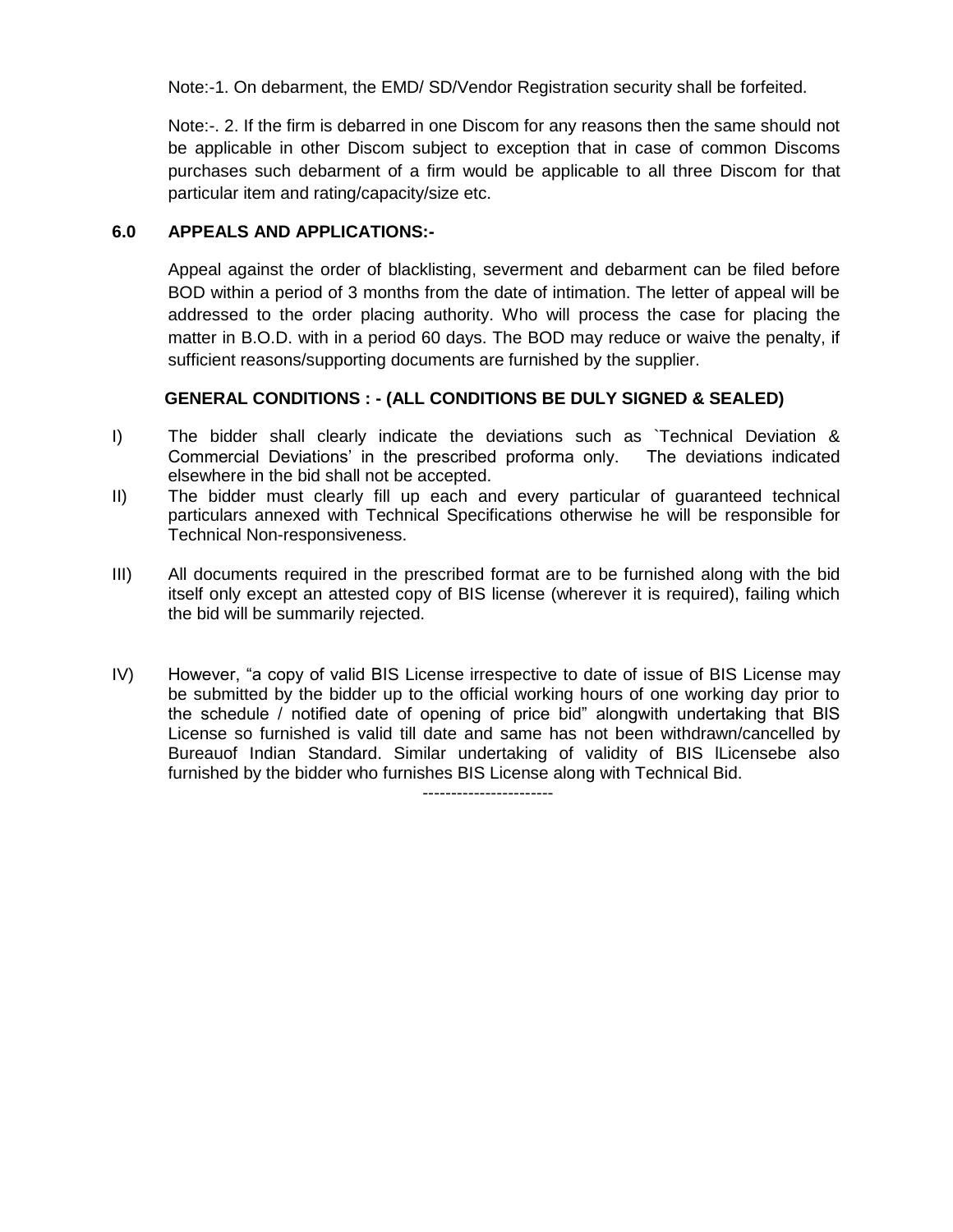## **JODHPUR VIDYUT VITRAN NIGAM LIMITED A Govt. of Rajasthan Undertaking BANK GUARANTEE IN LIEU OF FURNISHING OF TYPE TEST CERTIFICATE**

( On Rajasthan Govt. Non-Judicial Stamp Paper worth Rs.0.25% of BG value or Rs. 25000/ whichever is less)

To,

The Superintending Engineer (MM&C), Jodhpur Vidyut Vitaran Nigam Limited, New Power House , Jodhpur.

Dear Sir,

 Whereas Jodhpur Vidyut Vitaran Nigam Limited, Jodhpur ( hereinafter called the purchaser) has issued a bid enquiry under TN-1309 for procurement of …………………………. ( Name of material)

 Whereas M/s …………………………………………….(hereinafter called the bidder ) has furnished a bid for supply of .............. to The Superintending Engineer (MM&C), Jodhpur Vidyut Vitaran Nigam Limited, Jodhpur or his Nominated officer (s) .

Whereas in accordance with the provision of the specification of the aforesaid TN......... the bidder can deposit a bank guarantee in lieu of the requirement of furnishing the type test certificates.

 Whereas M/s ………….. ( the bidder) have requested us (Name of the Bank) to furnish the bank guarantee in lieu of the type test certificate for an amount equivalent to Rs……………… ( in words also) only.

 Under this Bank Guarantee, we (Name of the Bank) hereby undertake unconditionally and irrevocably to guarantee as primary obligator and not as Surety merely, the payment to the purchaser on his first demand without whatsoever right of objection on our part and without his first claim to the bidder in the amount not exceeding ( amount of guarantee in figures and words).

 Payment pursuant to this undertaking will be demanded by the purchaser from the Bank and will be met by the Bank without question in the case in which the bidder , on receipt of the order and / or after the acceptance of this bid, makes default in furnishing the required type test certificates. Also whether the occasion or ground has arisen for such demand the decision of The Superintending Engineer (MM&C), Jodhpur Vidyut Vitaran Nigam Limited, Jodhpur, shall be final.

The liability of the Bank shall not at any time exceed Rs……………………………………………………………… Rupees……………).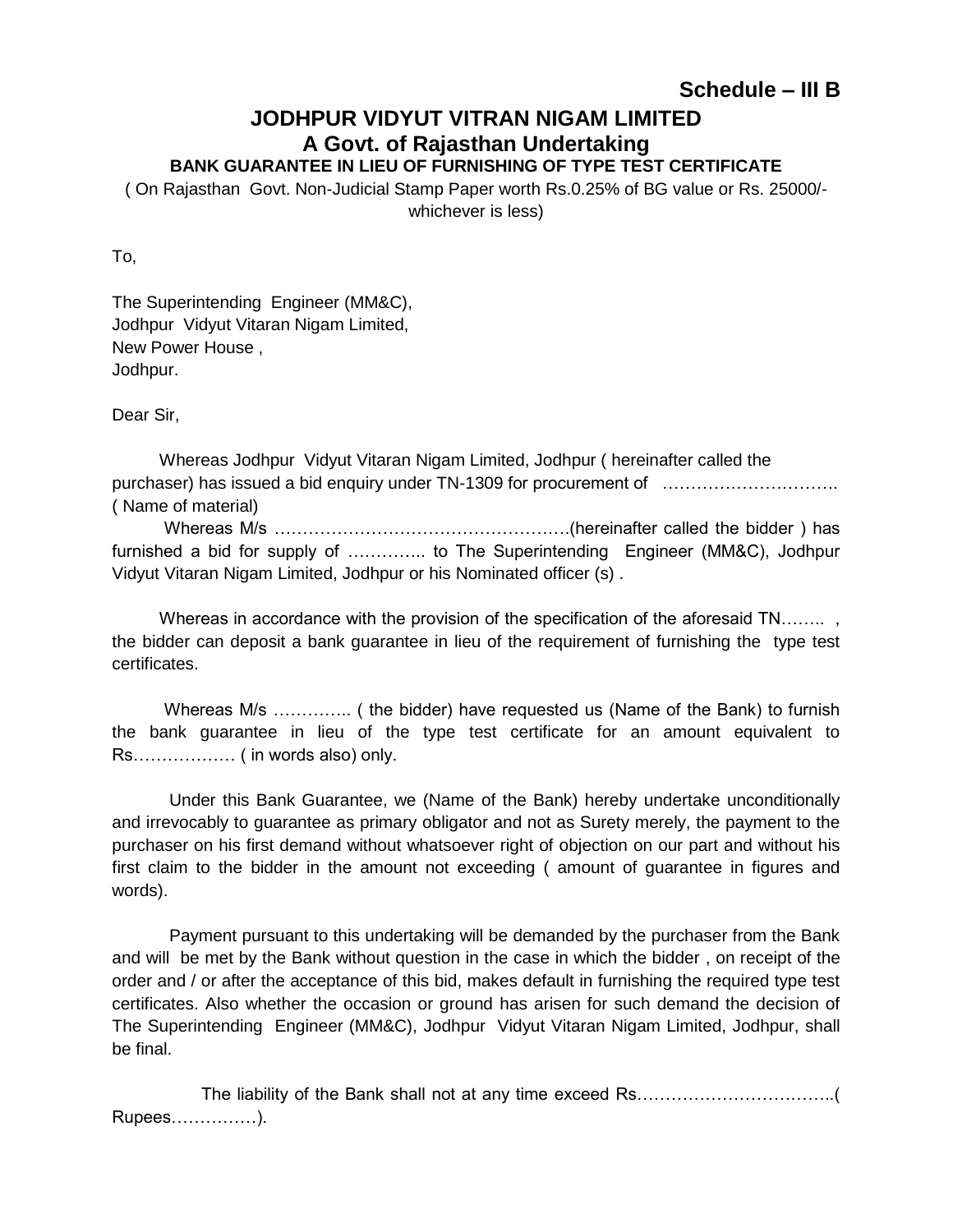The undertaking will be determined on but will not withstanding such determination, continue to be in force till the expiry of 3 months from that date.

 No indulgence or grant of time by the purchaser to the bidder without the acknowledgement of the Bank will discharge the liabilities of the Bank under this guarantee.

 The guarantee herein contained shall not be affected by any change in the constitution of the bidder.

 All disputes arising under the said guarantee between the Bank and the bidder or between the bidder and the purchaser pertaining to the guarantee shall be subject to the jurisdiction of Courts only at JODHPUR in Rajasthan.

 The bank further undertake not to revoke this guarantee during its currency except with the previous consent of The Superintending Engineer (MM&C), Jodhpur Vidyut Vitaran Nigam Limited, Jodhpur.

 Notwithstanding anything contained herein before, the Bank's liability under this guarantee i.e restricted to Rs………………… (Rupees …………..) and the guarantee shall remain in force upto …………………. Unless demand or claim in writing is presented on the Bank within three months from that date, the bank shall be released and discharged from all liabilities there under. However, the validity of the bank guarantee shall be extended as and when required by the purchaser.

 IN WITNESS WHEREOF the bank has executed these presents the day …………. month……………. and year…………….

Yours faithfully,

 ( Bankers) **Executants** 

Witness:

1.

2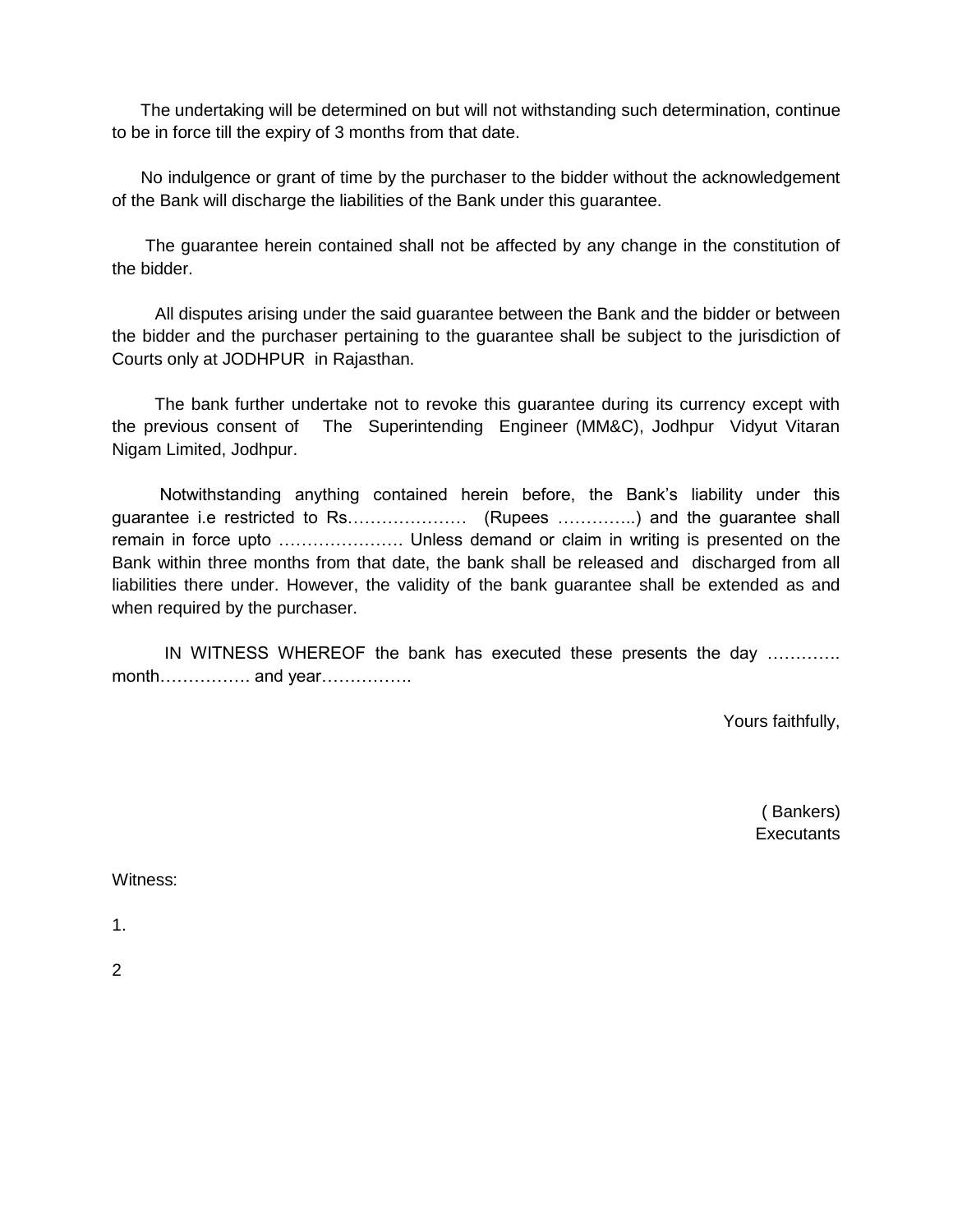#### **TN-1309**

#### **ITEM- LT XLPE INSULATED AERIAL BUNCHED CABLES WITH BARE MESSENGER WIRE FOR LT OVER HEAD LINES SUITABLE FOR WORKING VOLTAGE UPTO & INCLUDING 1100V.**

#### **Must be filled in by the bidder and attached with Technical Bid (Part-I)**

To,

 The Superintending Engineer (MM&C), Jodhpur Vidyut Vitaran Nigam Limited, New Power House , Jodhpur.

Dear Sir,

With reference to your invitation to bid against specification No. JD/SE/MM&C/XENIIAII/ **TN-1309** , we agree to supply the following quantity :

| S.  | Particulars of  | Tendered | Qty. | Justification of              | Status of        |
|-----|-----------------|----------|------|-------------------------------|------------------|
| No. | <b>Items</b>    | Quantity |      | Offered   quantity offered as | <b>Type Test</b> |
|     |                 |          |      | per Qualifying                | Certificates.    |
|     |                 |          |      | Requirment                    |                  |
|     |                 | -3.      | 4.   | -5.                           | -6.              |
|     | 3CX50+35 Sq. mm | 300 Km   |      |                               |                  |

- 1. The offer is valid for a period of 120 days from the next date of opening of Techno-Commercial bid.
- **2.** The prices are variable with **base date 1st day of one month prior to the date of opening of technical bid.**
- 3. It is noted that the quantity as mentioned in the specification are approximate and we agree to supply any quantity as per your requirement.
- 4. The delivery shall strictly be in accordance with our delivery schedule as given in Schedule-VIII of this specification. In case we fail to deliver the materials as indicated in the clause No.1.23 of GCC (Section-II), we are liable to pay recovery for delay in delivery as per clause No.1.24 of this Section-II of this specification.
- 5. The material shall conform to your specification No. **JdVVNL/SE(MM&C)/EIIAII/TN-1309** and as per relevant ISS in all respect.
- 6. We conform that we agree to all the terms& conditions as well as the technical stipulation of your specification **JdVVNL/SE(MM&C)/EIIAII/TN-1309** and there are no deviations other than as specified in the **Section-VI (A & B).**

 **Yours faithfully,** 

 **Signature of bidder with stamp Dated.**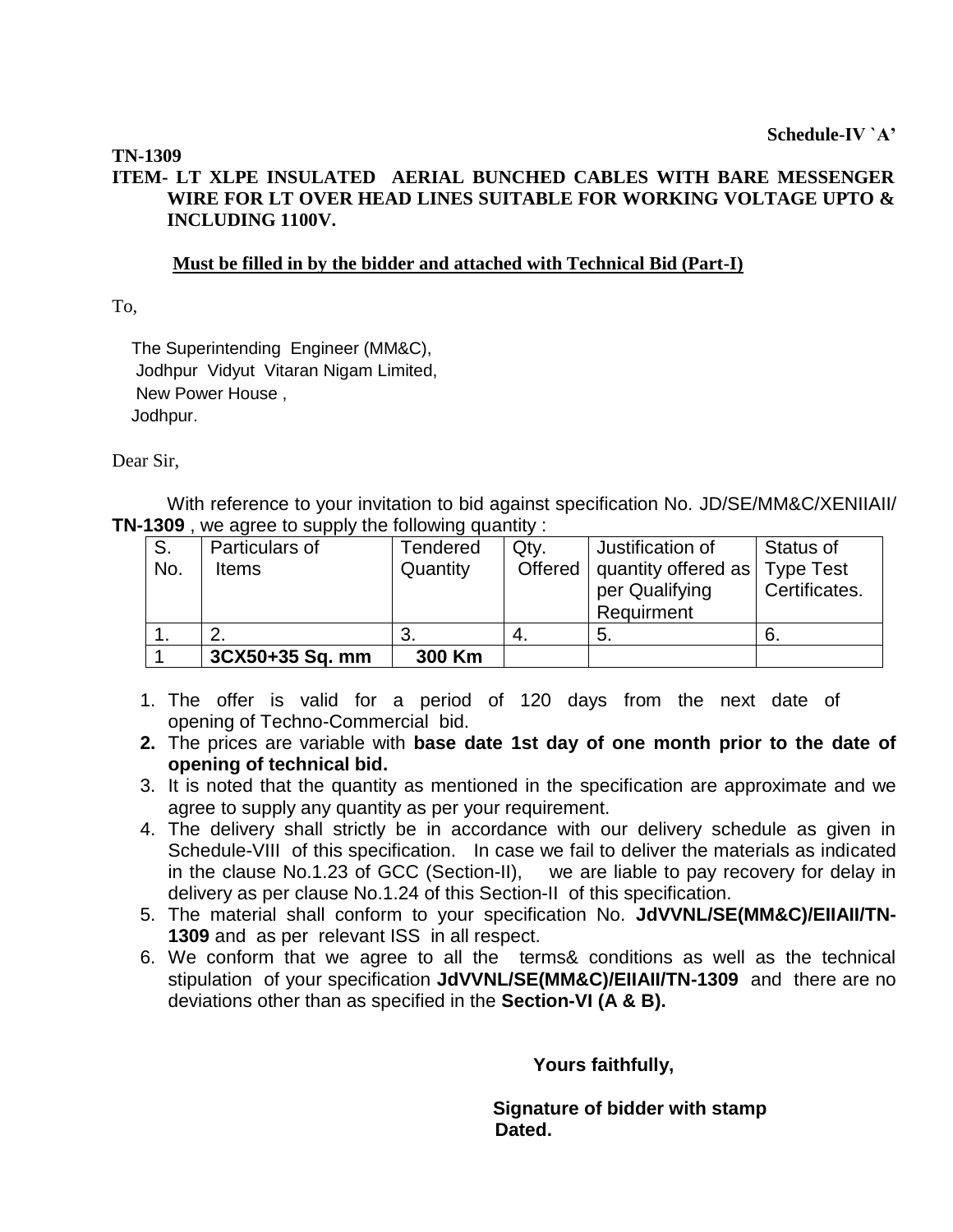## **Schedule –V**

## **JODHPUR VIDYUT VITRAN NIGAM LIMITED**

## **A Govt. of Rajasthan Undertaking**

Statement of guaranteed technical particulars and other performance data for supply of ……………………………………….. (Name of material) against specification no..………………………..

S.No. Particulars of technical & other performance data guaranteed.

Certified that we agree to all the aforesaid technical particulars and other performance data except following :-

| S.No. | Particulars of technical & other | Reasons for Performance data |
|-------|----------------------------------|------------------------------|
|       | deviations/departure.            |                              |

# **(Signature)**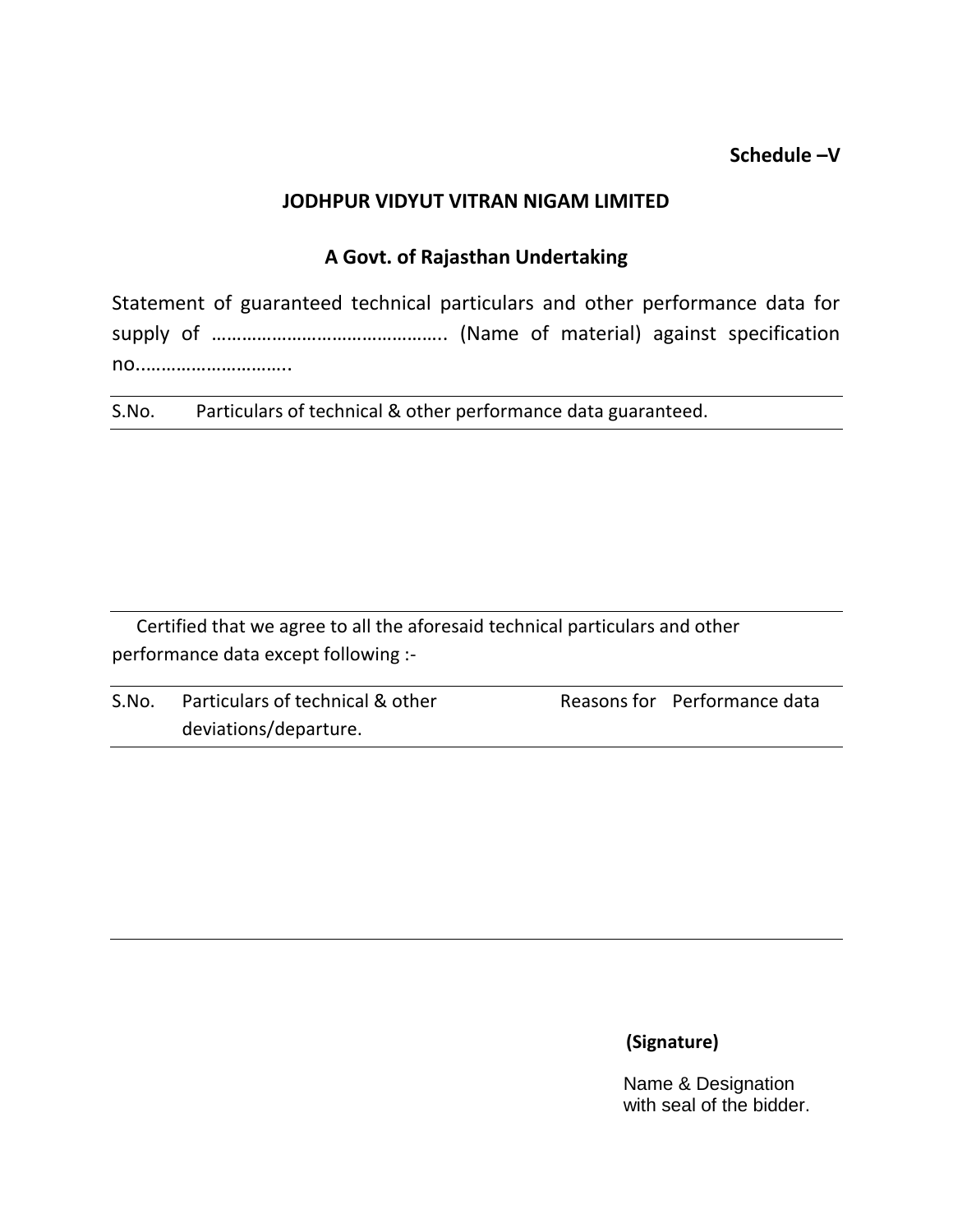# **GUARANTEED TECHNICAL PARTICULARS OF LT XLPE INSULATED AERIAL BUNCHED CABLE WITH BARE MESSENGER WIRE-**

|   |                                      | TN-1309                                              |
|---|--------------------------------------|------------------------------------------------------|
|   | <b>Particulars</b>                   | <b>AERIAL BUNCHED CABLE</b>                          |
|   |                                      | 3CX50+35                                             |
|   |                                      |                                                      |
| ÷ | Manufacturer's name and address      |                                                      |
|   |                                      |                                                      |
|   | Rated Voltage.                       | 1100 V                                               |
|   | <b>Phase Conductor Details:</b>      |                                                      |
|   | i) No. of Phase Conductors           | 3                                                    |
|   | ii) Nominal Sectional Area of each   | 50                                                   |
|   | conductor in Sq.mm.                  |                                                      |
|   | iii) No. & Size of Strands(mm)       |                                                      |
|   | iv) Min. Tensile strength of each    |                                                      |
|   | strand in N/ Sq.mm.                  |                                                      |
|   | v) Diameter of compacted conductor   |                                                      |
|   | with tolerance (in mm)               |                                                      |
|   | vi) Approx.Min. Weight of Phase      | 127                                                  |
|   | Conductor (Kg./Km.)                  |                                                      |
|   | vii) Max. DC resistance at 20 Deg.C. |                                                      |
|   | (Ohm/Km.)                            |                                                      |
|   | viii) Insulation thickness (mm)      |                                                      |
|   | Nominal                              |                                                      |
|   | Minimum                              |                                                      |
|   | ix) Standard specification to which  | IS:8130/1984 & IS:14255/1995 with latest amendments. |
|   | this material shall conform.         |                                                      |
|   |                                      |                                                      |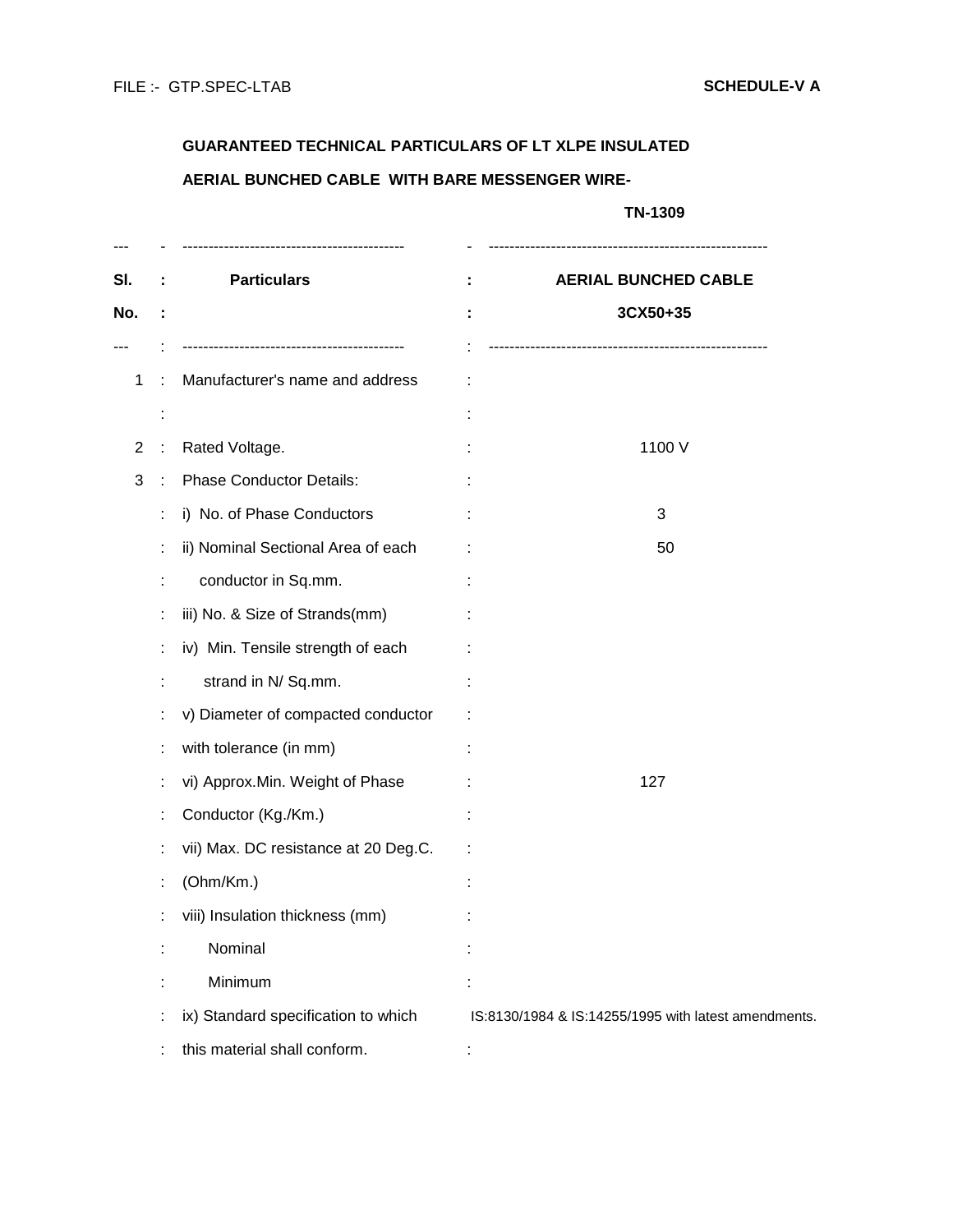| 4              | Messenger (Neutral Conductor)            |                                                                         |
|----------------|------------------------------------------|-------------------------------------------------------------------------|
|                | Details:                                 |                                                                         |
|                | i) Nominal Sectional Area of each        | 35                                                                      |
|                | conductor in Sq.mm.                      |                                                                         |
|                | ii) No. & Size of Strands(mm)            |                                                                         |
|                | iii) Diameter of compacted conductor     |                                                                         |
|                | with tolerance (in mm)                   |                                                                         |
|                | vi) Approx.Min. Weight of Messenger      | 95                                                                      |
|                | Conductor (Kg./Km.)                      |                                                                         |
|                | v) Min. Tensile strength in KN.          |                                                                         |
|                | vi) Max. DC resistance at 20 Deg.C.      |                                                                         |
|                | (Ohm/Km.)                                |                                                                         |
|                | vii) Standard specification to which     | :As per IS:398(Pt.IV)/1984 and IS:14255/1995 with<br>latest amendments. |
|                | this material shall conform.             |                                                                         |
|                |                                          |                                                                         |
| 5              | Insulation of Phase Conductor:           |                                                                         |
|                | i) Material                              | : Black XLPE Compound (with U.V. resistance)                            |
|                | ii) Standard specification to which      | :As per IS:14255/1995 with latest amendments.                           |
|                | this material shall conform.             |                                                                         |
|                | iii) Approx. Min. Weight of XLPE (Kg/Km) |                                                                         |
|                | iii) Deviation in properties.if any      |                                                                         |
| 6              | Finished Cable (Complete Bunched         |                                                                         |
|                | Cable):                                  |                                                                         |
|                | i) Overall Dia (Approx.) in mm.          |                                                                         |
|                | ii) Total Mass (Approx.) in Kg/Km.       |                                                                         |
|                | iii) Lay pitch (mm)                      |                                                                         |
|                | iv) Direction of Lay                     |                                                                         |
| $\overline{7}$ | Standard length of each cable & its      |                                                                         |
|                | tolerance in Mtr.                        |                                                                         |
|                | i) Total length of cable in a drum       | 1000                                                                    |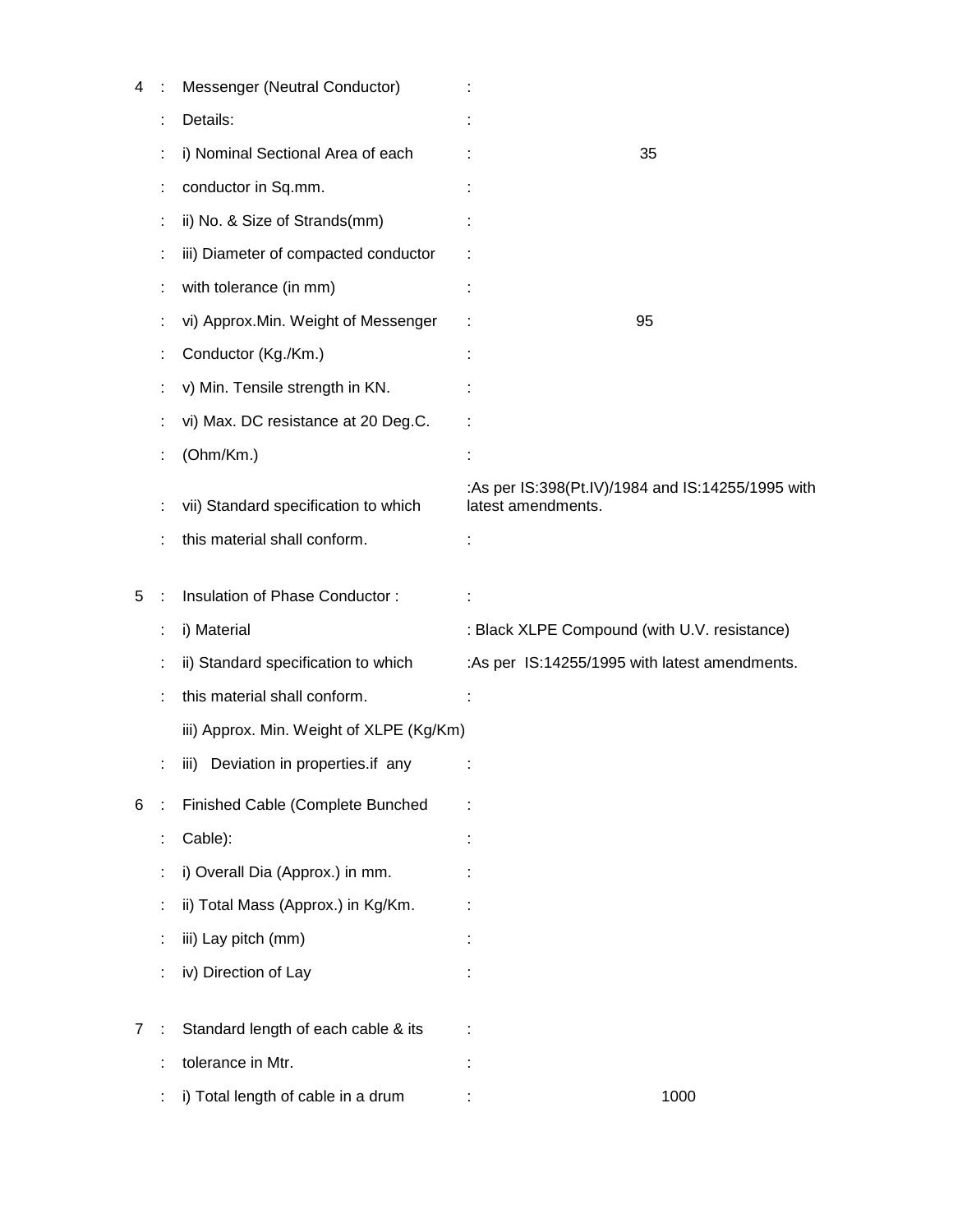|                 | t              | & its tolerance in Mtr.            | $+/- 5%$                         |
|-----------------|----------------|------------------------------------|----------------------------------|
| 8               |                | Mass of finished cable in a        |                                  |
|                 | t              | drum & its tolerance in Kg/Km.     |                                  |
| 9               |                | Whether material bears ISI         | Yes                              |
|                 |                | <b>Certification Mark</b>          |                                  |
|                 |                |                                    |                                  |
| 10 <sup>°</sup> |                | S.No. of ISI License and its       | Yes                              |
|                 | t              | validity                           |                                  |
|                 |                |                                    |                                  |
| 11              | ÷              | Max.continuous current carrying    |                                  |
|                 | t              | capacity (Amp.). Please mention    |                                  |
|                 |                | Clauses/Table No. & Standard       |                                  |
|                 |                | Specification, If any.             |                                  |
| 12 <sup>°</sup> | ÷              | Max.continuous conductor temp. due |                                  |
|                 |                | to load                            |                                  |
| 13              | $\ddot{\cdot}$ | Embossing                          | As per Specification of TN-1309. |
|                 |                |                                    |                                  |
|                 |                |                                    |                                  |
| 14              |                | Any other particulars              |                                  |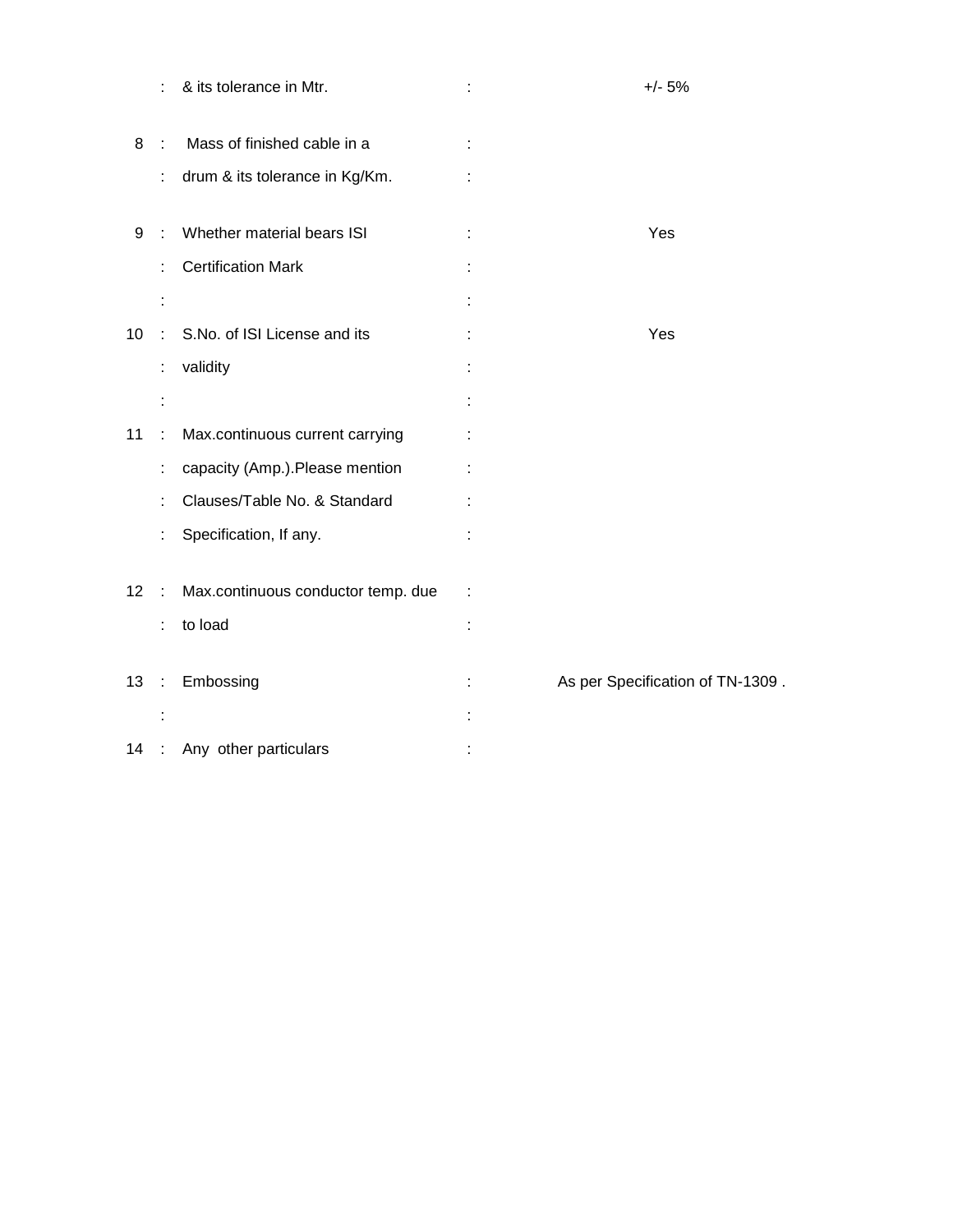#### GUARANTEED TECHNICAL AND OTHER PARTICULARS OF DRUM FOR SUPPLY OF

#### LT XLPE INSULATED AERIAL BUNCHED CABLE WITH BARE MESSENGER WIRE TN-1309

| S.  |                                         | <b>AERIAL BUNCHED CABLE</b>                    |
|-----|-----------------------------------------|------------------------------------------------|
| No. | <b>PARTICULARS</b>                      | 3CX16+253CX50+35                               |
|     | Drum:                                   |                                                |
|     | i) Tare weight of drum                  |                                                |
|     | ii) Whether drum is wheel mounted       |                                                |
|     | iii) Standard specification to<br>which |                                                |
|     | drums shall conform.                    |                                                |
|     | iv) Drum Detail & Dimension             |                                                |
|     | v) Whether 2-fully ply flange           |                                                |
|     | construction or 2-fully ply plus 1      |                                                |
|     | segmental layer flange                  |                                                |
|     | construction.                           |                                                |
| A   | <b>Drum Size</b><br>(in mm)             | -AS PER IS: 10418 /1982 WITH LATEST AMENDMENTS |
| в   | <b>Flange Diameter(d1) (mm)</b>         |                                                |
| C   | <b>Barrel Diameter(d2) (mm)</b>         |                                                |
| D   | Centre hole Diameter(d3) (mm)           |                                                |
| Е.  | Overall width (L1) (mm)                 |                                                |
| F.  | <b>Traverse</b><br>(L2)<br>(mm)         |                                                |
| G   | <b>Thickness of Flange</b>              |                                                |
| н   | <b>Barrel End (supporting disc</b>      |                                                |
|     | or core segment)                        |                                                |
| a)  | Diameter (mm)                           |                                                |
| b)  | Thickness (mm)                          |                                                |
| п   | <b>Stretchers( Core Carrier Planks)</b> |                                                |
| a)  | <b>Number (Min)</b>                     |                                                |
| b)  | Thickness x width (mm)                  |                                                |
|     |                                         |                                                |
| J   | <b>Barrel Battens thickness</b>         |                                                |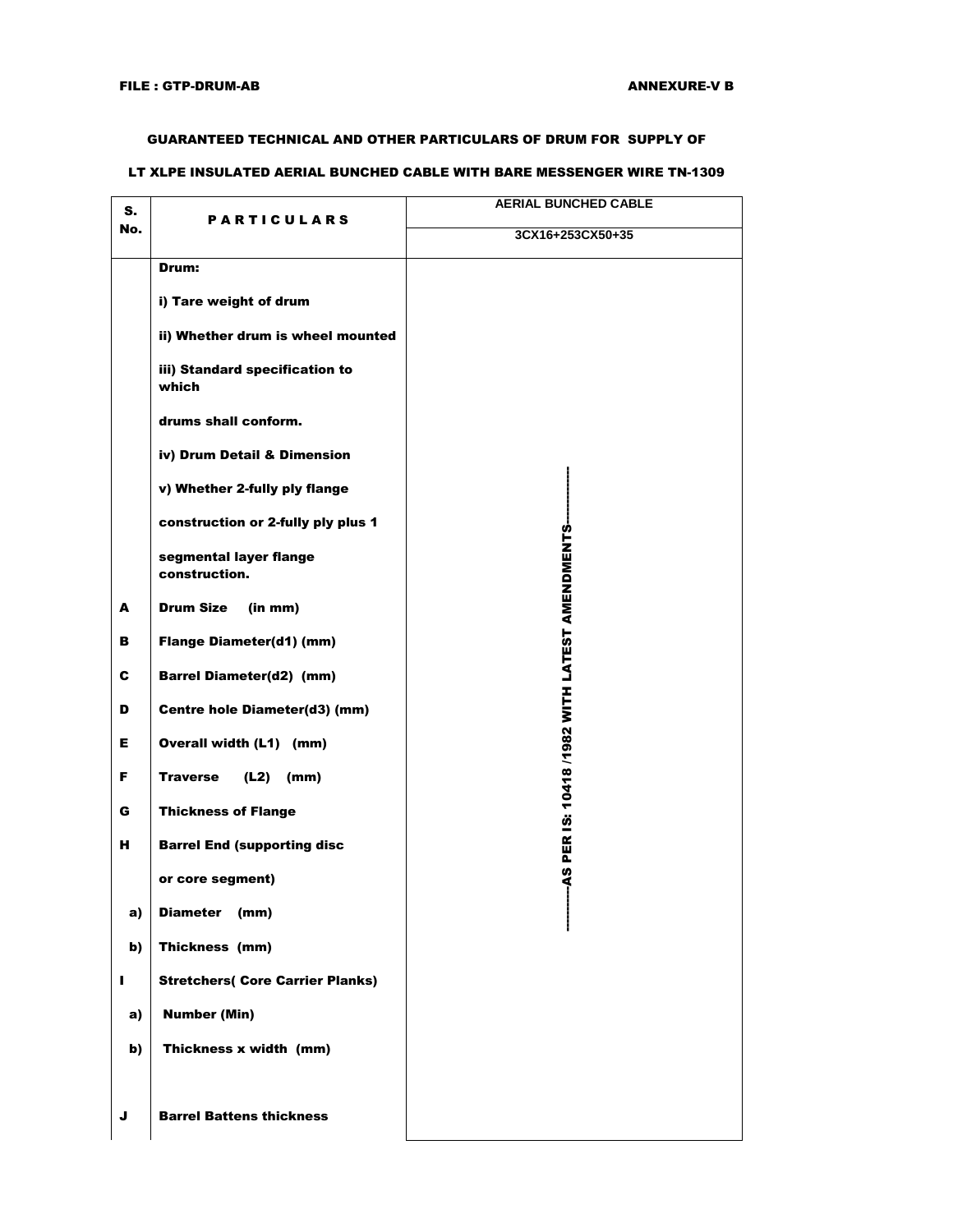|              | (Core Filler Planks)                                |  |
|--------------|-----------------------------------------------------|--|
| K            | <b>Barrel Middle Supports</b>                       |  |
|              | (Middle Core discs)                                 |  |
| L.           | <b>Thickness of External</b>                        |  |
|              | Laggings.(mm)                                       |  |
|              | <b>DETAILS OF METAL</b><br><b>COMPONENTS:</b>       |  |
| м            | <b>Clamping Studs with Hexagonal</b><br><b>Nuts</b> |  |
| a)           | <b>Numbers</b>                                      |  |
| b)           | Diameter (mm)                                       |  |
| N            | <b>Square or Round Washers</b>                      |  |
| a)           | <b>Numbers</b>                                      |  |
| b)           | Diameter (mm)                                       |  |
| $\mathbf{o}$ | <b>M.S. Bushes</b>                                  |  |
| a)           | <b>Numbers</b>                                      |  |
| b)           | Thickness of Sleeve (mm)                            |  |
| c)           | <b>Dimension of Sleeve (mm)</b>                     |  |
| d)           | <b>Number of Bolts</b>                              |  |
| e)           | <b>Diameter of Bolts</b>                            |  |
| P            | M.S./ C.I. Centre Plate                             |  |
| a)           | <b>Numbers</b>                                      |  |
| b)           | <b>Dimensions of Square/</b>                        |  |
|              | Triangular equal sides (mm)                         |  |
| c)           | <b>Centre Plate Bolts.</b>                          |  |
| Q            | <b>Numbers</b>                                      |  |
| i)           | Diameter of bolts (mm)                              |  |
| ii)          | <b>Centre Hole Diameter (mm)</b>                    |  |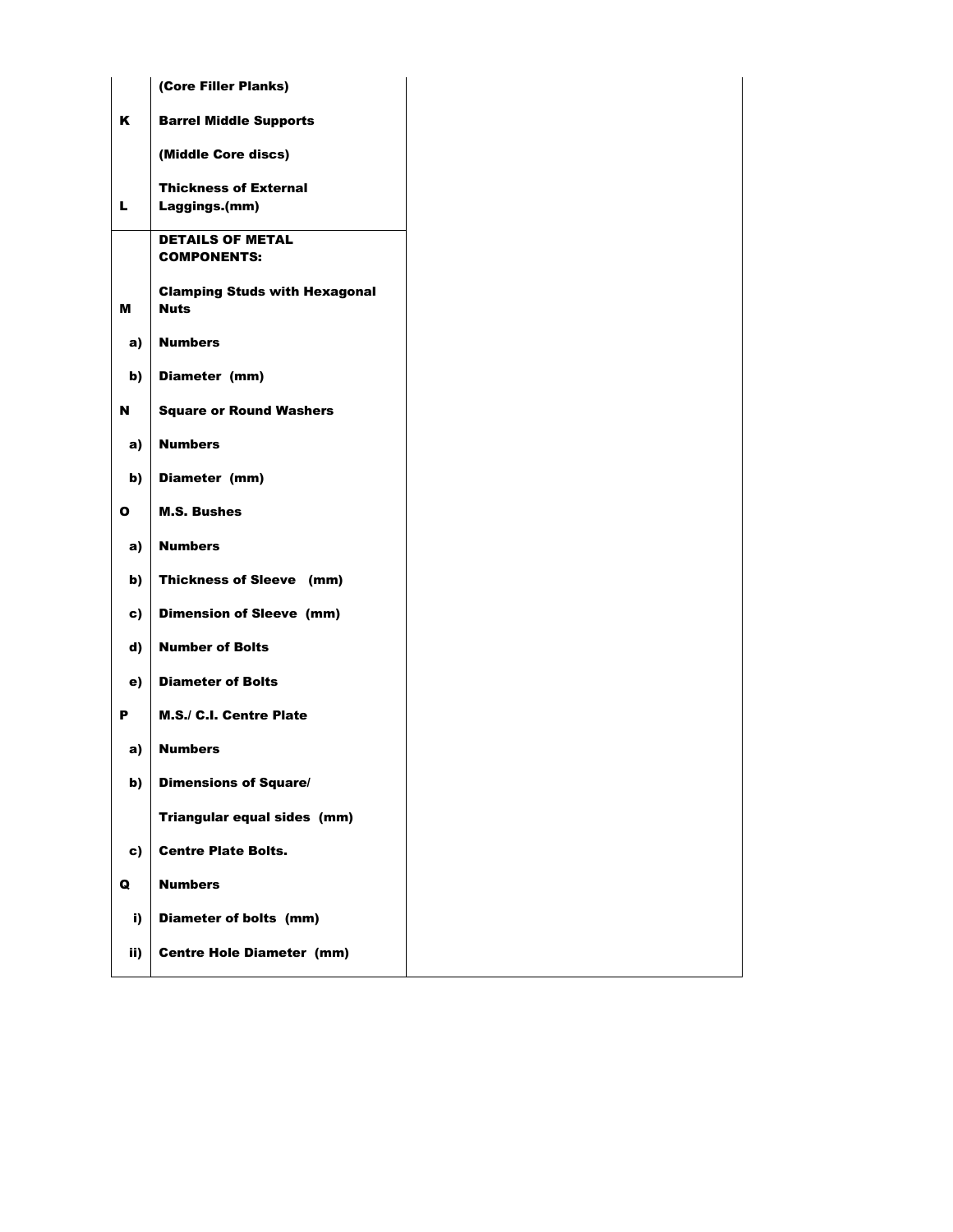## **A Govt. of Rajasthan Undertaking**

## **DEPARTURE/DEVIATION FROM TECHNICAL SPECIFICATION**

The bidder shall state under this schedule the departure from the Purchaser's specification in respect of technical is as under:-

S.No. Main Deviations from Technical Specification.

Certified that we agree to all the technical specification of the NIT except for the deviation to the extent indicated above.

 **(Signature)**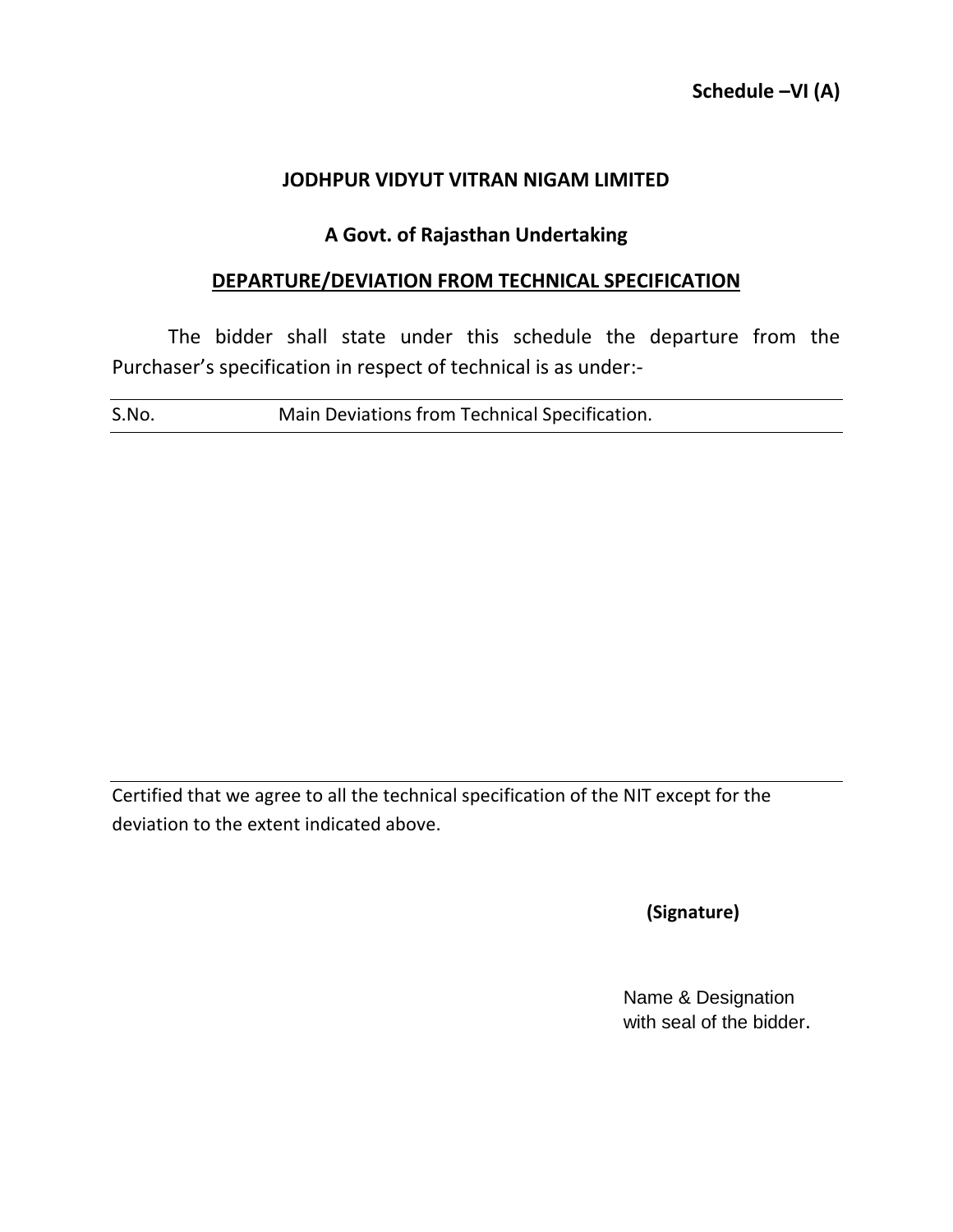# **A Govt. of Rajasthan Undertaking**

## **DEPARTUREFROM COMMERCIAL TERMS & CONDITIONS OF THE SPECIFICATION**

The bidder shall state under this schedule the departure from the Purchaser's specification in respect of Commercial terms & conditions:-

S.No. Main Deviations from Specification.

Certified that we agree to all the commercial terms & conditions as laid down in General Conditions of Contract to thespecification except for the deviation to the extent indicated above.

 **(Signature)**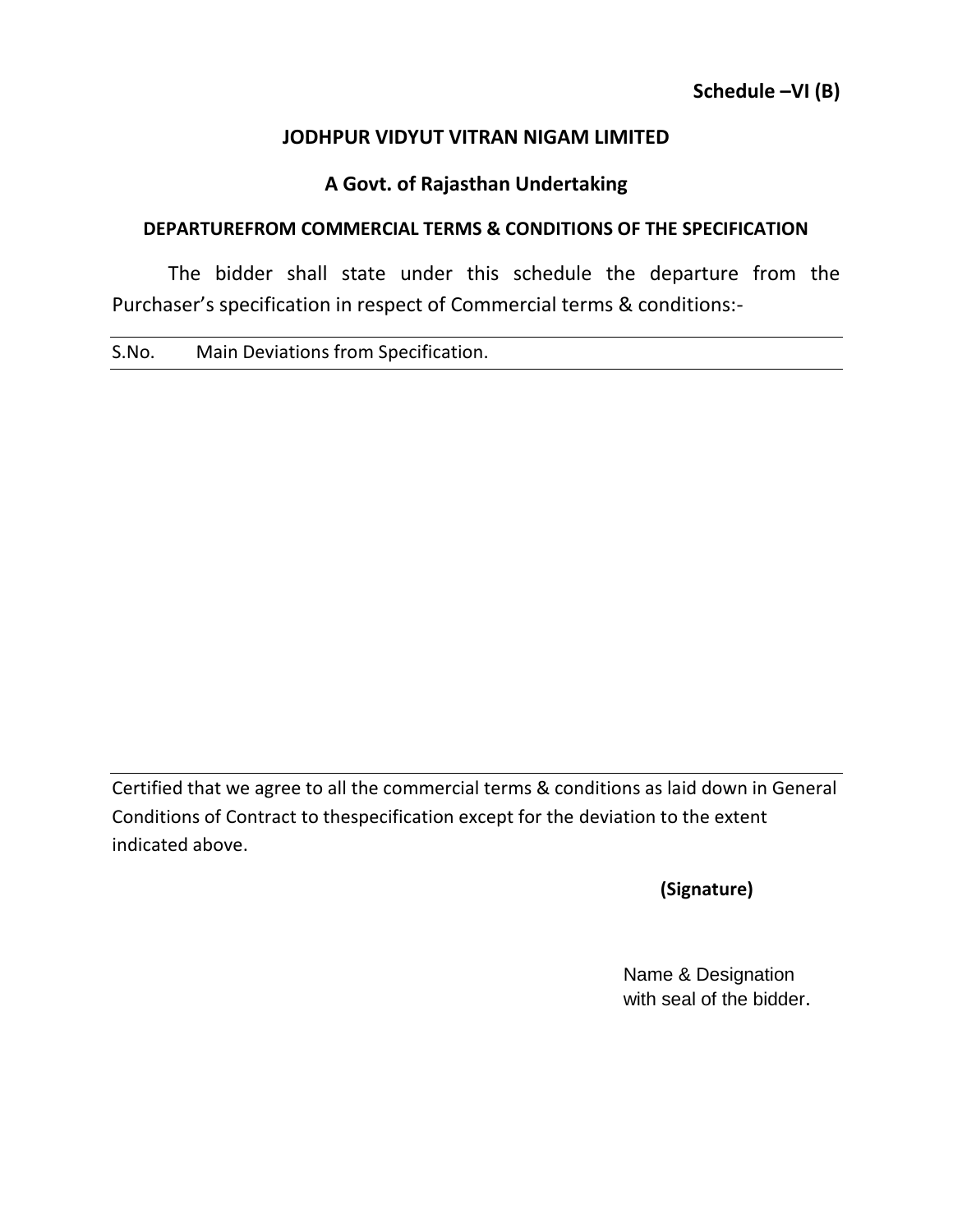## **A Govt. of Rajasthan Undertaking**

#### **LIST OF PAST SUPPLIES**

The bidder shall state under this schedule whether material and equipments, similar to those offered in the tender have been previously supplied by him. A list shall be given of such orders executed by him together with information regarding the names of purchasing organizations, quantities supplied and when the supplies were effected. This list should be in form given below:-

| S.No. | Detailed particulars | Qtv in | Order No. | Name & details          | Date of    |
|-------|----------------------|--------|-----------|-------------------------|------------|
|       | of items supplied    | КM     | & Date    | of purchasing authority | Completion |
|       |                      |        |           |                         | b          |

| If executed partially<br>be mentioned<br>orderin (Qty.in KM.) | whether still<br>to be executed | Delivery<br>stipulated in<br>order | Remarks | to |
|---------------------------------------------------------------|---------------------------------|------------------------------------|---------|----|
|                                                               |                                 | q                                  | 10      |    |

**Note:** Separate schedules are to be furnished by the bidder for past supply to the JVVNL/AVVNL/Jd.VVNL,other State Electricity Boards and other Departments /Organizations.

#### **(Signature)**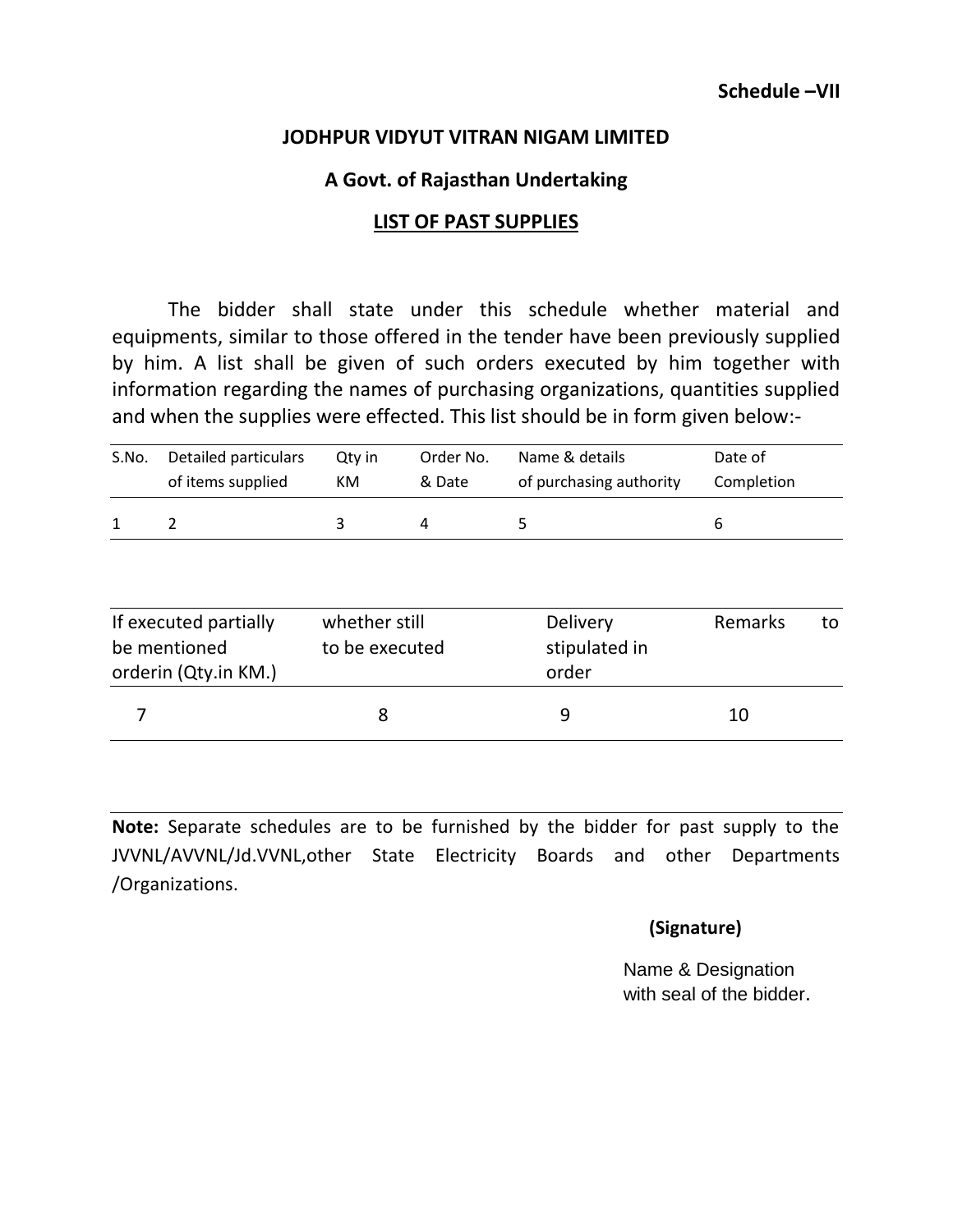#### **SCHEDULE-VIIA**

 **TN-1309**

#### **TO WHOMSOEVER IT MAY CONCERN**

This is to certify that M/s. This is to certify that M/s. have manufactured and supplied the goods / equipments / material during the following financial year(s) to the Electrical Utilities / Government Departments / Discoms/ SEBs as detailed out below:

| S.<br>No | Financial year<br>in which<br>material<br>supplied | Detailed<br>Particulars<br>of item(s)<br>supplied | Name and<br>particulars of<br>purchasing<br>authority | Order No. &<br>date against<br>which item(s)<br>supplied | Unit | Ordered  |               | <b>Actual Supplied</b><br>during the financial<br>year. |               | Remarks |
|----------|----------------------------------------------------|---------------------------------------------------|-------------------------------------------------------|----------------------------------------------------------|------|----------|---------------|---------------------------------------------------------|---------------|---------|
|          |                                                    |                                                   |                                                       |                                                          |      | Quantity | Value<br>(Rs) | Quantity                                                | Value<br>(Rs) |         |
|          | 2                                                  | 3                                                 | 4                                                     | 5                                                        | 6    | 7        | 8             | 9                                                       | 10            | 11      |
|          |                                                    |                                                   |                                                       |                                                          |      |          |               |                                                         |               |         |
|          |                                                    |                                                   |                                                       |                                                          |      |          |               |                                                         |               |         |
|          |                                                    |                                                   |                                                       |                                                          |      |          |               |                                                         |               |         |

**Signature** 

Signature of C.A

Name & Designation Name :

With Seal of the Bidder Address:

Date\_\_\_\_\_\_\_\_\_\_\_\_\_

Place\_\_\_\_\_\_\_\_\_\_\_\_\_ Membership No:

The above particulars are true and correct based on explanations, records and books of accounts produced before us. Further the above certificate issued on the request of the company.

CA Firm (\_\_\_\_\_\_\_\_\_\_\_\_\_\_\_\_\_\_\_\_)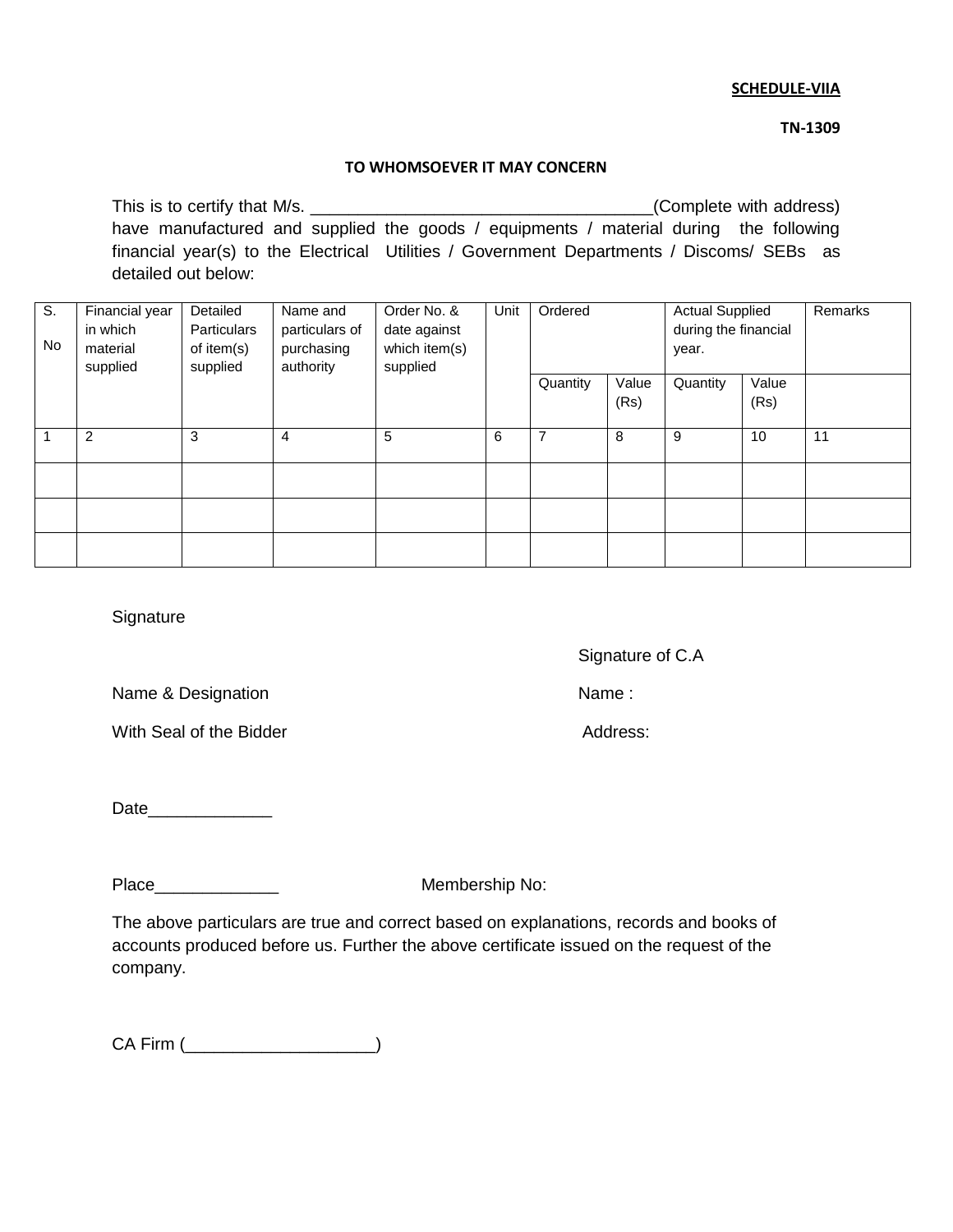# **JODHPUR VIDYUT VITRAN NIGAM LIMITED A Govt. of Rajasthan Undertaking DELIVERY SCHEDULE** PART-A

The delivery schedule of the material by the Purchase Officer is as mentioned hereunder:-

| S.No. | <b>Particulars</b><br>of Material | Commencement<br>period | Rate of supply<br>per Month<br>material | Period for completion<br>of delivery of entire |  |
|-------|-----------------------------------|------------------------|-----------------------------------------|------------------------------------------------|--|
|       | 1. 3CX50+35 Sq.mm                 | 30 Days                | Equal Monthly                           | 9 Months Thereafter.                           |  |
|       |                                   |                        | . <del>.</del> .                        |                                                |  |

## PART-B

In case bidder deviates from the delivery schedule mentioned by the purchaser in Part-A then the delivery schedule shall be indicated/mentioned by the bidder as under:-

| S.No. | <b>Particulars</b> | Commencement      | Rate of supply | Period for completion |
|-------|--------------------|-------------------|----------------|-----------------------|
|       | of Material        | period per Month. | per Month      | of delivery of entire |
|       |                    |                   | material       |                       |
|       |                    |                   |                |                       |

**Note:** 1.During the commencement period the process of model assembly and submission of B.O.M. for approval shall be got completed.

2. During the commencement period the contractual formalities shall be got completed.

#### **(Signature)**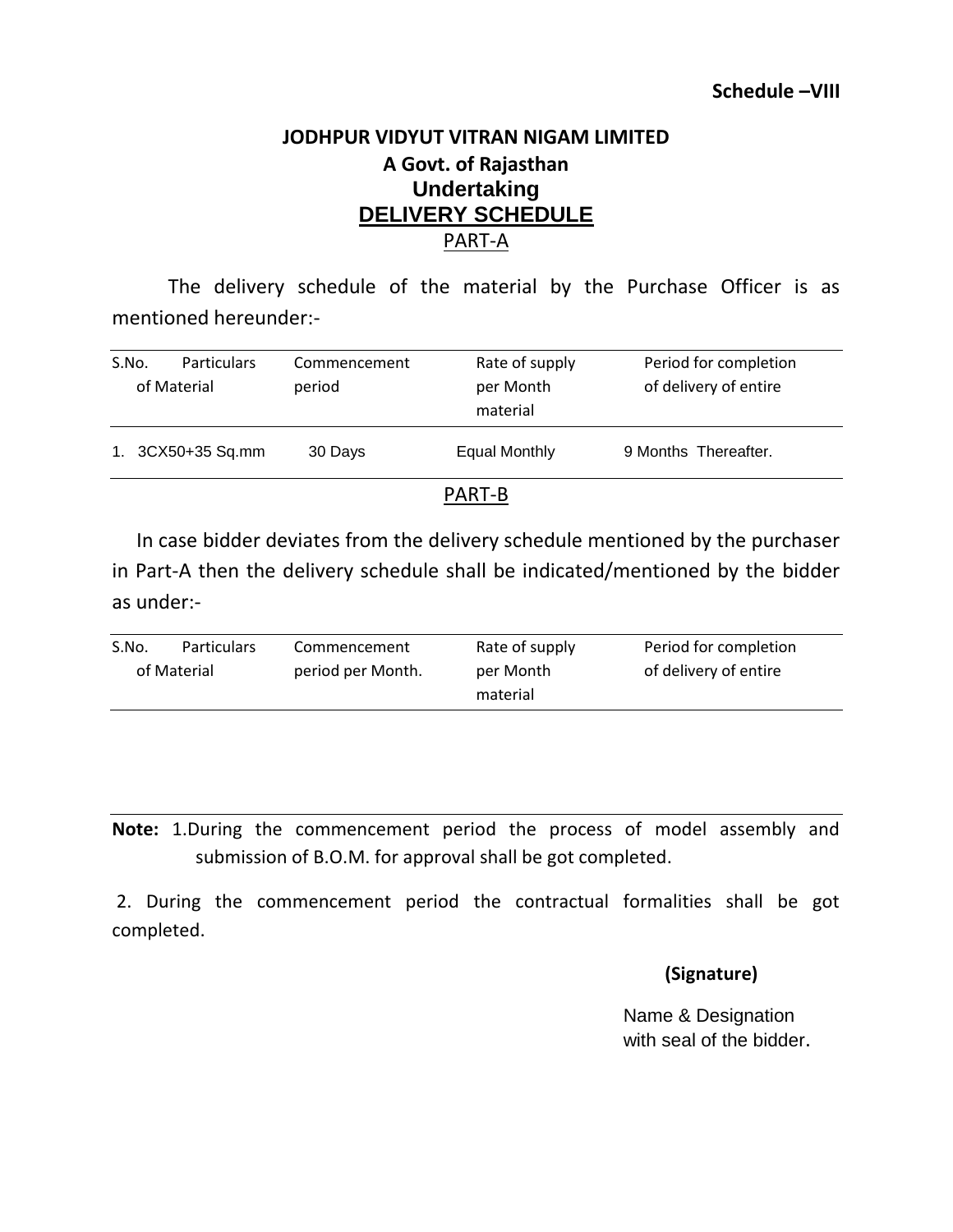# **JODHPUR VIDYUT VITRAN NIGAM LIMITED A Govt. of Rajasthan Undertaking**

List of Equipments and Technical Hands Available with the Firm

(To be filled in by the bidders & enclosed with the bid)

Manufacturers who are quoting against this bid are requested to furnish the following information along-with the bid. The Purchaser will have the discretion to ignore the bid without the under noted particulars and/or ignore the bid particulars.

- 1. Name and Address of Manufacturer.
- 2. Place where works exist.
- 3. Details of machinery particularly with B.H.P. of each item installed.
- 4. Details of staff employed in the works.
- 5. Date when started the manufacturing of item under reference.
- 6. List of items manufactured.
- 7. Literature and drawings of items manufactured showing their description, size, design and other important technical particulars.
- 8. Details of order so far, executed alongwith the names of organization to whom supplied.
- 9. Manufacturing capacity.
- 10.Is the workshop open for inspection by the representative of the board, if required?
- 11. Statement of financial resources and Banking Reference alongwith Balance-Sheet for previous two years.
- 12.Testing facilities available for the manufactured articles in the testing laboratory of works.
- 13.Whether the Firm is a small/medium/large scale industry.
- 14.Registration No. with :
	- i. Small Scale, National/State.
	- ii. DGTD
	- iii. State Industries Department.

## **(Signature)**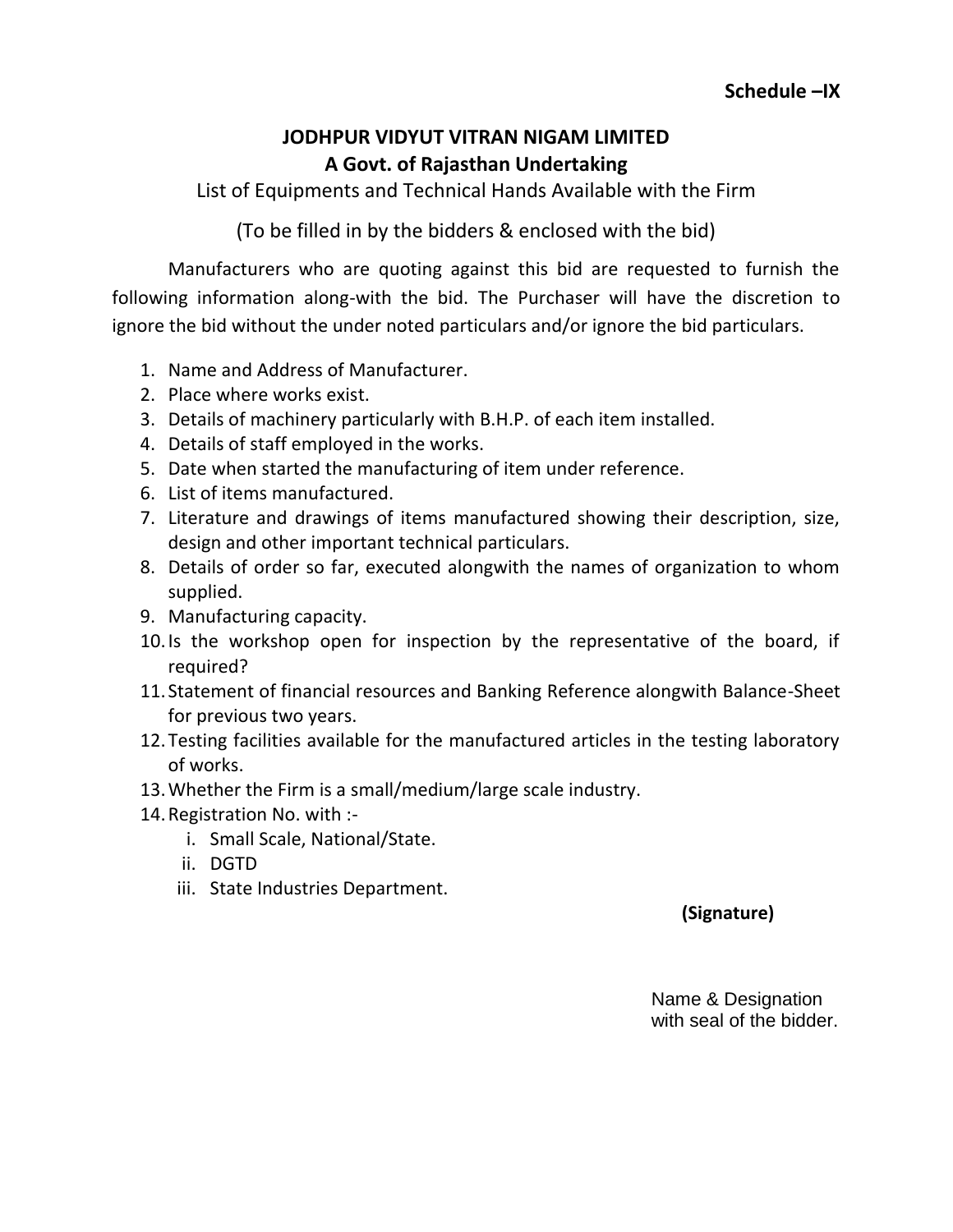## **JODHPUR VIDYUT VITARAN NIGAM LIMITED (MATERIAL MANAGEMENT & CONTRACT) NEW POWER HOUSE, INDUSTRIAL AREA, JODHPUR -342003**

#### **TELEPHONE: 0291-2742223 TELE FAX: 0291-2746539**

TENDER DOCUMENTS FOR PURCHASE OF LT XLPE INSULATED AERIAL BUNCHED CABLES WITH BARE MESSENGER WIRE FOR LT OVER HEAD LINES SUITABLE FOR WORKING VOLTAGE UPTO & INCLUDING 1100V CONFORMING TO IS:14255/1995 AMENDED UPTO DATE OF THE FOLLOWING SIZES UNDERSPECIFICATION NO. **JdVVNL/SE(MM&C)/EIIAII/TN-1309**

---------------------------------------------------------------------------------------------------

| S.No         | SIZE of Aerial Bunched Cable                                                                               | Quantity (Approx) |                                         |                                    |
|--------------|------------------------------------------------------------------------------------------------------------|-------------------|-----------------------------------------|------------------------------------|
| $\mathbf{1}$ | 3CX50+35 Sq. mm                                                                                            |                   |                                         | 300Km                              |
|              | LAST DATE AND TIME FOR : 02.02.2017 UPTO 6:00 P.M.<br>DOWNLOAD OF BID DOCUMENT                             |                   |                                         |                                    |
|              | LAST DATE AND TIME FOR :<br><b>SUBMISSION OF BID DOCUMENT</b><br>(ONLINE)                                  |                   |                                         | 03.02.2017 UPTO 12:00 P.M.         |
|              | DATE AND TIME FOR : 03.02.2017 AT 3:00 P.M.<br><b>OPENING OF BID</b>                                       |                   |                                         |                                    |
|              | EARNEST MONEY TO BE : RS 2.0 Lacs OR EXEMPTION<br><b>DEPOSITED</b><br>REGISTRATION OF CLASS`A/B' CATEGORY. |                   | <b>CERTIFICATE OR VENDOR</b>            |                                    |
|              | COST OF THE SPECIFICATION : RS.2,500/- (non refundable)                                                    |                   |                                         |                                    |
|              | TENDER PROCESSING FEE : RS.1,000/-(non refundable)                                                         |                   |                                         |                                    |
|              | <b>VALIDITY</b>                                                                                            |                   | OF OPENING OF TECHNO<br>COMMERCIAL BID. | <b>120 DAYS FROM THE NEXT DATE</b> |

- 1. The bids not accompanied with qualification requirement , technical requirement indicated in the specification and other requirement given here under will be considered as incomplete offer and sufficient grounds for offer to be passed over:
	- i) Capacity, capability and competency proofing documents.